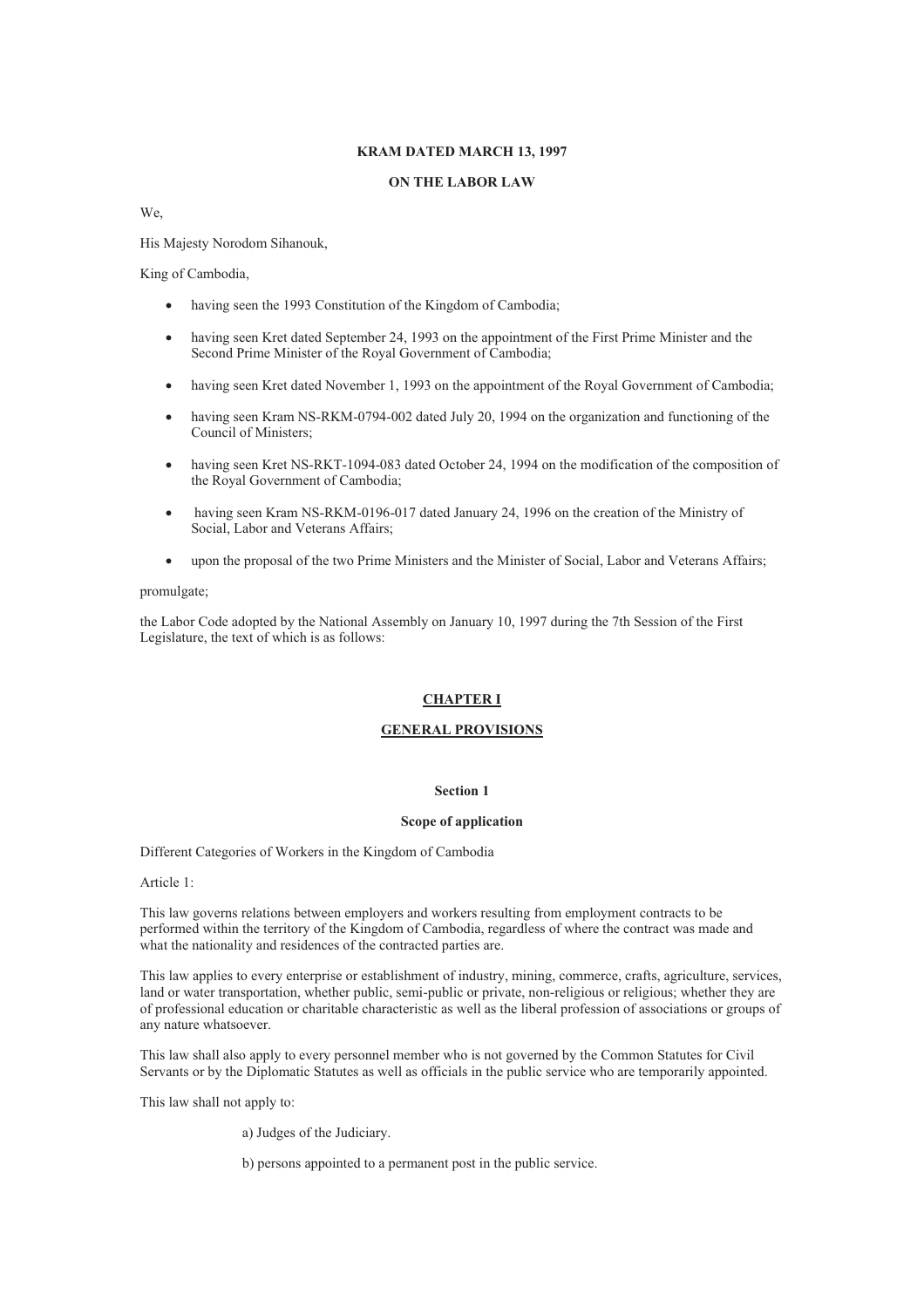c) personnel of the Police, the Army, the Military Police, who are governed by a separate statute.

d) personnel serving in the air and maritime transportation, who are governed by a special legislation. These workers are entitled to apply the provisions on freedom of union under this law.

e) domestics or household servants, unless otherwise expressly specified under this law. These domestics or household servants are entitled to apply the provisions on freedom of union under this law.

# Article 2:

All natural persons or legal entities, public or private, are considered to be employers who constitute an enterprise, in the sense of this law, provided that they employ one or more workers, even discontinuously.

Every enterprise may consist of several establishments, each employing a group of people working together in a defined place such as in factory, workshop, work site, etc., under the supervision and direction of the employer.

A given establishment shall be always under the auspices of an enterprise. The establishment may employ just one person. If this establishment is unique and independent, it is both considered as an enterprise and an establishment.

## Article 3:

"Workers", in the sense of this law, are every person of all sex and nationality, who has signed an employment contract in return for remuneration, under the direction and management of another person, whether that person is a natural person or legal entity, public or private. To clearly determine the characteristics of a worker, one shall not take into account of neither the jurisdictional status of the employer nor that of the worker, as well as the amount of remuneration.

#### Article 4:

"Domestics or household servants" are those workers who are engaged to take care of the homeowner or of the owner's property in return for remuneration.

### Article 5:

"Employees or helpers" are those who are contracted to assist any person in return for remuneration, but who do not perform manual labor fully or who do so incidentally.

### Article 6:

"Laborers" are those workers who are not household servants or employees, namely those who perform mostly manual labor in return for remuneration, under the direction of the employer or his representative.

The status of laborer is independent of the method of remuneration; it is determined exclusively by the nature of the work.

#### Article 7:

"Artisans" are persons, who practice a manual trade personally on their own account, working at home or outside, whether or not they use the motive force of automatic machines, whether or not they have a shop with a signboard, who primarily sell the products of their own work carried out either alone or with the help of their spouse or family members who work without pay, or with the help of workers or apprentices, but the entire workshop is solely under the direction of their own.

The number of non-family workers, who regularly work for an artisan, cannot exceed seven; if this number is exceeded, the employer loses the status of artisan.

#### Article 8:

"Apprentices" are those who have entered into an apprenticeship contract with an employer or artisan who has contracted to teach or use someone to teach the apprentice his occupation; and in return, the apprentice has to work for the employer according to the conditions and term of the contract.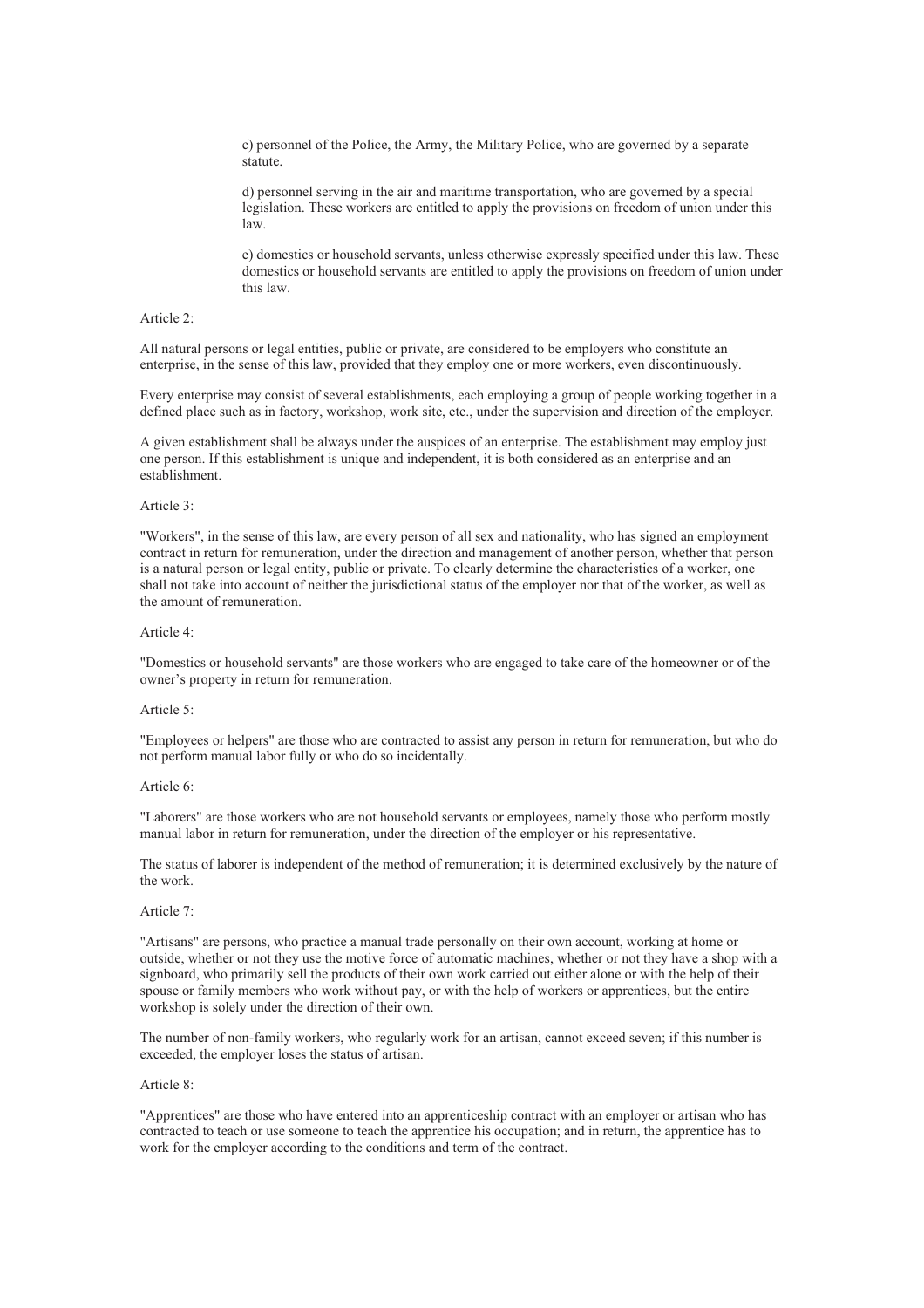# Article 9:

In accordance with the stability of employment, it is distinguished:

- regular workers
- ! casual workers, who are engaged to perform an unstable job.

Regular workers are those who regularly perform a job on a permanent basis.

Casual workers are those who are contracted to:

- ! perform a specific work that shall normally be completed within a short period of time.
- ! perform a work temporarily, intermittently and seasonally.

# Article 10:

Casual workers are subject to the same rules and obligations and enjoy the same rights as regular workers, except for the clauses stipulated separately.

## Article 11:

In accordance with the method of remuneration, workers are classified as follows:

- ! workers remunerated on a time basis (monthly, daily, and hourly), who are paid daily or at intervals not longer than fifteen days or one month.
- ! workers remunerated by the amount produced or piecework.
- workers remunerated on commission.

# *Section 2*

# *Non-discrimination*

# Article 12:

Except for the provisions fully expressing under this law, or in any other legislative text or regulation protecting women and children, as well as provisions relating to the entry and stay of foreigners, no employer shall consider on account of:

- race,
- color,
- $\bullet$  sex,
- creed,
- religion,
- political opinion,
- birth,
- social origin,
- membership of workers' union or the exercise of union activities;

To be the invocation in order to make a decision on:

- hiring,
- defining and assigning of work,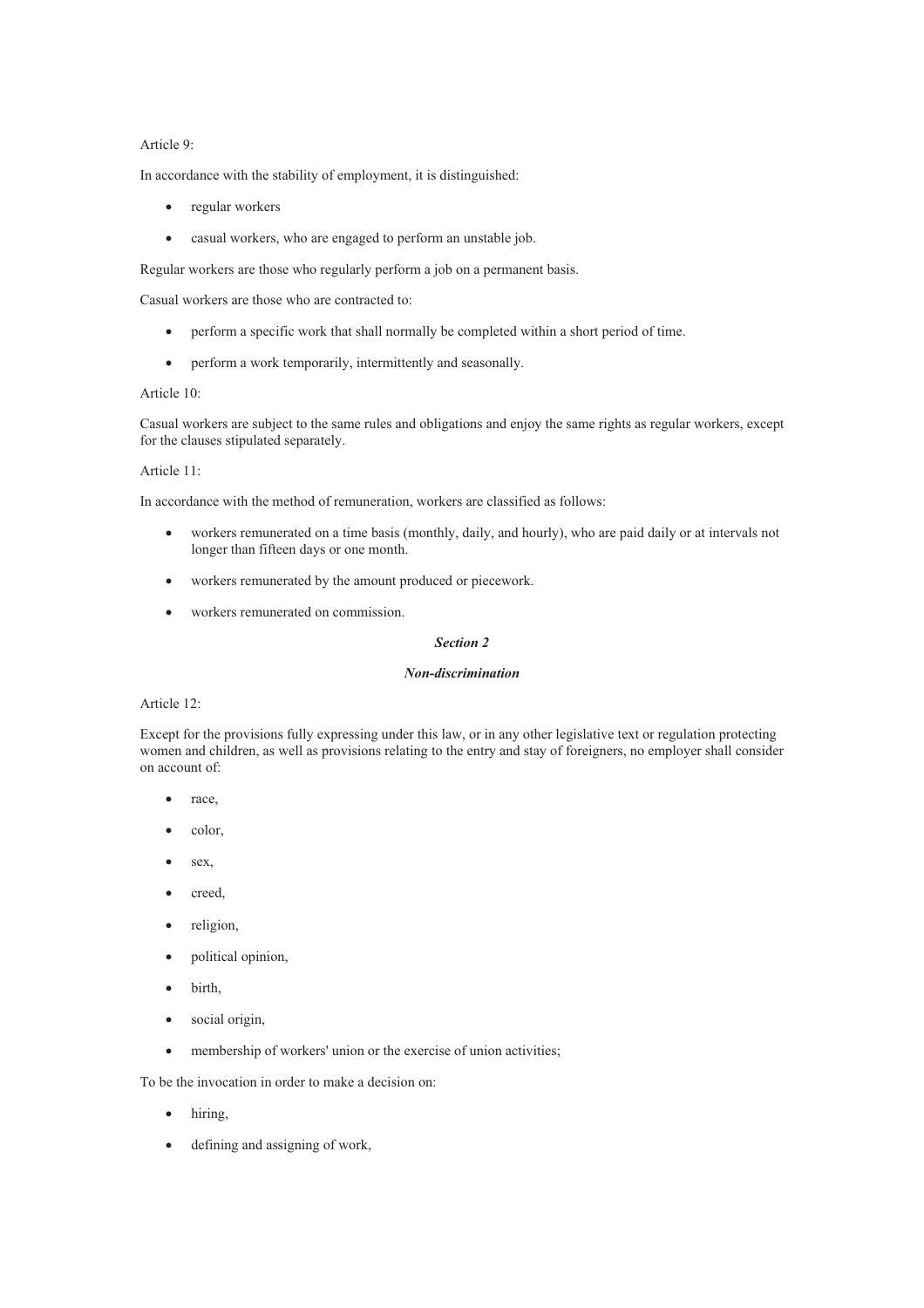- vocational training,
- advancement,
- promotion,
- remuneration,
- granting of social benefits,
- ! discipline or termination of employment contract.

Distinctions, rejections, or acceptances based on qualifications required for a specific job shall not be considered as discrimination.

# *Section 3*

#### *Public order*

Article 13:

The provisions of this law are of the nature of public order, excepting derogations provided expressly. Consequently, all rules resulted from a unilateral decision, a contract or a convention that do not comply with the provisions of this law or any legal text for its enforcement, are null and void.

Except for the provisions of this law that cannot be derogated in any way, the nature of public order of this law is not obstructive to the granting of benefits or the rights superior to the benefits and the rights defined in this law, granted workers by a unilateral decision of an employer or a group of employers, by an employment contract, by a collective convention or agreement, or by an arbitral decision.

#### *Section 4*

# *Publicity*

Article 14:

The employer must keep at least one copy of the labor law at the disposal of his workers and, in particular, of the workers' representatives in every enterprise or establishment set forth in Article 1 of this law.

# *Section 5*

# *Forced labor*

Article 15:

Forced or compulsory labor is absolutely forbidden in conformity with the International Convention No. 29 on the forced or compulsory labor, adopted on June 28, 1930 by the International Labor Organization and ratified by the Kingdom of Cambodia on February 24, 1969.

This article applies to everyone, including domestics or household servants and all workers in agricultural enterprises or businesses.

Article 16:

Hiring of people for work to pay off debts is forbidden.

# **CHAPTER II**

# **ENTERPRISES - ESTABLISHMENTS**

*Section 1* 

*Declaration of the opening and closing of the enterprise* 

Article 17: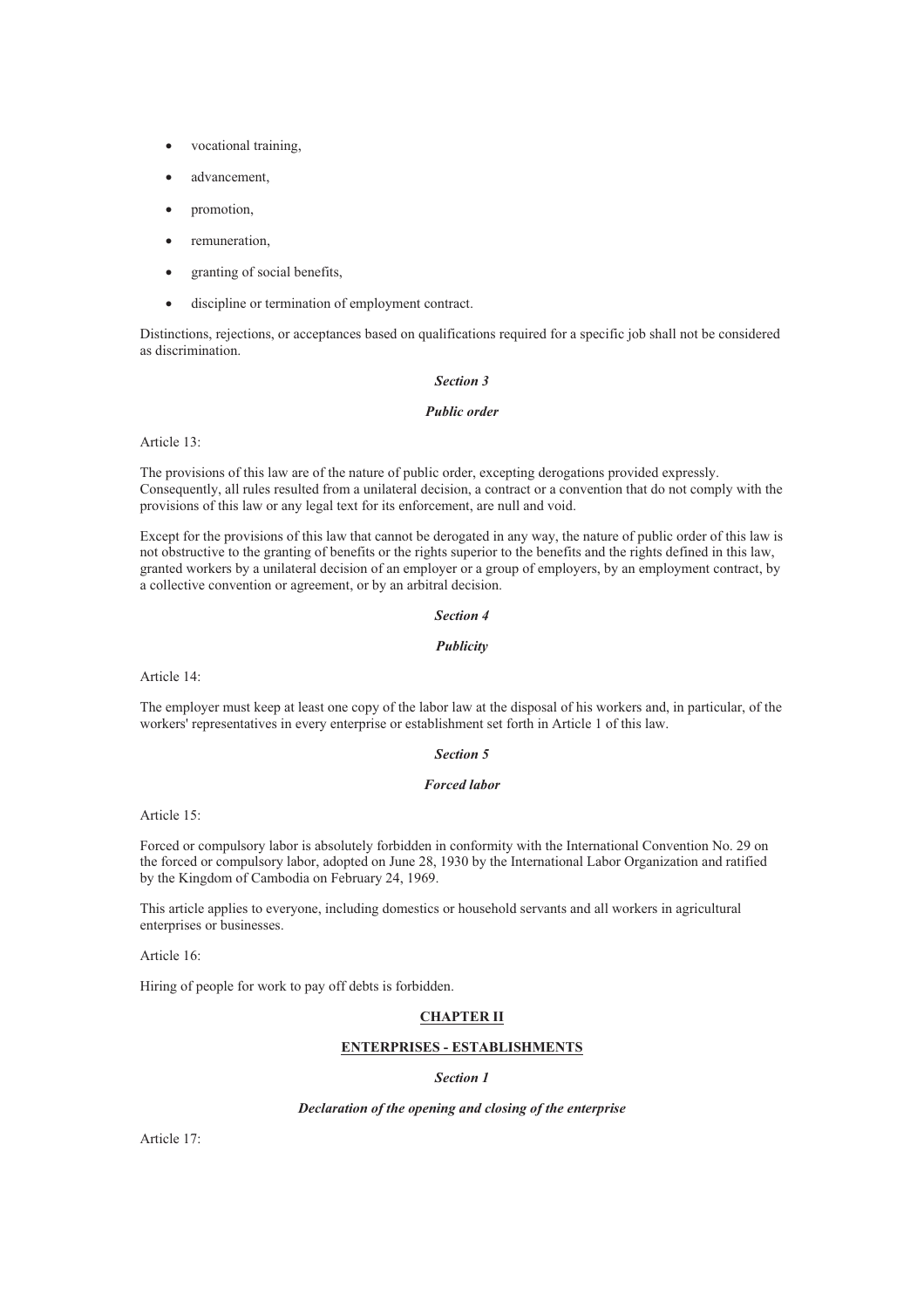All employers to whom this labor law is applied, shall make a declaration to the Ministry in Charge of Labor when opening an enterprise or establishment. This declaration is called a declaration of the opening of the enterprise or establishment, that must be made in writing and be submitted to the Ministry in Charge of Labor before the actual opening of the enterprise or establishment.

Employers who employ fewer than eight workers on a permanent basis and who do not use machinery, shall make and submit this declaration to the Ministry in Charge of Labor within thirty days following the actual opening of the enterprise or establishment.

Article 18:

For the closing of the enterprise, employers shall also make a declaration to the Ministry in Charge of Labor within thirty days following the closing of the enterprise.

Article 19:

A Prakas (ministerial order) of the Ministry in Charge of Labor shall define the formality and procedure of the declarations to follow in each case.

 $Articl$ e 20:

Every employer shall establish and neatly keep a register of an establishment that was numbered and initialed by the Labor Inspector. The model of the register shall be set by a Prakas of the Ministry in Charge of Labor.

# *Section 2*

# *Declaration on movement of personnel*

Article 21:

Every employer must make the declaration to the Ministry in Charge of Labor each time when hiring or dismissing a worker.

This declaration must be made in writing within fifteen days at the latest after the date of hiring or dismissal.

This period is extended to thirty days for agricultural enterprises.

The declaration of hiring and dismissal is not applied to:

- ! Casual employment with a duration of less than thirty continuous days.
- ! Intermittent employment for which the actual length of employment does not exceed three months within twelve consecutive months.

# *Section 3*

### *Internal regulations of the enterprise*

Article 22:

Every employer of an enterprise or establishment, set out in Article 17 above, who employs at least eight workers shall always establish an internal regulation of the enterprise.

# Article 23:

Internal regulations adapt the general provisions of this law in accordance with the type of enterprise or establishment and the collective agreements that are relevant to the sector of activity of the aforementioned enterprise or establishment, such as provisions relating to the condition of hiring, calculation and payment of wages and perquisites, benefits in kind, working hours, breaks and holidays, notice periods, health and safety measures for workers, obligations of workers and sanctions that can be imposed on workers.

# Article 24:

The internal regulations must be established by the manager of enterprise after consultation with workers' representatives, within three months following the opening of the enterprise, or within three months after the promulgation of this law if the enterprise already exists.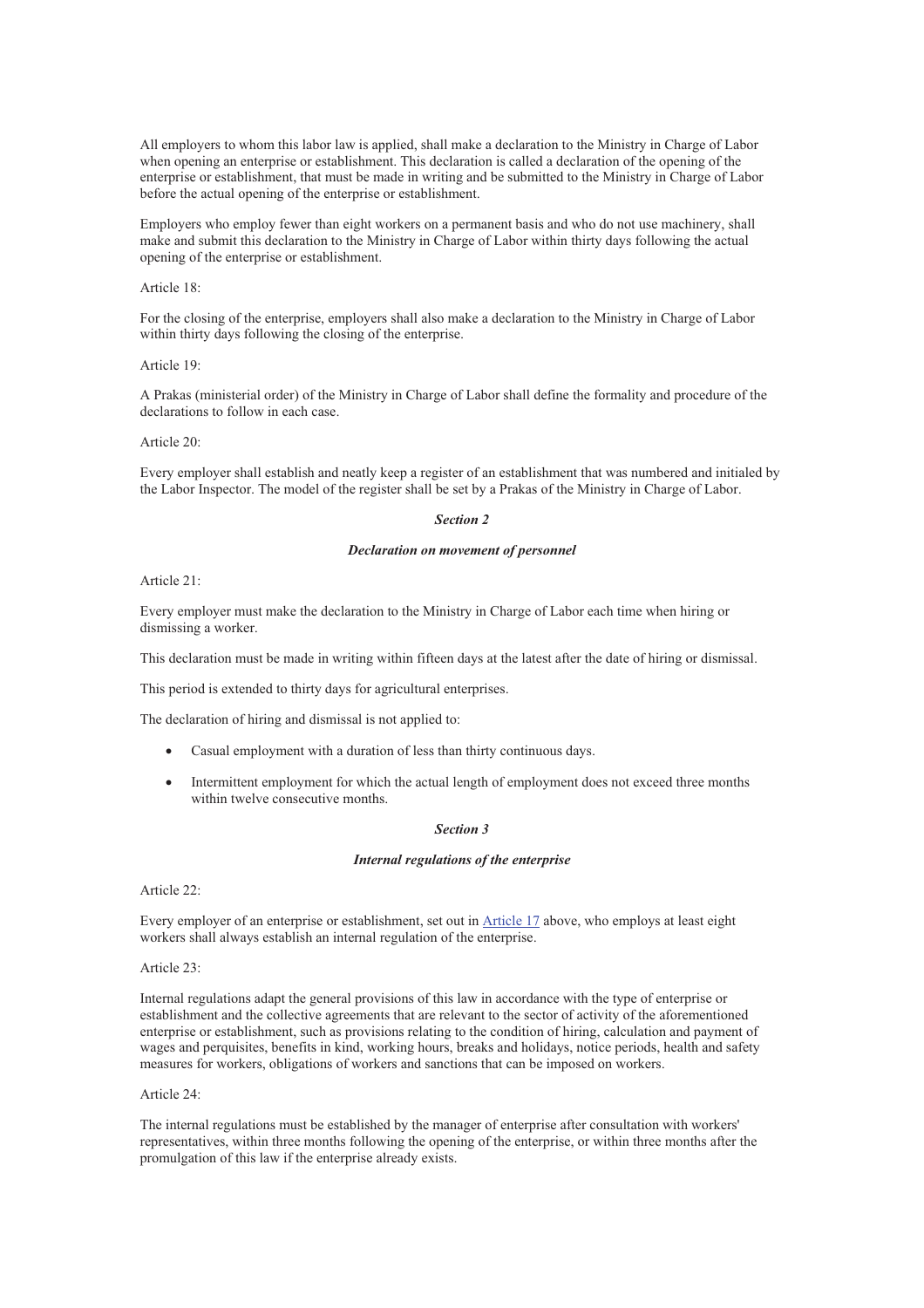Before coming into effect, the internal regulations shall be [visaed] by the Labor Inspector. This visa shall be issued within a period of sixty days.

### Article 25:

The articles of internal regulations that suppress or limit the rights of workers, set forth in laws and regulations in effect or in conventions or collective agreements applicable to the establishment, are null and void.

The Labor Inspector shall require the inclusion of enforceable provisions in virtue of laws and regulations in effect.

# Article 26:

An employer can not impose disciplinary action against a worker for any misconduct of which the employer or one of his representatives has been aware for over fifteen days.

The employer shall be considered to renounce his right to dismiss a worker for serious misconduct if this action is not taken within a period of seven days from the date on which he has learned about the serious misconduct in question.

#### Article 27:

Any disciplinary sanction must be proportional to the seriousness of the misconduct. The Labor Inspector is empowered to control this proportionality.

#### Article 28:

The employer shall not impose fines or double sanctions for the same misconduct. These fines mean any measure that leads to a reduction of the remuneration being normally due for the performance of work provided.

## Article 29:

The internal regulations must be diffused and affixed to a suitable place that is easily accessible, on the premises where work is carried out and on the door of the premises where workers are hired.

These internal regulations shall constantly be kept in a good state of legibility.

Article 30:

All modifications to the internal regulations must be conformable to the provisions governing the enterprise or establishment.

Article 31:

In enterprises or establishments, employing less than eight workers, where there are no internal regulations, the employer may pronounce, according to the seriousness of the misconduct of the workers concerned, a warning, a reprimand, a suspension of work without pay for not more than six days or a dismissal with or without a prior notice.

## *Section 4*

#### *Employment card*

Article 32:

Every person of Cambodian nationality working as a worker for any employer is required to possess an employment card.

No one can keep a worker in his service who does not comply with the provision of the above paragraph.

Article 33:

The possession of an employment card is optional for seasonal farm workers.

Article 34: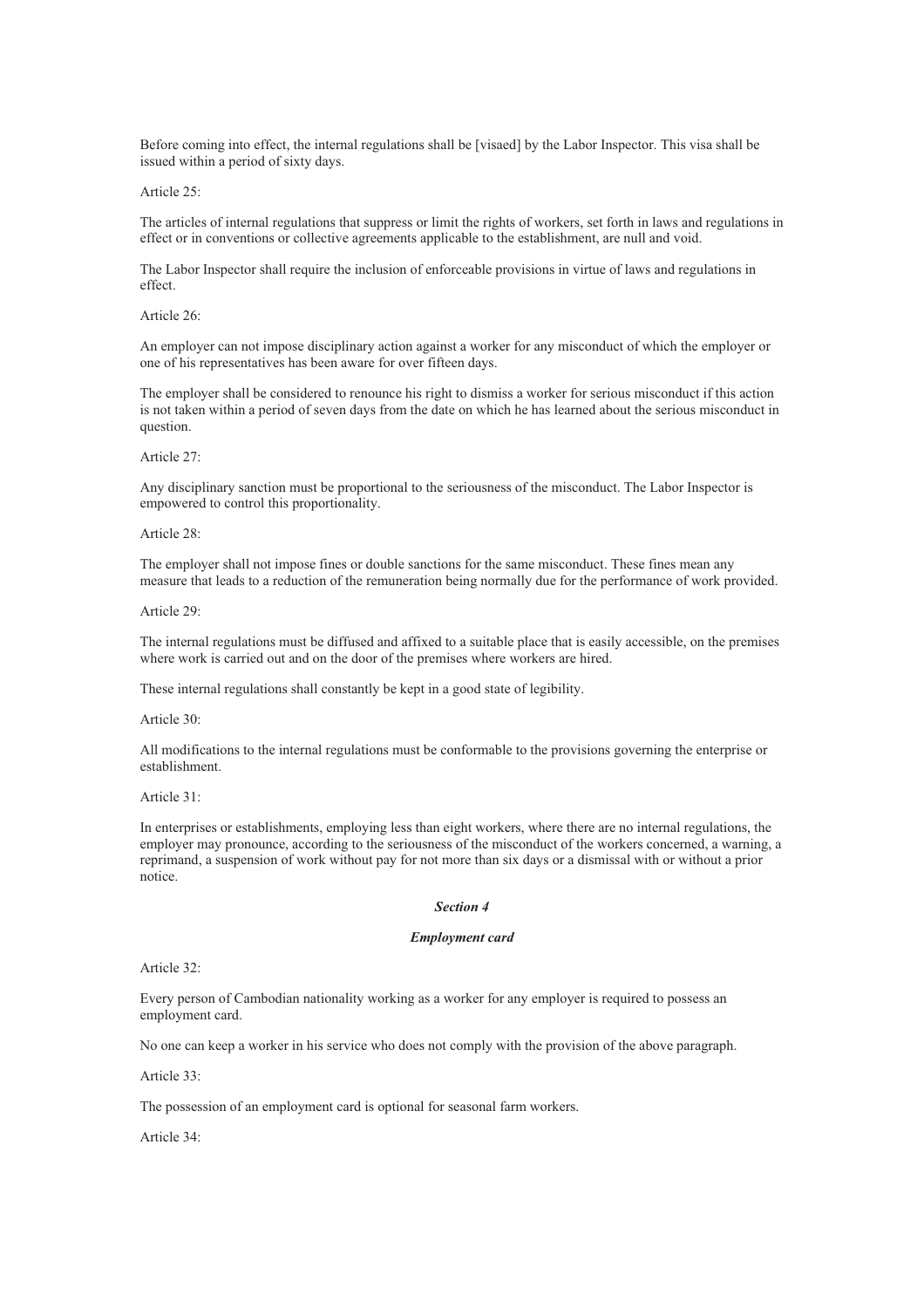The employment card is for the purpose of identifying the holder, the nature of work for which he has contracted, the duration of contract, the agreed wages and the method of payment, as well as the successive contracts.

It is forbidden to use a worker's employment card for purposes other than those for which it is created.

When the worker quits working for the employer, that employer shall not write any appreciation on the employment card.

### $Articl<sub>e</sub>$  35:

The employment card is drawn up and issued by the Labor Inspectors at the request of the worker who presents an identity card issued by the competent authorities and a certificate of employment issued by his employer.

Article 36:

The issuance of employment card is incurred in a fee that shall be collected and given to the national budget. The fee rate and the method of collection are to be set by a joint Prakas (ministerial order) of the Ministry of Finance and the Ministry in Charge of Labor.

#### Article 37:

The hiring and dismissal of a worker, his wage and wage increase shall be recorded in his employment card.

The above record made by the employer must be presented, within seven whole days following the date of entry and departure of the worker, for the visa of the Labor Inspector.

Article 38:

The loss of employment card must be declared to the Labor Inspector's Office. A duplicate shall be issued under the same conditions as those laid for the issuance of employment card.

## *Section 5*

# *Payroll ledger*

Article 39:

Every employer of an enterprise or establishment covered by Article 17 above shall constantly keep a payroll ledger whose format shall be set by a Prakas (ministerial order) of the Ministry in Charge of Labor.

Before being used, all the pages of the payroll ledger must be numbered and initialed by the Labor Inspector.

The payroll ledger must be kept in the Bureau of Cashier or Head Office of each enterprise so that it is simply available immediately for inspections. The employer shall keep the payroll ledger for three years after it has been closed.

The Labor Inspector may require to see the payroll ledger at any time.

Article 40:

The payroll ledger shall record:

a) information about each worker employed by the enterprise.

b) all indications concerning the work performed, wage and holidays.

Article 41:

Any enterprises that wish to make the payroll ledger in a different way but contains the same type of information and the same method of review, may apply to the Labor Inspector's Office.

*Section 6* 

#### *Company store*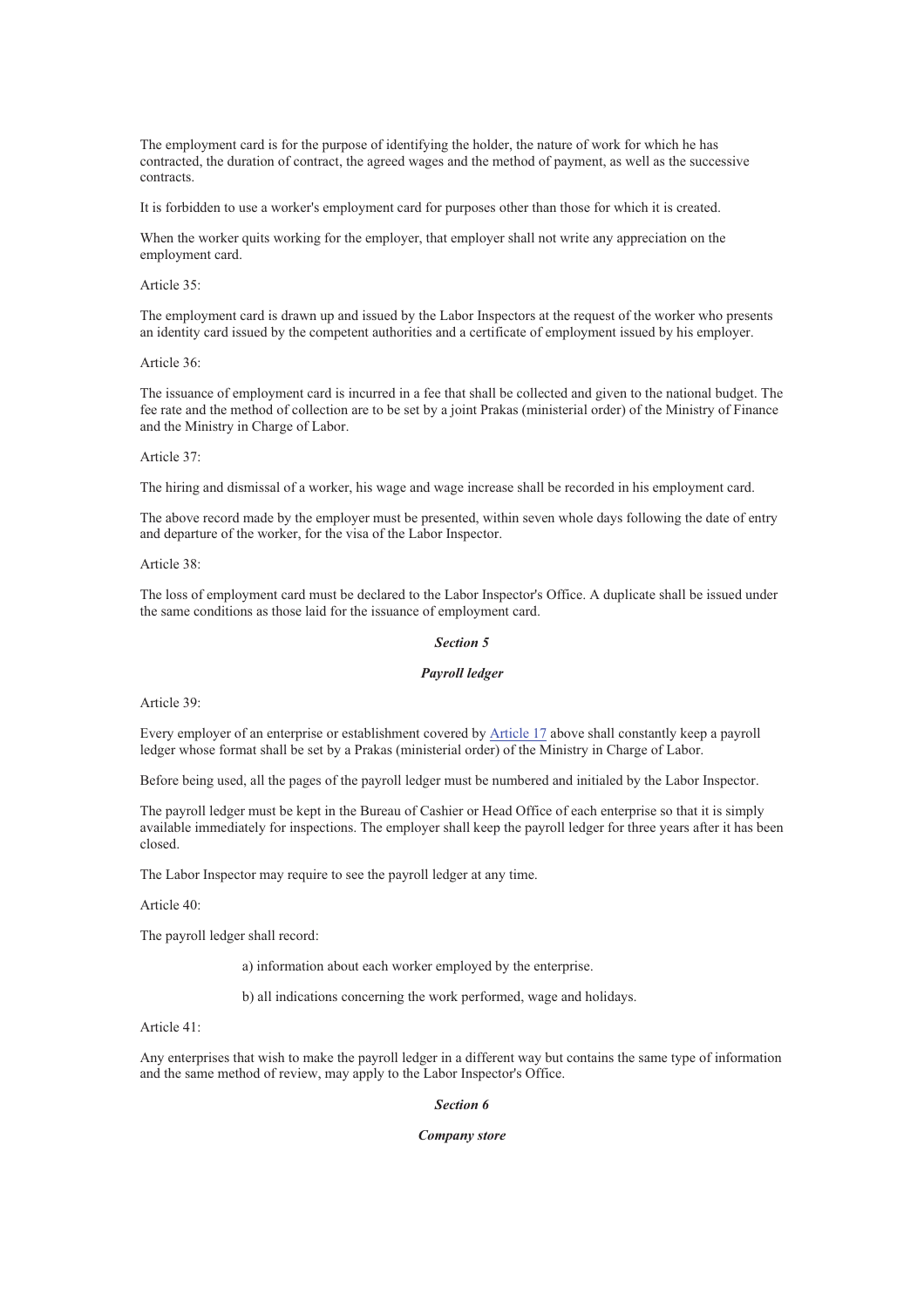Article 42:

The "company store" is defined as any establishment where the employer directly or indirectly sells his workers or their families foodstuffs and merchandise of any kind, for their personal needs.

Company stores are authorized under the four conditions as follows:

1. The workers are not obliged to shop just there.

2. The employer or his attendant is not allowed to make a profit from the sale of the merchandise.

3. The accounting of each company store is to be entirely distinctive of that of the enterprise.

4. The price of items on sale is to be displayed visibly.

Article 43:

The opening of a company store is determined by a Prakas (ministerial order) of the Ministry in Charge of Labor.

The Labor Inspector monitors the operation of company stores whose management is also shared by the elected representatives of the concerned workers. The Labor Inspector has the authority to order a temporary shutdown of a company store until a final decision is made by the Ministry in Charge of Labor.

### *Section 7*

#### *Guarantee*

Article 44:

The employer cannot subject the signing or the maintaining of employment contract to a cash guarantee or bond of any form.

### *Section 8*

#### *Characteristics of labor contractor*

Article 45:

The labor contractor is a sub-contractor who contracts with an entrepreneur and who himself recruits the necessary work force or workmen for the execution of certain work or the provision of certain services for an allinclusive price.

Such a contract must be in writing.

Article 46:

The exploitation or underestimation of workmen by the labor contractor or sub-contractor is forbidden.

Article 47:

The labor contractor is required to observe the provisions of this law in the same manner as an ordinary employer and assumes the same responsibilities as the latter.

Article 48:

In case of insolvency or default by the labor contractor, the entrepreneur or the manager of enterprise shall substitute for the contractor to fulfill his obligations to the workers.

The harmed workers, in such case, may file a case directly against the entrepreneur or manager.

Article 49:

The labor contractor is required to indicate his status, the name and address of the entrepreneur, by affixing them to a place that is simply visible in each workshop, storeroom, or work site where work is performed.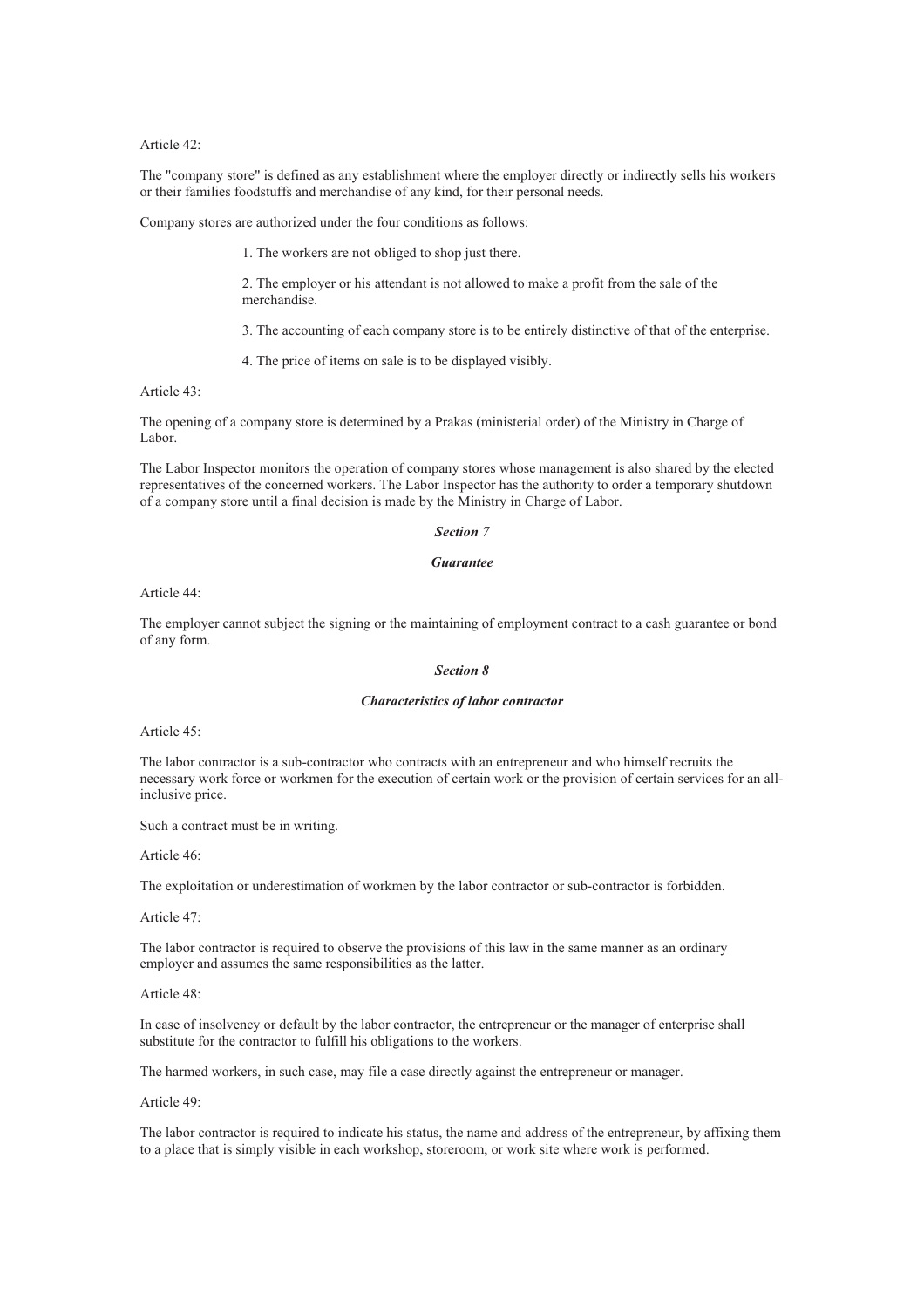Article 50:

The entrepreneur shall constantly keep available a list of labor contractors with whom he has contracted. This list, indicating the name, address, and status of the labor contractor as well as the situation of each workplace, must be sent to the Labor Inspector's Office within seven whole days following the date of signing the labor contract.

This period is extended to fifteen days for agricultural enterprises or businesses.

# **CHAPTER III**

### **APPRENTICESHIP**

#### *Section 1*

## *Nature and form of the apprenticeship contract*

Article 51:

The apprenticeship contract is one in which a manager of an industrial or commercial establishment, an artisan or craftsman agrees to provide or is entrusted with complete, methodical and professional training to another person who contracts, in return, to work for him as an apprentice under the conditions and for a time period that have been agreed upon. This time period cannot exceed two years.

Article 52:

The apprenticeship contract must be in form of writing by notarial deed or by private agreement within a fortnight of its implementation, otherwise it is considered null.

Article 53:

An apprenticeship contract shall be made up according to customary practices of a profession if there are no rules established by the Labor Inspector's Office, with consent of representatives of the profession taught.

The apprenticeship contract must contain:

1. The last name, first name, age, profession and address of the instructor.

2. The last name, first name and address of the apprentice.

3. The last name, first name, profession and address of the apprentice's parents or guardian or a person authorized by his parents.

4. The date and duration of the contract, as well as the trade for which the apprentice is trained.

5. The conditions for the apprentice's remuneration and, if applicable, all benefits in kind: food, accommodation or any other items agreed between both parties.

6. The skill areas that the manager of the enterprise is contracted to teach the apprentice.

7. Indemnity to be paid in case of termination of the contract.

8. The main obligations of the instructor and the apprentice.

The apprenticeship contract must be signed by the instructor and the apprentice. In case the apprentice is a minor, the contract can be signed by his legal representative and the instructor. The Labor Inspector shall review, countersign and register the apprenticeship contract.

# *Section 2*

# *Terms of apprenticeship contract*

Article 54: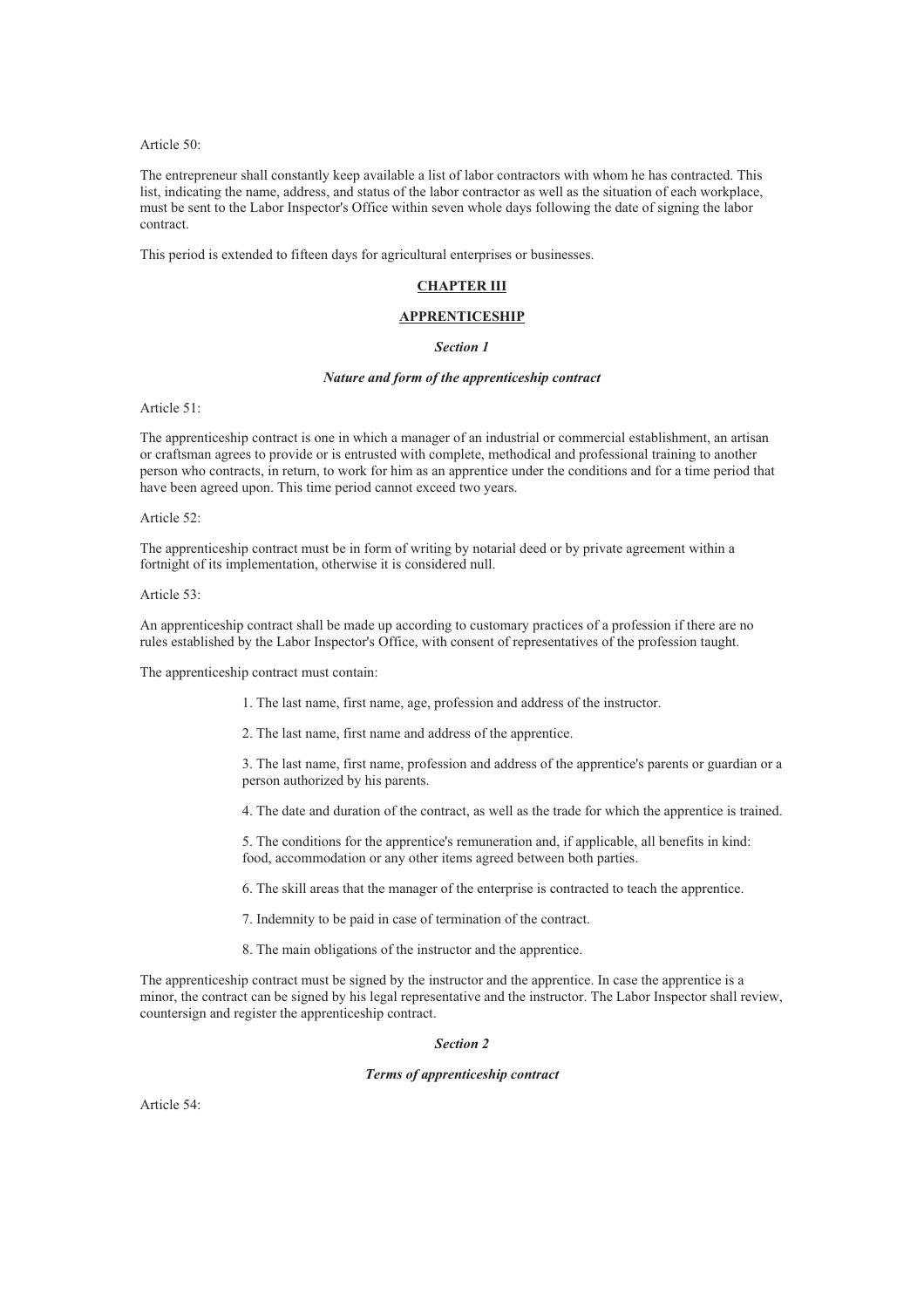No one can be an instructor or undertake an apprenticeship if he is less than twenty-one years of age, and cannot justify having practiced, for at least two years, the profession to be taught as a technician, trainer, craftsman or skilled worker.

The period of practice of his profession can be reduced to one year, if the instructor has a diploma in theoretical and practical training from a recognized school or a specialized training center.

#### Article 55:

No employer, instructor in charge of an apprenticeship can live in the same house with female minor apprentices.

The capacity as an apprenticeship instructor or a person in charge of apprenticeship is disqualified for:

- 1. Individuals who have been convicted of a crime.
- 2. Individuals who have been guilty of behaving against the local traditional customs.
- 3. Individuals who have been imprisoned for stealing, fraud, misappropriation and corruption.

# Article 56:

A Prakas (ministerial order) of the Ministry in Charge of Labor shall determine the occupation and types of work for which teenagers aged at least eighteen years are allowed to be an apprentice.

Once his vocational skill training is adequate, the apprentice is no longer as an apprentice but as a worker hereafter.

### Article 57:

Any enterprise employing more than sixty workers must have the number of apprentices equal to one-tenth of the number of the workers in service of that enterprise.

The maximum number of apprentices employed in an enterprise, regardless of the total number of workers, shall be determined by a Prakas of the Ministry in Charge of Labor in accordance with the possible availability of personnel and materials.

Derogation of the obligation stated in the first paragraph of this article can be endorsed by a decision of the Labor Inspector for enterprises that have requested to pay an apprenticeship tax whose amount and method of payment shall be set by a Prakas of the Ministry in Charge of Labor.

### *Section 3*

#### *Duties of instructors and apprentices*

Article 58:

The instructor shall behave in loco parentis towards the apprentice, that is, watch over his conduct and manners, either at home or outside, and inform his parents or their representative of any serious offenses committed by the apprentice or any incorrect propensity manifested. Moreover, the instructor must also inform the apprentice's parents, without delay, in the case of illness, absence or any other problem, for their intervention.

The instructor shall not employ an apprentice for overwork or for any work or service other than those related to the exercise of the apprentice's profession.

Article 59:

The instructor must progressively and completely teach the apprentice the occupation that is the subject of the contract and, if applicable, provide him with every facility or opportunity in the event of the apprentice wishing to take a course in a vocational training school.

At the end of the apprenticeship, a certificate attesting the execution of the contract by both parties and the professional skill of the apprentice shall be awarded after an official examination conducted by a neutral exam panel.

Article 60: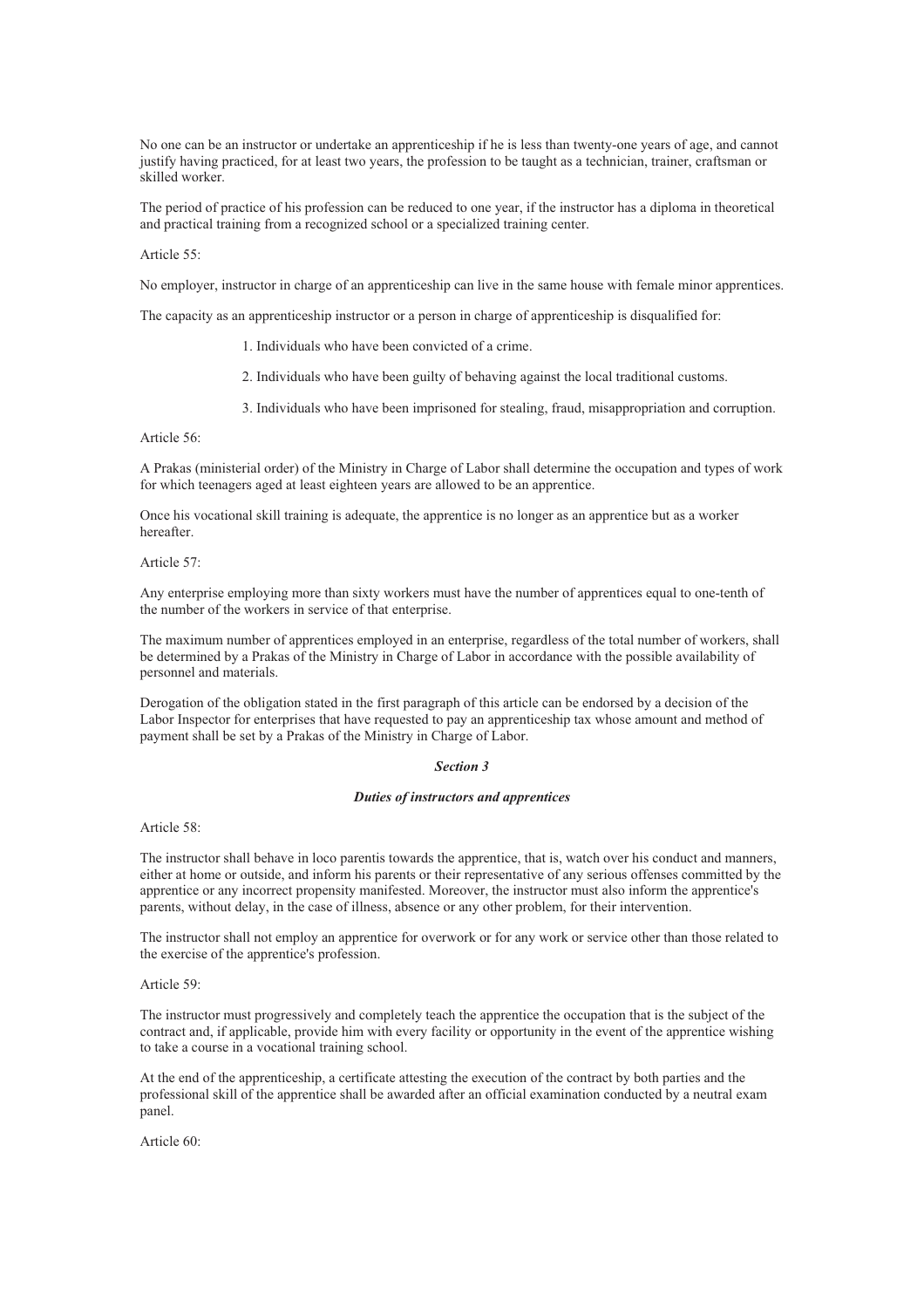The apprentice shall obey and respect his instructor within the context of apprenticeship. He must assist the instructor in his work to the best of his ability. He shall keep the professional confidentiality.

Article 61:

Any person who is convinced of having incited an apprentice to break his contract shall be liable to an indemnity in favor of the manager of the establishment or of the workshop that the apprentice has abandoned. The indemnity must, in no case, not exceed the amount of actual damages suffered by the former employer.

Any new apprenticeship contract made before the fulfillment of all the obligations or termination of the preceding contract shall be null and void.

# *Section 4*

## *Monitoring of apprenticeship*

Article 62:

A system for monitoring the apprenticeship, such as determining programs by trade, supervision during the apprenticeship, final examination, methods for setting up examination panel, etc., shall be determined by a Prakas (ministerial order) of the Ministry in Charge of Labor.

The Prakas of the Ministry in Charge of Labor shall also clearly determine the regulations regarding the duration of the apprenticeship, including the trial period, according to the level of professional skill and technical and conceptual knowledge, as well as all the apprentice's previous training and experience or professional progress made during the course of the apprenticeship.

#### *Section 5*

#### *Termination of apprenticeship contract*

Article 63:

The apprenticeship contract is terminated lawfully:

1. By the death of the instructor or the apprentice.

2. If the apprentice or the instructor is obliged to serve in the army.

3. If the instructor or the apprentice is imprisoned for a felony or misdemeanor.

4. By the closure of workshop or enterprise, specified in the above articles.

Article 64:

An apprenticeship contract may be terminated at the request of one or both parties, particularly in the following cases:

1. In case either party does not comply with the stipulations of the contract.

2. In case of serious or usual violation of the provisions in this chapter.

3. In case the apprentice obstinately does not respect internal regulations.

If the instructor moves his residence to Sangkat (section) or Khum (commune) other than the one in which he lived at the signing of the contract. Nevertheless, a request for termination of contract for this reason is acceptable only within three months following the day when the instructor moved.

Either party considers to be damaged by the unjustifiable termination of apprenticeship contract, can demand for compensation from the other party.

# **CHAPTER IV**

# **THE LABOUR CONTRACT**

*Section 1*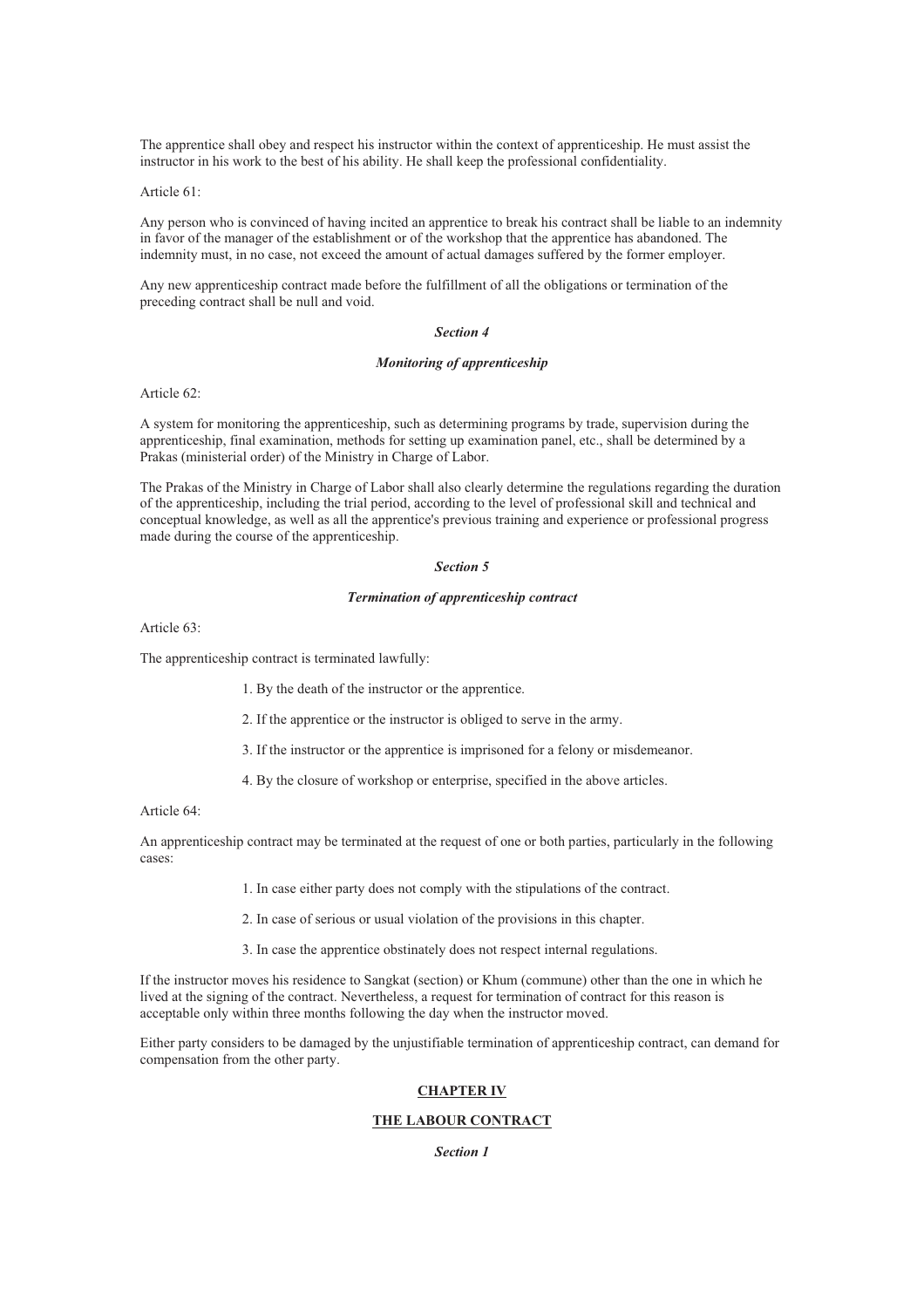## *Signing and execution of a labor contract*

Article 65:

A labor contract establishes working relations between the worker and the employer. It is subject to common law and can be made in a form that is agreed upon by the contracting parties.

It can be written or verbal. It can be drawn up and signed according to local custom. If it needs registering, this shall be done at no cost.

The verbal contract is considered to be a tacit agreement between the employer and the worker under the conditions laid down by the labor regulations, even if it is not expressly defined.

#### Article 66:

Everyone can be hired for a specific work on the basis of time, either for a fixed duration or for an undetermined duration.

### Article 67:

A labor contract signed with consent for a specific duration must contain a precise finishing date.

The labor contract signed with consent for a specific duration cannot be for a period longer than two years. It can be renewed one or more times, as long as the renewal does not surpass the maximum duration of two years.

Any violation of this rule leads the contract to become a labor contract of undetermined duration.

Sometimes, this contract may have an unspecified date when it is drawn up for:

· replacing a worker who is temporarily absent;

· work carried out during a season;

· occasional periods of extra work or a non-customary activity of the enterprise;

This duration is then finished by:

· the return to work of the worker who was temporarily absent or the termination of his labor contract;

· the end of the season;

· the end of the occasional period of extra work or of the non-customary activity of the enterprise

At the signing of the contract, the employer must inform the worker of the eventually sensitive issues and the approximate duration of the contract.

Contracts without a precise date can be renewed at will as many times as possible without losing their validity.

Contracts of daily or hourly workers who are hired for a short-term job and who are paid at the end of the day, the week or fortnight period, are considered to be contracts of fixed duration with an unspecified date.

A contract of a fixed duration must be in writing. If not, it becomes a labor contract of undetermined duration.

When a contract is signed for a fixed period of or less than two years, but the work tacitly and quietly continues after the end of the fixed period, the contract becomes a labor contract of undetermined duration.

Article 68:

A contract for a probationary period cannot be for longer than the amount of time needed for the employer to judge the professional worth of the worker and for the worker to know concretely the working conditions provided. However, the probationary period cannot last longer than three months for regular employees, two months for specialized workers and one month for non-specialized workers.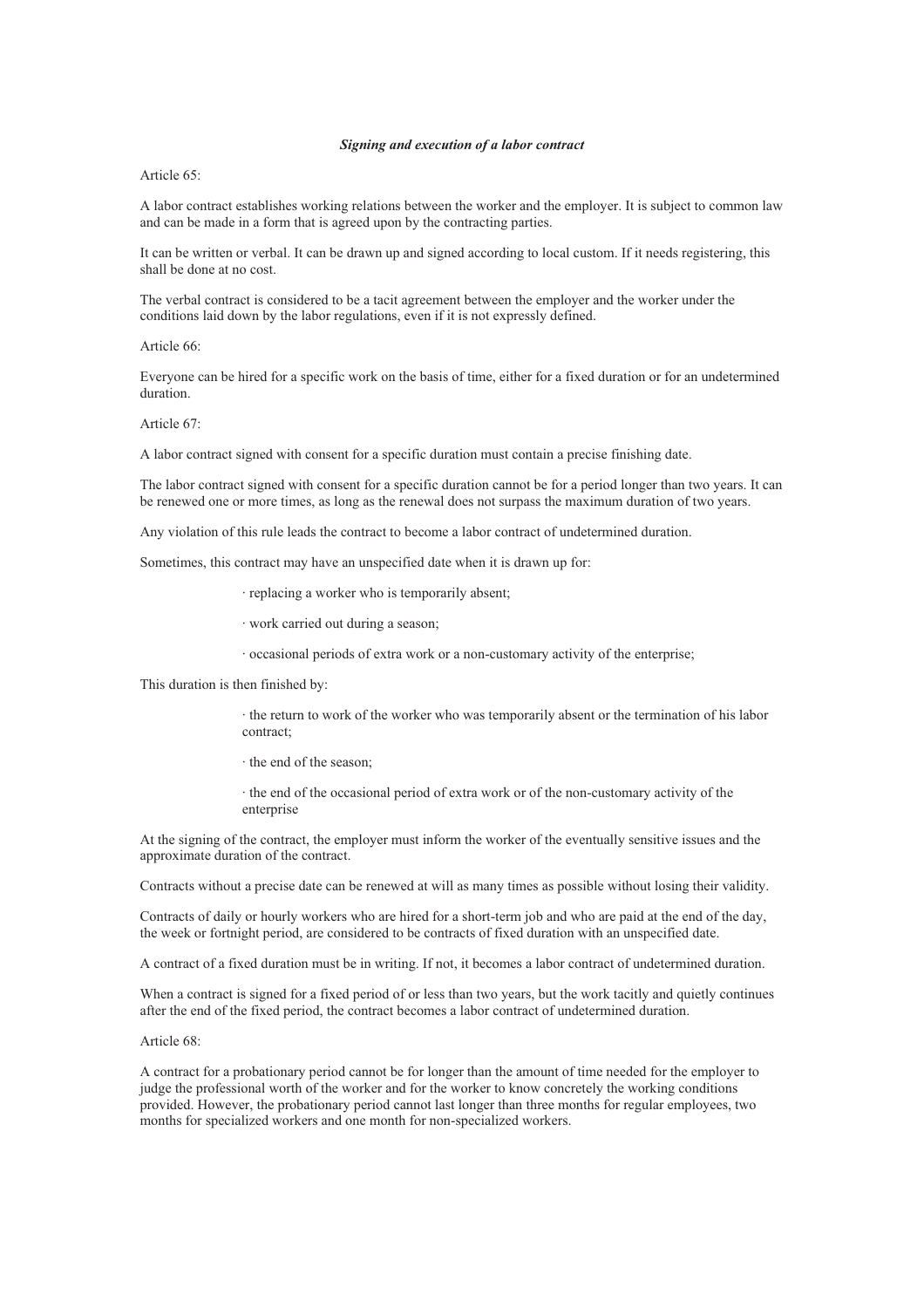The round travel costs incurred by a worker during the probationary period when working far from his habitual residence are to be covered by the employer.

Article 69:

Within the framework of his contract, the worker shall perform all of his professional activities for the enterprise. Primarily, he must do the work for which he is hired, and perform it by himself with due care and attention.

However, outside working hours, the worker can engage in any professional activities that are not in competition with the enterprise for which he works or that are not harmful to the agreed process of performance, unless there is an agreement to the contrary.

Article 70:

Any clause of a contract that prohibits the worker from engaging in any activity after the expiration of the contract is null and void.

# *Section 2*

### *Suspension of the labor contract*

Article 71:

The labor contract shall be suspended under the following reasons:

1. The closing of the establishment following the departure of the employer to serve in the military or for a mandatory period of military training.

2. The absence of the worker during obligatory periods of military service and military training.

3. The absence of the worker for illness certified by a qualified doctor. This absence is limited to six months, but can, however, be extended until there is a replacement.

4. The period of disability resulting from a work-related accident or occupational illness.

5. The leave granted to a female worker during pregnancy and delivery, as well as for any post-natal illness.

6. Absence of the worker authorized by the employer, based on laws, collective agreements, or individual agreements.

7. Temporary layoff of a worker for valid reasons in accordance with internal regulations.

8. The absence of a worker during paid vacations, including an incidental travel period as well.

9. The incarceration of a worker, without a later conviction.

10. An act of God that prevents one of the parties from fulfilling his obligations, up to a maximum of three months.

When the enterprise faces a serious economic or material difficulty or any particularly unusual difficulty, which leads to a suspension of the enterprise operation. This suspension shall not exceed two months and be under the control of the Labor Inspector.

An employer can terminate a suspended contract provided that the reasons for the suspension have been remedied and he has given prior notice in accordance with the law.

Article 72:

The suspension of a labor contract affects only the main obligations of the contract, that are, those under which the worker has to work for the employer, and the employer has to pay the worker, unless there are provisions to the contrary that require the employer to pay the worker.

Other obligations such as furnishing of accommodation by the employer, as well as the worker's loyalty and confidentiality towards the enterprise, continue to be in effect during the period of suspension.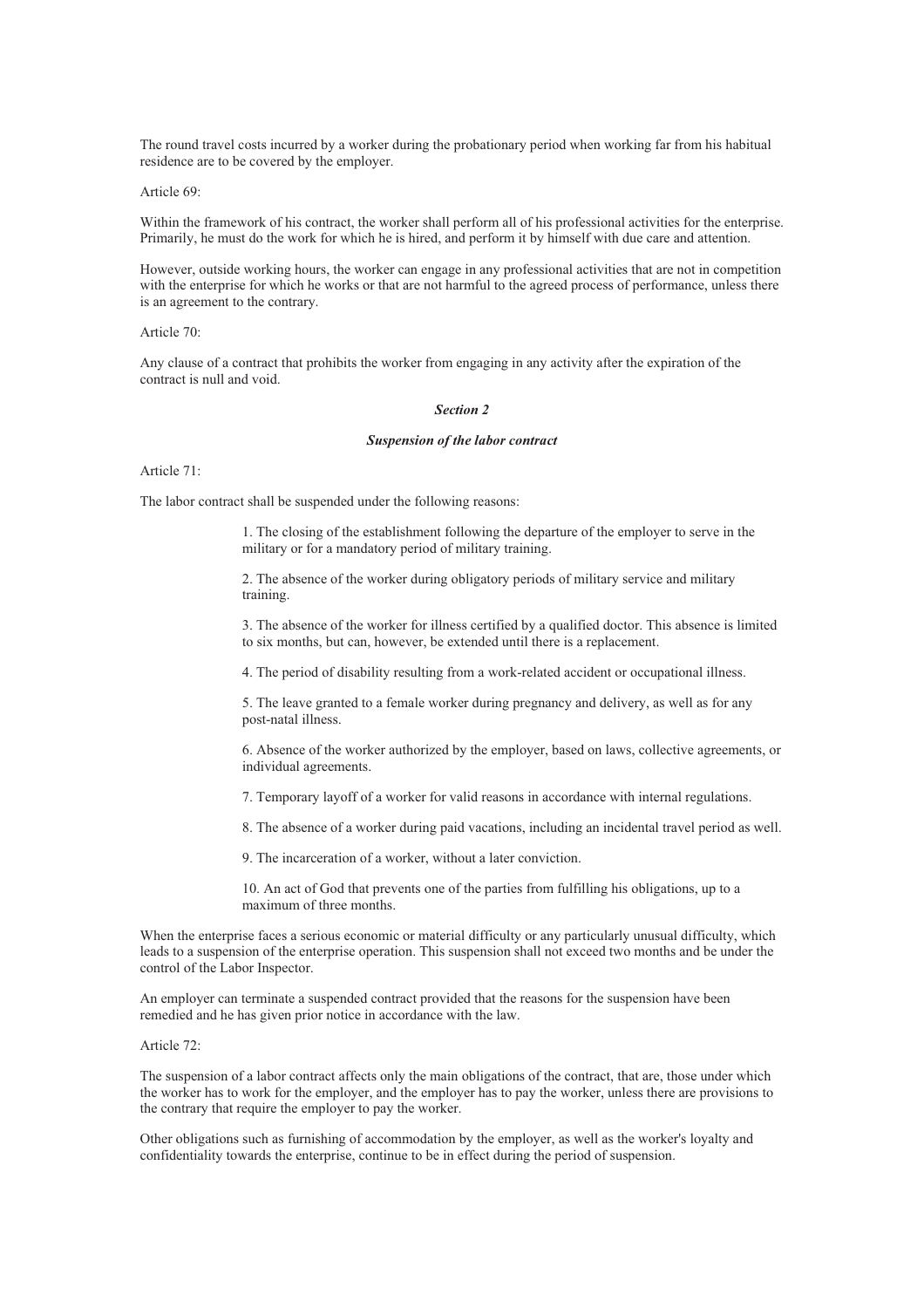The suspension of a labor contract does not lead to a suspension of the union's mandate or that of workers' representative.

Unless otherwise specified, periods of suspension are taken into account when calculating the employment seniority.

## *Section 3*

#### *Termination of the labor contract*

A. Labor Contracts of Specific Duration

Article 73:

A labor contract of specific duration normally terminates at the specified ending date. It can, however, be terminated before the ending date if both parties are in agreement on the condition that this agreement is made in form of writing in the presence of a Labor Inspector and signed by the two parties to the contract.

If the both parties do not agree, a contract of specified duration can be canceled before its termination date only in the event of the serious misconduct or acts of God.

The premature termination of the contract by the will of the employer alone for reasons other than those mentioned in paragraphs 1 and 2 of this article entitles the worker to damages in an amount at least equal to the remuneration he would have received until the termination of the contract.

The premature termination of the contract by the will of the worker alone for reasons other than those mentioned in paragraphs 1 and 2 of this article entitles the employer to damages in an amount that corresponds to the damage sustained.

If the contract has a duration of more than six months, the worker must be informed of the expiration of the contract or of its non-renewal ten days in advance. This notice period is extended to fifteen days for contracts that have a duration of more than one year. If there is no prior notice, the contract shall be extended for a length of time equal to its initial duration or deemed as a contract of unspecified duration if its total length exceeds the time limit specified in Article 67.

At the expiration of the contract, the employer shall provide the worker with the severance pay proportional to both the wages and the length of the contract. The exact amount of the severance pay is set by a collective agreement. If nothing set in such agreement, the severance pay is at least equal to five percent of the wages paid during the length of the contract.

If a contract of unspecified duration replaces a contract of specified duration upon the latter's expiration, the employment seniority of the worker is calculated by including periods of the both contracts.

In every case of contract termination, the worker can require the employer to provide him with an employment certificate.

B. Labor Contracts of Unspecified Duration

Article 74:

The labor contract of unspecified duration can be terminated at will by one of the contracting parties. This termination shall be subject to the prior notice made in writing by the party who intends to terminate the contract to the other party.

However, no layoff can be taken without a valid reason relating to the worker's aptitude or behavior, based on the requirements of the operation of the enterprise, establishment or group.

Article 75:

The minimum period of a prior notice is set as follows:

- ! Seven days, if the worker's length of continuous service is less than six months;
- ! Fifteen days, if the worker's length of continuous service is from six months to two years;
- ! One month, if the worker's length of continuous service is longer then two years and up to five years.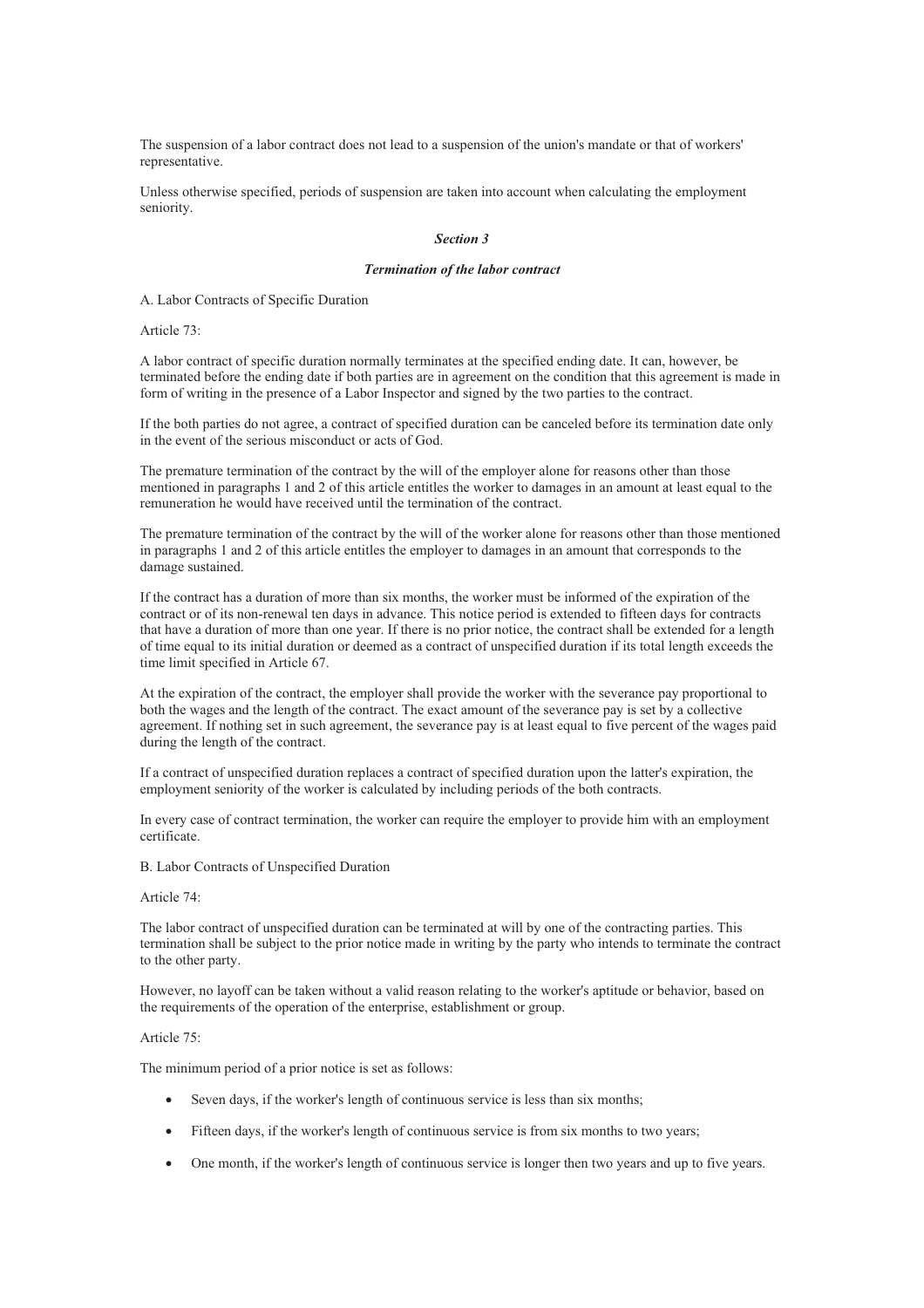- ! Two months, if the worker's length of continuous service is longer than five years and up to ten years.
- ! Three months, if the worker's length of continuous service is longer than then years.

Method for calculating the length of service of workers, who are not employed on a monthly basis, shall be determined by a Prakas (ministerial order) of the Ministry in Charge of Labor.

# Article 76:

Any article of a labor contract, of an internal regulation, or any other individual agreement that sets the prior notice period to be less than the minimum set forth in this provision shall be null and void.

## Article 77:

The termination of a labor contract at will on the part of the employer alone, without prior notice or without compliance with the prior notice periods, entails the obligation of the employer to compensate the worker the amount equal to the wages and all kinds of benefits that the worker would have received during the official notice period.

## Article 78:

The prior notice is the obligation to be observed in enterprises or establishments set forth in Article 1 of this law, both by the worker and by the employer when one of them decides unilaterally to terminate the labor contract. However, the worker laid off for reasons other than serious misconduct can leave the enterprise before the end of the notice period if he finds a new job in the meantime. In such case, the worker will not be required to compensate the employer.

# Article 79:

During the notice period, the worker of the enterprise is entitled to two days leave per week with full payment to look for a new job.

These leave days are paid to the worker at the normal rate of remuneration, regardless of how it is calculated. This payment shall include other perquisites.

## Article 80:

For task-work or piecework, the worker usually cannot abandon the task that he has been assigned before it has been finished.

However, for a long-term employment that cannot be completed in less than one month, one of the contracting parties who wishes to release himself from the obligations of the contract for serious reasons, he can do so as long as he notifies the other party eight days in advance.

### Article 81:

Throughout the notice period, the employer and the worker shall be bound to carry

out the obligations incumbent on them.

# Article 82:

The contracting parties are released from the obligation of giving prior notice under the following cases:

- 1. For probation or an internship specified in the contract.
- 2. For a serious offense on the part of one of the parties.
- 3. For acts of God that one of the parties is unable to meet his obligations.

# Article 83:

The following are considered to be serious offenses:

A. On the part of the employer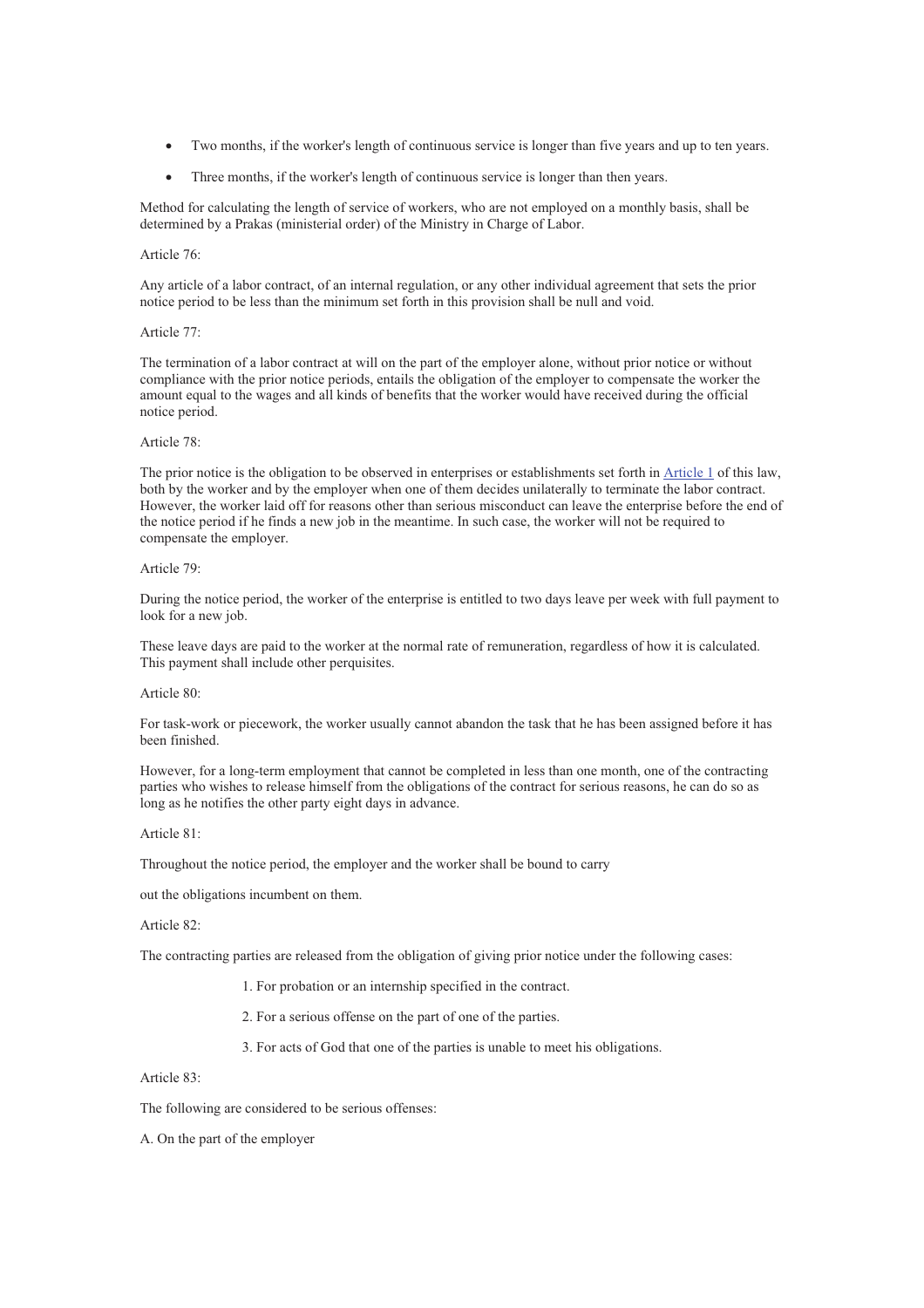1. The use of fraudulent measures to entice a worker into signing a contract under conditions to which he would not otherwise have agreed, if he had realized it;

2. Refusal to pay all or part of the wages;

3. Repeated late payment of wages;

4. Abusive language, threat, violence or assault;

5. Failure to provide sufficient work to a piece-worker;

6. Failure to implement labor health and safety measures in the workplace as required by existing laws.

B. On the part of the worker

1. Stealing, misappropriation, embezzlement;

2. Fraudulent acts committed at the time of signing (presentation of false documentation) or during employment (sabotage, refusal to comply with the terms of the employment contract, divulging professional confidentiality).

3. Serious infractions of disciplinary, safety, and health regulations.

4. Threat, abusive language or assault against the employer or other workers.

5. Inciting other workers to commit serious offenses.

6. Political propaganda, activities or demonstrations in the establishment.

Article 84:

Pending the creation of the Labor Court, the common court has the jurisdiction to determine the magnitude of offences other than those included in the preceding article.

Article 85:

The employer may find himself unable to meet his obligations in the context of Article 82 - paragraph 3, particularly in the following cases:

1. The closing of the establishment by public authorities.

2. Catastrophe (flooding, earthquake, war) that cause material destruction and make it impossible to resume work for a long time. For death of the employer that causes the closure of the establishment, the workers are entitled to an indemnity equal to that of the notice period.

Article 86:

The worker may find himself unable to meet his obligations in the context of Article 82 - paragraph 3, particularly in the following cases.

1. Chronic illness, insanity, permanent disability;

2. Imprisonment.

The cases cited in the first paragraph above, the employer cannot be released from his obligation to give the prior notice.

Article 87:

If a change occurs in the legal status of the employer, particularly by succession or inheritance, sale, merger or transference of fund to form a company, all labor contracts in effect on the day of the change remain binding between the new employer and the workers of the former enterprise.

The contracts cannot be terminated except under the conditions laid down in the present Section.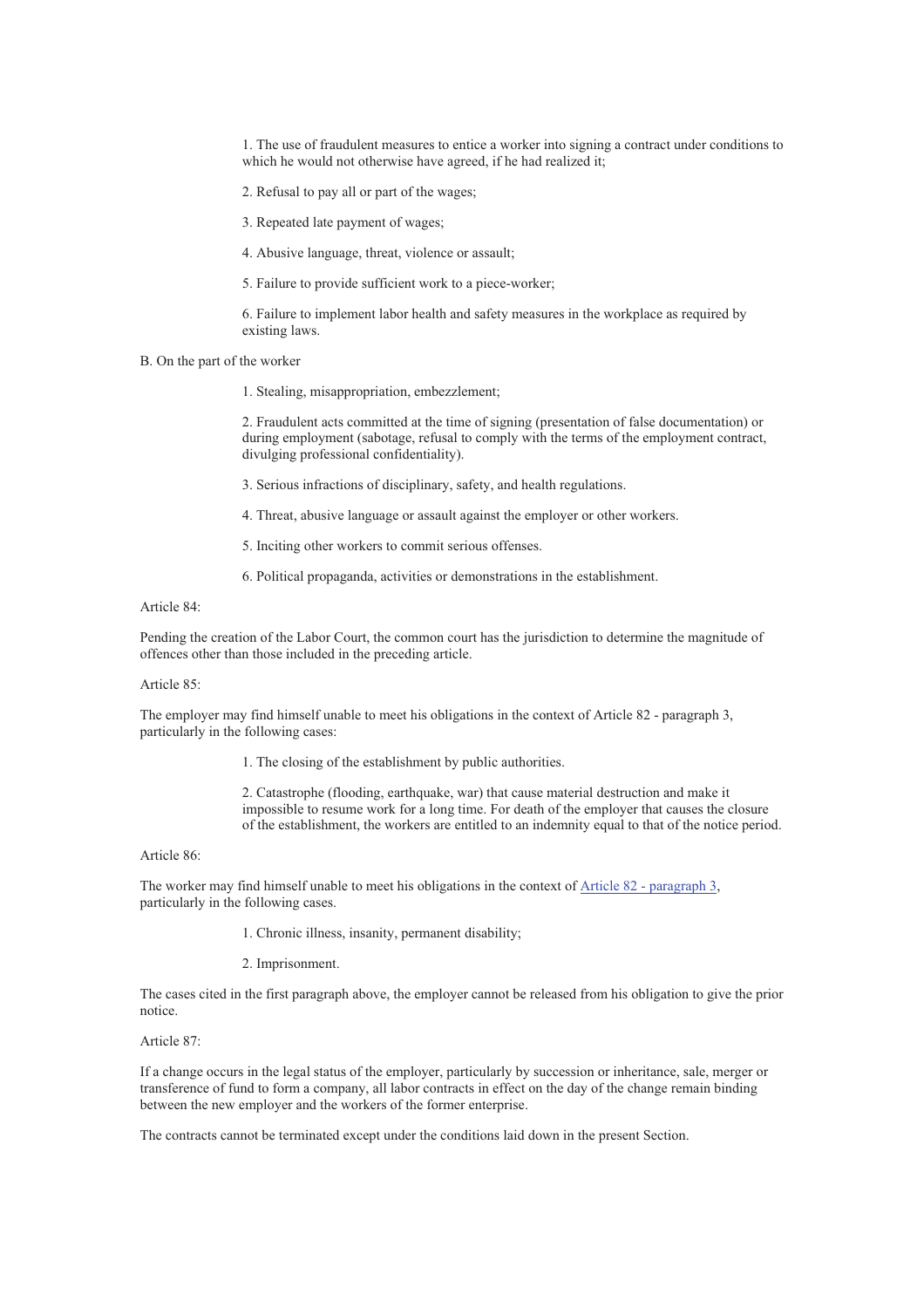The closing of an enterprise, except for acts of God, does not release the employer from his obligations as stated in this section III. Bankruptcy and judicial liquidation are not considered as acts of God.

Article 88:

In businesses of a seasonal nature, as per list determined by a Prakas of the Minister in Charge of Labor, the layoff of workers at the end of a work period cannot be considered as dismissal, and does not result in any compensation. However, the lay-off shall be announced at least eight days in advance by a written notice conspicuously posted at the main entry of each work site, and if applicable, on each boat on which there is a work site.

### C. Indemnity for Dismissal

Article 89:

If the labor contract is terminated by the employer alone, except in the case of a serious offense by the worker, the employer is required to give the dismissed worker, in addition to the prior notice stipulated in the present Section, the indemnity for dismissal as explained below:

- ! · Seven days of wage and fringe benefits if the worker's length of continuous service at the enterprise is between six and twelve months.
- If the worker has more than twelve months of service, an indemnity for dismissal will be equal to fifteen days of wage and fringe benefits for each year of service. The maximum of indemnity cannot exceed six months of wage and fringe benefits. If the worker's length of service is longer than one year, time fractions of service of six months or more shall be counted as an entire year.

The worker is also entitled to this indemnity if he is laid off for reasons of health.

Article 90:

Indemnity for dismissal must be granted to the worker and, if applicable, he can also claim damages even though the contract was not terminated by the employer, but the latter, through his evil actions, pushed the worker into ending the contract himself. If the employer treats the worker unfairly or repeatedly violates the terms of the contract, he also has to pay indemnities and damages to the worker.

# D. Damages

Article 91:

The termination of a labor contract without valid reasons, by either party to the contract, entitles the other party to damages.

These damages are not the same as the compensation in lieu of prior notice or the dismissal indemnity.

The worker, however, can request to be given a lump sum equal to the dismissal indemnity. In this case, he is relieved of the obligation to provide proof of damage incurred.

Article 92:

When a worker has unjustly breached a labor contract and takes a new job, the new employer is jointly liable for damages caused to the former employer if it is proven that he has encouraged the worker to leave the former job.

# Article 93:

Any worker who was engaged to furnish his services may, upon expiration of the contract, demand from his employer a certificate of employment containing primarily the starting date of employment, the date of departure, and kind of job held, or, if applicable, the jobs held successively as well as the periods during which the jobs were held.

The refusal to supply this certificate obliges the employer to pay damages to the worker.

The certificates supplied to workers are exempt form all stamp and registration tax, even if they contain items other than those mentioned in the preceding paragraph, as long as these items do not include any bond, receipt or any agreement liable to ad valorem duties.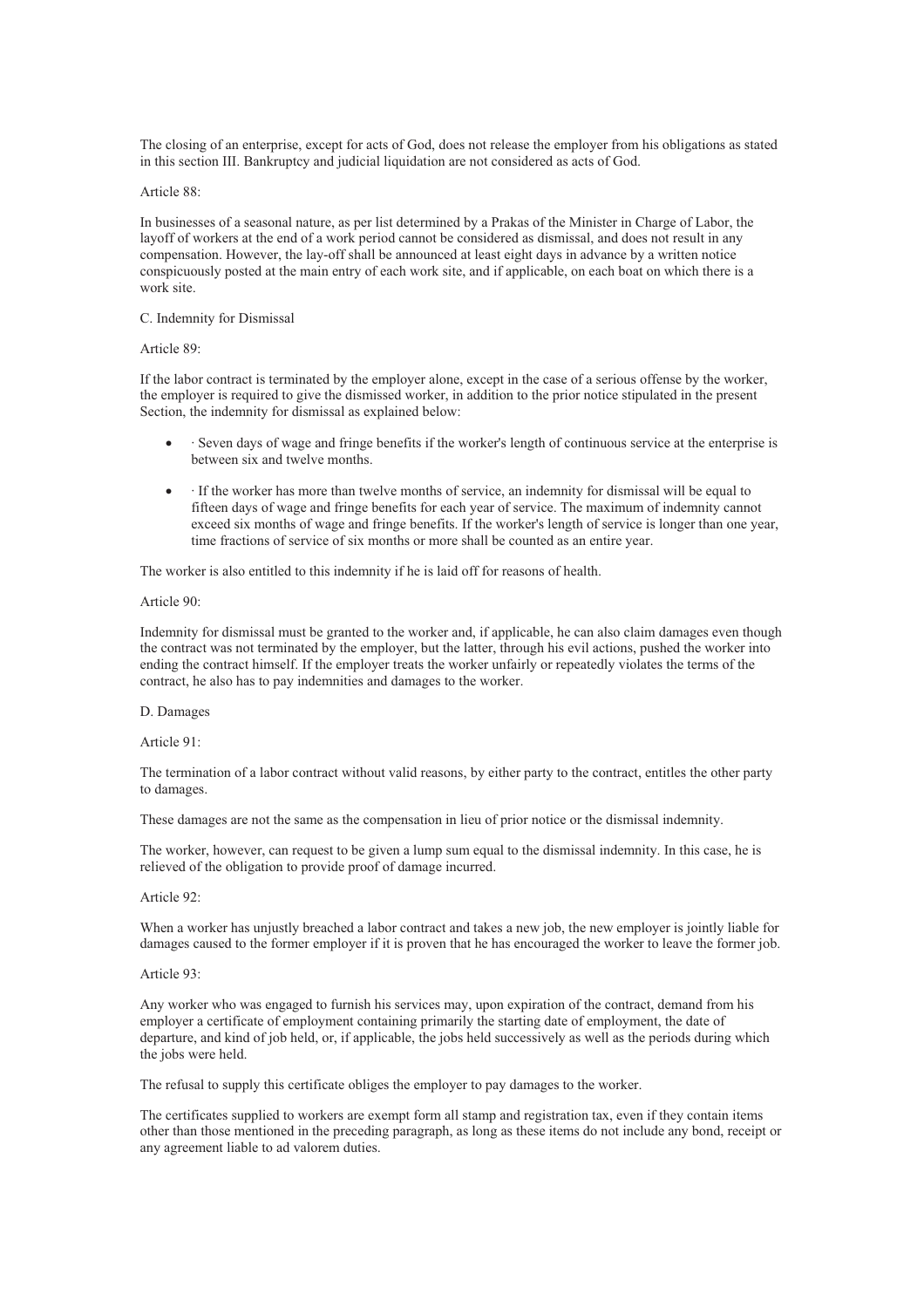The phrase "free from all engagement" and all other terms indicating the normal expiration of a labor contract, the professional qualifications and the services rendered are included in this exemption.

Any harmful statement that could prejudice the employment of a worker is formally prohibited.

Article 94:

Without prejudice to the provisions of Article 91, the damages owed in the case of a breach of the labor contract without valid reasons, as well as those owed by the employer as per provision of Article 89 above, are determined by the competent court and based on local custom, the type and importance of the services rendered, the worker's seniority and age, the pay deductions or payments for a retirement pension, and, in general, on all circumstances that can justify the existence and the extent of the harm incurred.

#### E. Mass Layoff

Article 95:

Any layoff resulting from a reduction in an establishment's activity or an internal reorganization that is foreseen by the employer is subject to the following procedures:

The employer establishes the order of the layoffs in light of professional qualifications, seniority within the establishment, and family burdens of the workers.

- The employer must inform the workers' representatives in writing in order to solicit their suggestions, primarily, on the measures for a prior announcement of the reduction in staff and the measures taken to minimize the effects of the reduction on the affected workers.
- ! · The first workers to be laid off will be those with the least professional ability, then the workers with the least seniority. The seniority has to be increased by one year for a married worker and by an additional year for each dependent child.

The dismissed workers have, for two years, priority to be re-hired for the same position in the enterprise.

Workers who have priority for re-hire are required to inform their employer of any change in address occurring after the layoff.

If there is a vacancy, the employer must inform the concerned worker by sending a recorded delivery or registered letter to his last address. The worker must appear at the establishment within one week after receiving the letter.

The Labor Inspector is kept informed of the procedure covered in this article. At the request of the workers' representatives, the Labor Inspector can call the concerned parties together one or more times to examine the impact of the proposed layoffs and measures to be taken to minimize their effects.

In exceptional cases, the Minister in Charge of Labor can issue a Prakas (ministerial order) to suspend the layoff for a period not exceeding thirty days in order to help the concerned parties find a solution. This suspension may be repeated only one time by a Prakas of the Ministry.

# **CHAPTER V**

# **COLLECTIVE LABOUR AGREEMENTS**

Article 96:

The purpose of the collective agreement is to determine the working and employment conditions of workers and to regulate relations between employers and workers as well as their respective organizations. The collective agreement can also extend its legally recognized roles to trade union organizations and improve the guarantees protecting workers against social risks.

The collective agreement is a written agreement relating to the provisions provided for in Article 96 - paragraph 1. The collective agreement is signed between:

a) one part: an employer, a group of employers, or one or more organizations representative of employers; and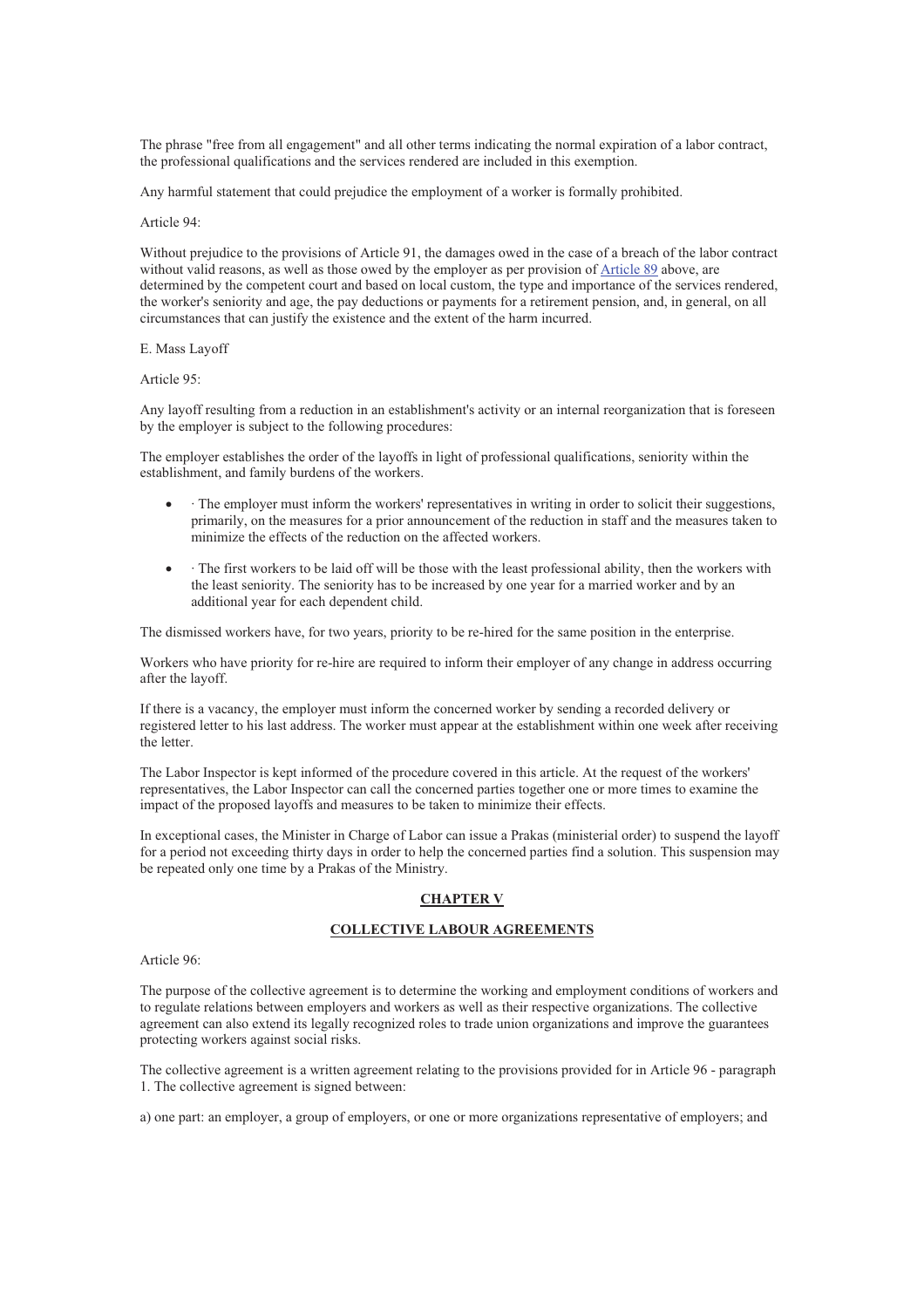b) the other part: one or more trade union organizations representative of workers. With derogation of the above principle, during the transitional periods that there is no trade union organization representative of workers in an enterprise or establishment, a collective agreement can be made between the employer and the shop stewards who have been duly elected as per the conditions of Section 3, Chapter XI.

The collective agreement is concluded for a definite term or for an indefinite term. When it is for a definite term, this term may not exceed three years. At its expiration, it shall remain in effect unless it has been cancelled, on the condition of keeping a three months' notice, by either party. When the collective agreement is concluded by shop stewards under the exceptional conditions laid in paragraph 2 of this article, the term of such agreement is not to exceed one year. When the collective agreement is concluded for an indefinite term, it can be cancelled, but it continues to be in effect for a period of one year to the party that forwarded a complaint to cancel it. The notice of cancellation does not prevent the agreement from being implemented by the other signatories.

Collective agreements shall specify their scope of application. This can be an enterprise, a group of enterprises, an industry or branch of industry, or one or several sectors of economic activities.

### Article 97. –

The provisions of a collective agreement shall apply to employers concerned and all categories of workers employed in the establishments as specified by the collective agreement.

#### Article 98:

The provisions of collective agreements can be more favorable toward workers than those of laws and regulations in effect. However, the collective agreements cannot be contrary to the provisions on the public order of these laws and regulations.

Any provisions of labor contracts between employers and workers, already covered by a collective agreement, that are less favorable than the provisions provided for in this collective labor agreement shall be nullified and must be replaced automatically by the relevant provisions of the collective agreement.

A collective agreement of an enterprise or an establishment can adapt to the provisions of a collective agreement covering the wider scope of application that is applicable to the enterprise under the special conditions of the enterprise or the establishment in question. The collective agreement of the enterprise or establishment can include new provisions and clauses that are more favorable to workers.

In the event of agreements covering the wider scope of application applicable to an enterprise or establishment, the provisions of these agreements must be adapted accordingly by the collective agreement of the enterprise or establishment.

# Article 99:

At request of a professional organization of workers or employers that is representative in the relevant scope of application, or on its own initiative, the Minister in Charge of Labor, after consultation with the Labor Advisory Committee, may extend all or some of the provisions of a collective agreement to all employers and all workers included in the occupational area and scope of this agreement.

### Article 100:

In the absence of a collective agreement, the Ministry in Charge of Labor, after having received the approval from the Labor Advisory Committee, can issue a Prakas (ministerial order) to lay the working conditions for a particular occupation.

# Article 101:

The Prakas of the Ministry in Charge of Labor shall determine:

a) the conditions and methods for implementing the procedure for extending the scope of application as specified in Article 99;

b) the conditions and methods for implementing the regulatory procedure set out in Article  $100 \cdot$ 

c) the methods for registering, filing, publishing and posting the collective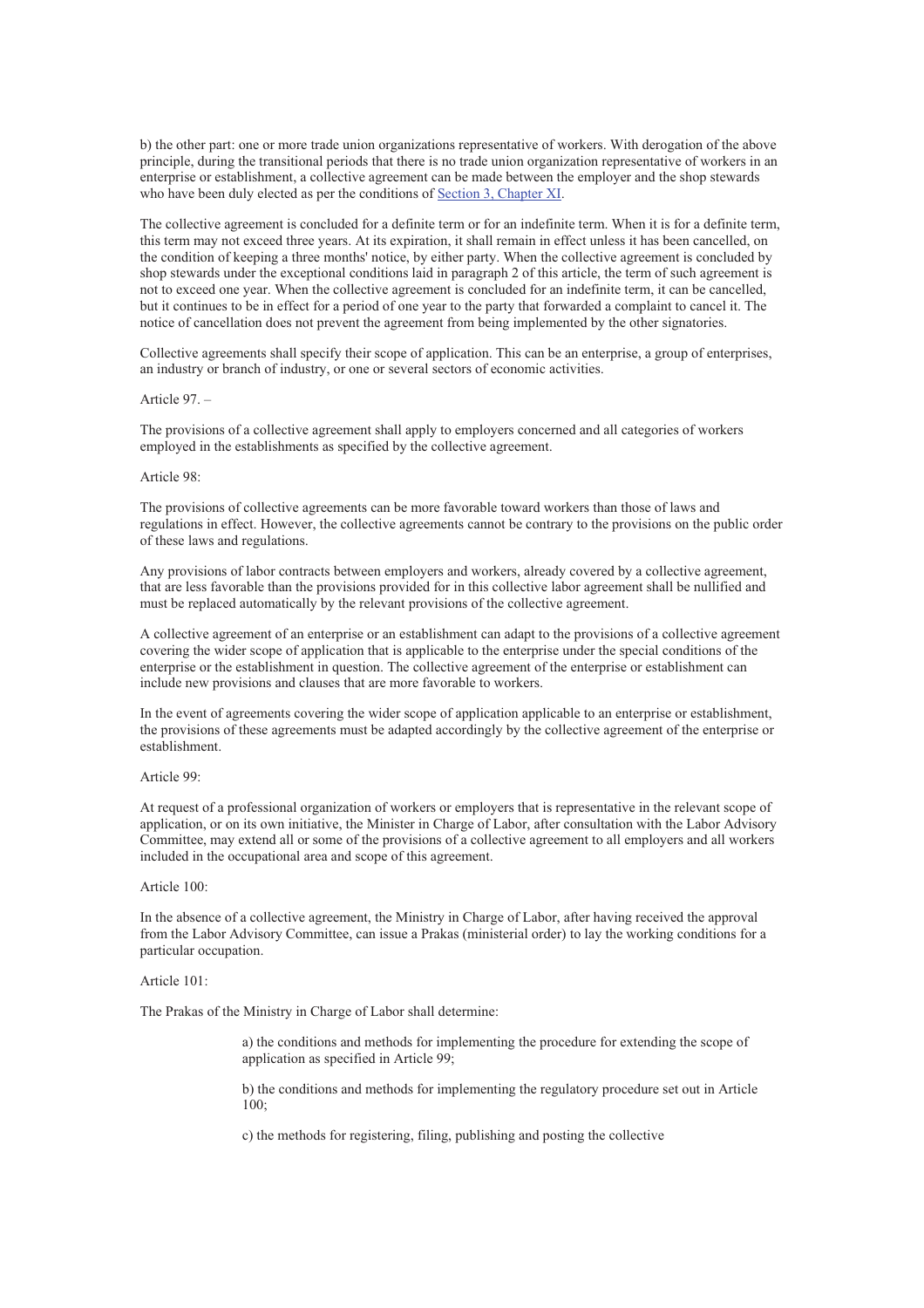agreements;

d) the methods for monitoring the enforcement of those agreements, in case of necessity.

# **CHAPTER VI**

# **GENERAL WORKING CONDITIONS**

# *Section 1*

# *Wage*

# A. Wage Determination

Article 102:

For the purposes of this law, the term "wage", irrespective of what the determination or the method of calculation is, means the remuneration for the employment or service that is convertible in cash or set by agreement or by the national legislation, and that shall be given to a worker by an employer, by virtue of a written or verbal contract of employment or service, either for work already done or to be done or for services already rendered or to be rendered

# Article 103:

Wage includes, in particular:

- actual wage or remuneration;
- overtime payments;
- commissions;
- bonuses and indemnities:
- profit sharing;
- gratuities;
- the value of benefits in kind;
- ! family allowance in excess of the legally prescribed amount;
- ! holiday pay or compensatory holiday pay;
- ! amount of money paid by the employer to the workers during disability and maternity leave.

Wage does not include:

- health cares;
- legal family allowance;
- travel expenses;
- benefits granted exclusively to help the worker do his or her job.

B. Guaranteed Minimum Wage

## Article 104:

The wage must be at least equal to the guaranteed minimum wage; that is, it must ensure every worker of a decent standard of living compatible with human dignity.

Article 105: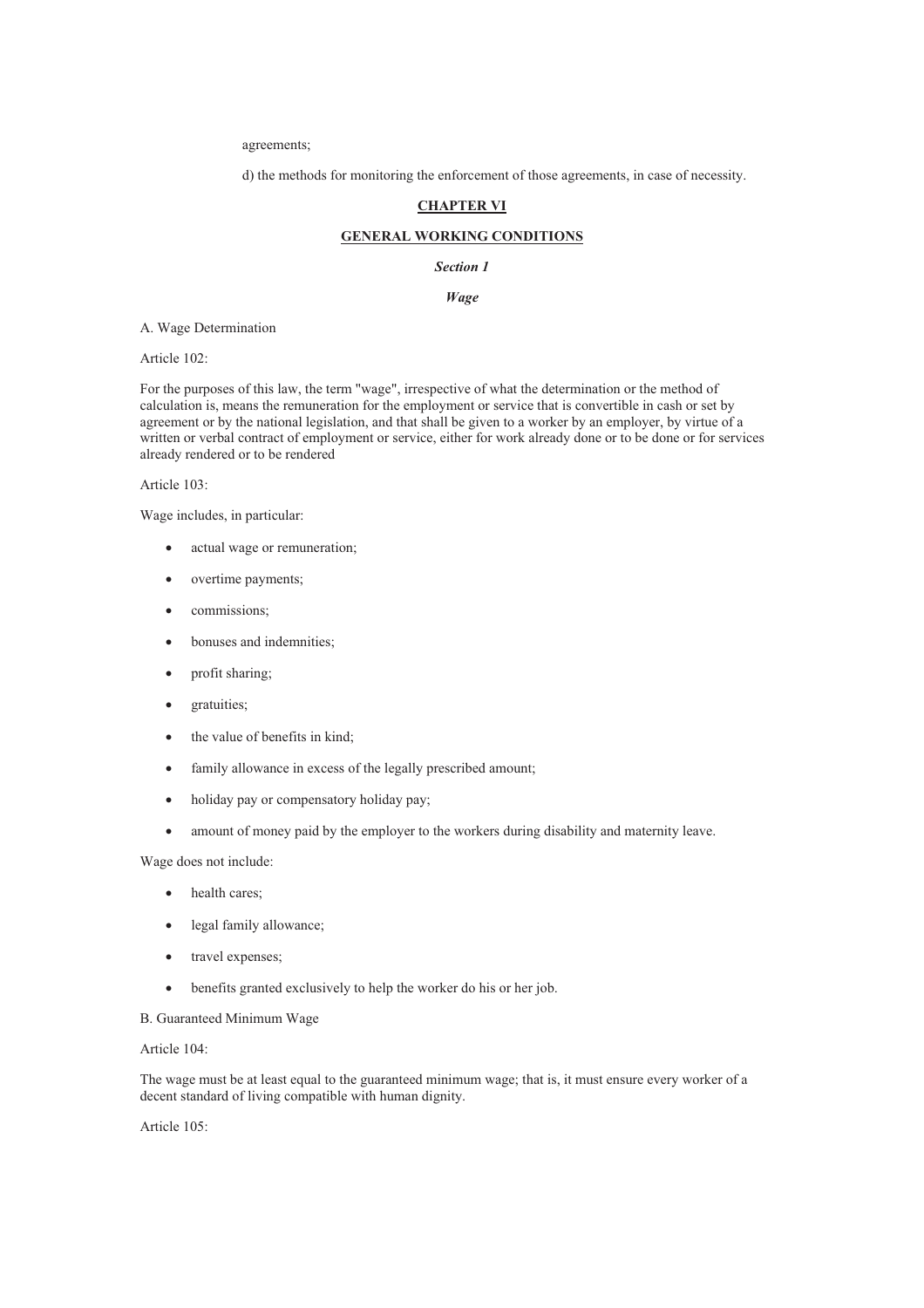Any written or verbal agreement that would remunerate the worker at a rate less than the guaranteed minimum wage shall be null and void.

Article 106:

For work of equal conditions, professional skill and output, the wage shall be equal for all workers subject to this law, regardless of their origin, sex or age.

Article 107:

The guaranteed minimum wage is established without distinction among professions or jobs. It may vary according to region based on economic factors that determine the standard of living.

The minimum wage is set by a Prakas (ministerial order) of the Ministry in Charge of Labor, after receiving recommendations from the Labor Advisory Committee. The wage is adjusted from time to time in accordance with the evolution of economic conditions and the cost of living.

Elements to take into consideration for determining the minimum wage shall include, to the extent possible:

a) the needs of workers and their families in relation to the general level of salary in the country, the cost of living, social security allowances, and the comparative standard of living of other social groups;

b) economic factors, including the requirements of economic development, productivity, and the advantages of achieving and maintaining a high level of employment.

Article 108:

For task-work or piecework, whether it is done in the workshop or at home, the wage must be calculated in a manner that permits the worker of mediocre ability working normally to earn, for the same amount of time worked, a wage at least equal to the guaranteed minimum wage as determined for a worker.

#### Article 109:

Minimum wages established by virtue of this law must be permanently posted in the workplace and in payment and recruitment offices.

# Article 110:

The employer shall include the commissions or gratuities, if any, when calculating remuneration for paid holiday, dismissal indemnity in the event of dismissal and for damages in the event of termination of the labor contract without prior notice, or for an abusive breach of the labor contract. The calculation is based on the average monthly commissions or gratuities previously received over a period not to exceed the twelve months of service up to the date of leave or termination of work.

Article 111:

The specifications for a labor contract of government services or of public institutions shall include all necessary stipulations to ensure the enforcement of the provisions of this law pertaining to the guaranteed minimum wage and general work regulations.

# Article 112:

The employer must take measures to inform the workers in a precise and easily comprehensible fashion of:

a) The terms regarding wage that apply to the workers before they are assigned to a job or at any time that these terms change.

b) The items that make up their wage for every pay period when there is a change to the items.

## C. Payment of Wages

Article 113: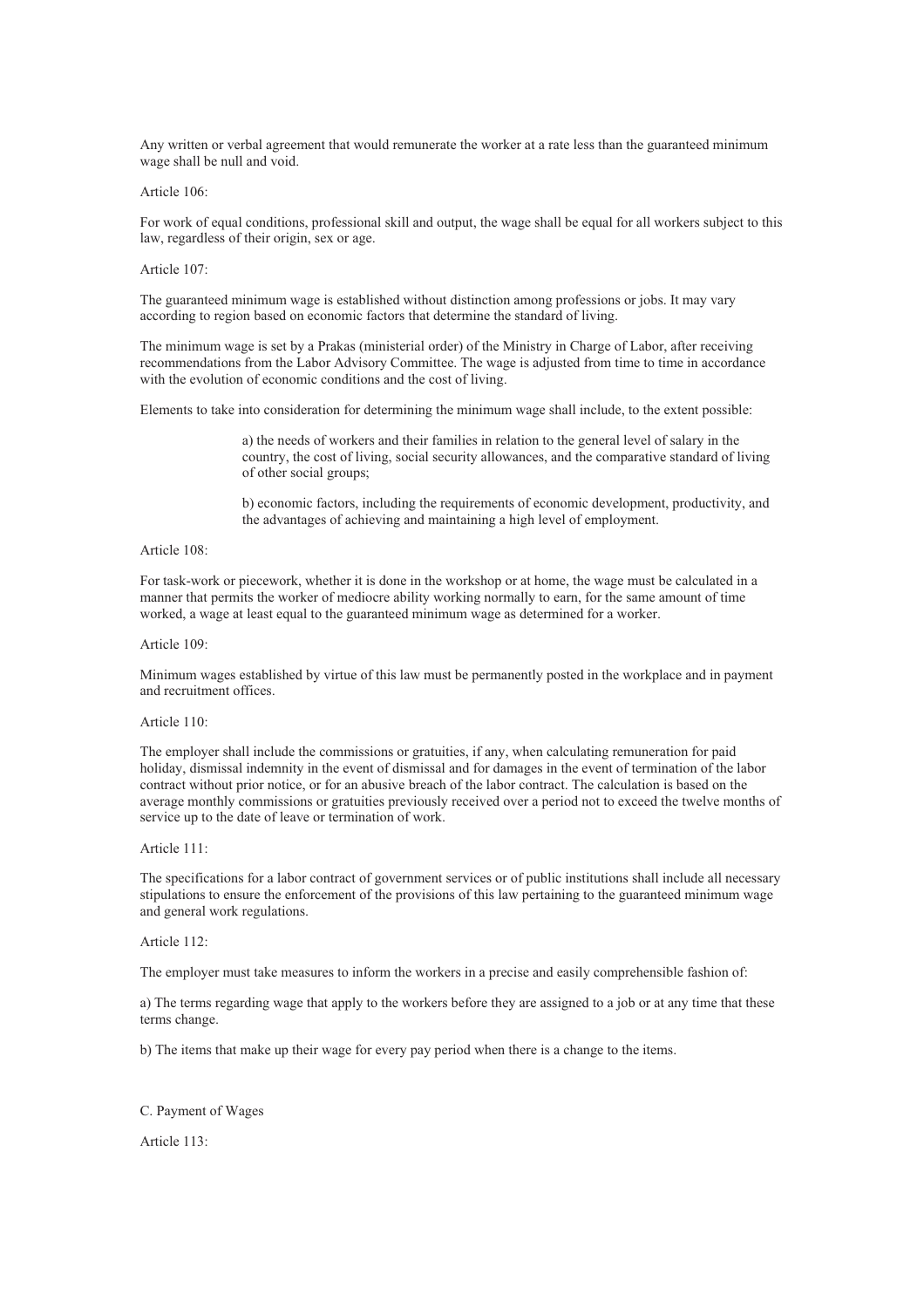The wage must be paid directly to the worker concerned, unless the worker agrees to get paid through other methods. The wage shall be paid in coin or bank note, which is legally circulating, notwithstanding provisions to the contrary.

#### Article 114:

The employer, however, is prohibited from restricting the worker's freedom to using his wage at his disposal.

#### Article 115:

Except for acts of God, wages shall be paid at the workplace or in the employer's office if it is nearby.

The payment of wages in the form of alcohol or harmful drugs shall not be allowed in any circumstances. Furthermore, the payment of wages shall not be made in a drink shop or in a retail business or in places of recreation, except for persons being employed in such establishments.

Payment shall not be made on a day-off. If payday falls on such a day-off, the payment of wages shall made a day earlier.

### Article 116:

Laborers' wages shall be paid at least two times per month, at a maximum of sixteen-day intervals.

Employees' wages must be paid at least once per month.

Commissions due to sale agents or commercial representatives must be paid at least every three months.

For all task-work or piecework that is to be executed for longer than fifteen days, the dates of payment can be fixed by agreement, but the laborer must receive partial payments every fifteen days and be paid in full in the week following the delivery of the work.

In the event of termination of a labor contract, wage and indemnity of any kind must be paid within forty-eight hours following the date of termination of work.

# Article 117:

In case of an unjustified delay in the payment of wages, the Labor Inspector shall serve notice on the employer to pay the wage of his workers by setting the deadline by which payment must be made.

If payment is not made by the deadline, the Labor Inspector shall write up a report and bring the matter, at no cost, before the competent court that may take any measure to keep the asset in the interest of the workers, including appointing a provisional administrator as well.

The Labor Inspector can then take any actions to force the employer to fulfil his obligations toward his workers and employees.

### Article 118:

In the event of disputes over the payment of wages, the employer has the duty to prove that he has made the payment.

This proof can be derived from the signature of the worker concerned or those of two witnesses if he is illiterate, put in the payroll ledger that the employer is required to keep.

#### Article 119:

It is not contradictory to the worker for the confirmation that "all wages and remuneration are already paid," or for any other similar term of confirmation indicating that the worker has renounced all or part of his rights in the contract, either during the execution or after the termination of the labor contract.

Even though the worker accepts payment without protest, this does not mean that he has renounced the right to payment of all or part of his wages, allowances, or other benefits granted him by legislative, regulatory, or contractual provisions.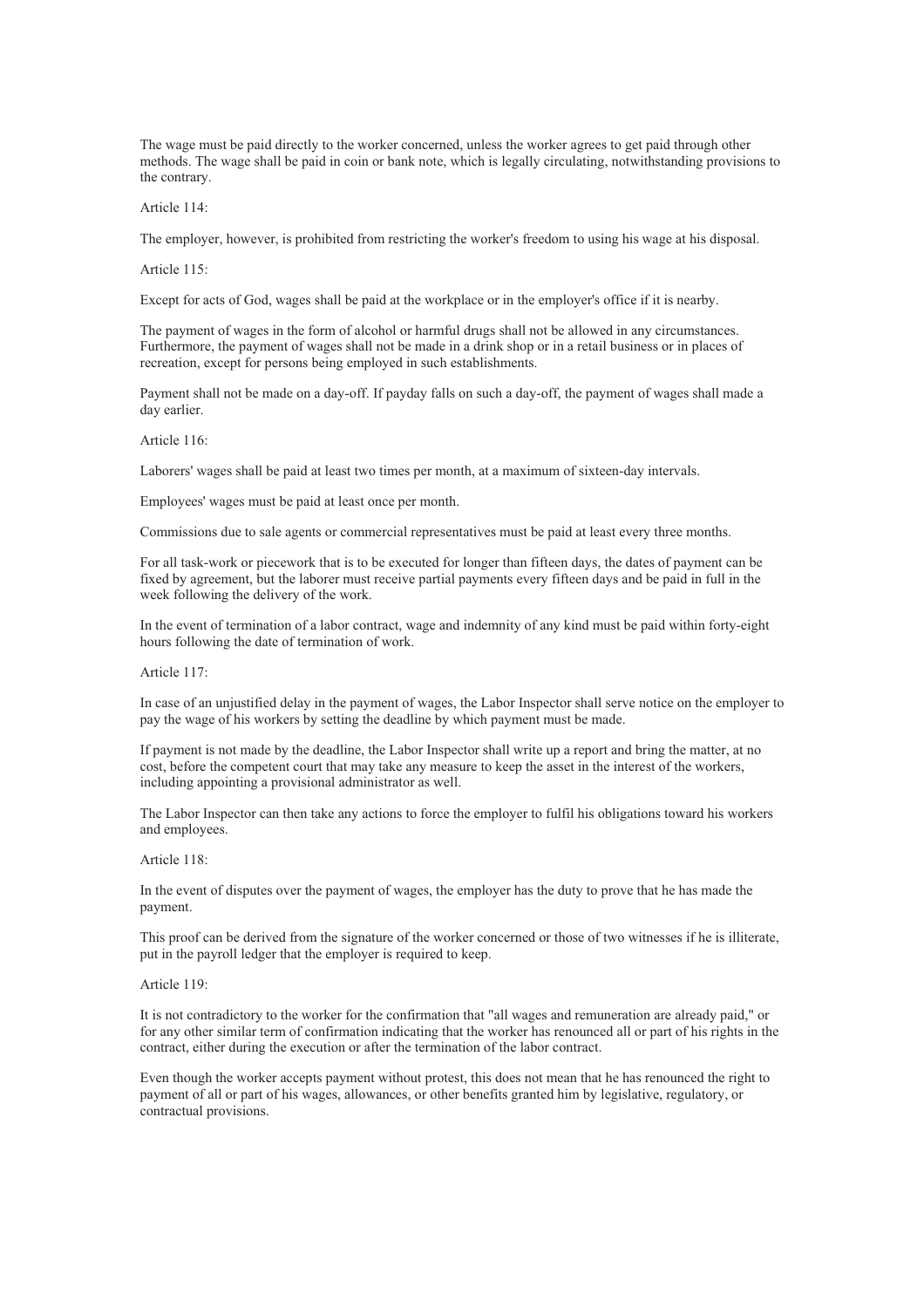D. Lapse of Lawsuits for Payment of Wages

Article 120:

A lapse of a lawsuit for the payment of wages is three years from the date the wage was due.

Claims subject to the lapse of lawsuit include the actual wage, perquisites and all other claims of the worker resulting from the labor contract, as well as the indemnity in the event of dismissal.

### E. Guarantees and Priority of Wage Claims

#### Article 121:

Amounts owed to contractors of any kind cannot be garnished nor can payment be objected with prejudice to workers' wage payments.

Wages owed to workers shall be paid before payment is made to suppliers of supplies used for construction.

#### Article 122:

Wage claims of the workers, including domestics or household servants, shall take priority over the movable or immovable properties of the debtor within the last six months prior to the declaration of bankruptcy or the courtordered liquidation of the employer.

Sale agents and commercial representatives have priority for commissions and remittances earned for the last six months prior to the declaration of bankruptcy or court-ordered liquidation.

Priority established by this article also applies to the claims of workers for paid holidays and compensation for notice period and to dismissal indemnity.

### Article 123:

Prioritized claims provided for in Article 122 above, are opposable to all other general and special priority, including the priority of the National Treasury.

Amounts deducted by the National Treasury from the money order of the employer after the date when payment of debt was stopped, shall be returned to debtors (sub-creditors).

# Article 124:

Workers benefit from outclassing all of creditors for a portion of their claim: the unattachable portion of wages earned by Laborers during the last fifteen days, by employees during the last thirty days, and by commercial representatives during the last ninety days prior to the declaration of bankruptcy or court-ordered liquidation.

This part of their claim is paid to the workers, before other claims, just within ten days following the declaration of bankruptcy or court-ordered liquidation by a simple ruling of a judge, from the funds existing at the time the bankruptcy was declared or the liquidation was ordered, or from the first funds that become available.

# Article 125:

In order to determine the amount of wage in view of enforcing the provisions of Article 124 above, not only the actual wages are taken into account but also the other items of remuneration covered in Article 103 of this law, as well as any damages due eventually for the breach of contract.

## F. Wage Deductions

# Article 126:

Wage deductions for the purpose of job placement that are provided directly or indirectly to an employer, to his representative, or to any intermediary such as a labor recruiter are prohibited.

Article 127: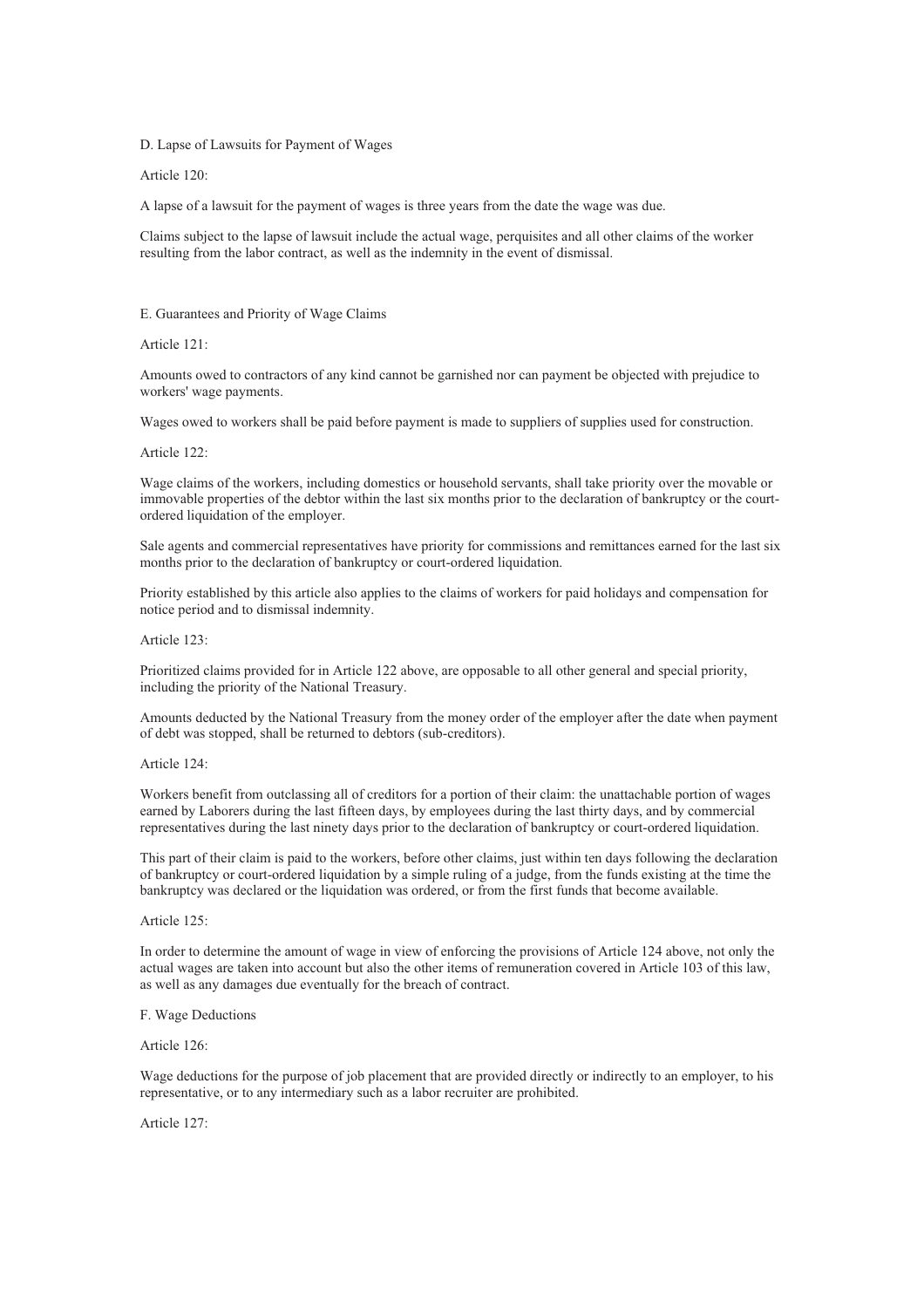None of the balance can be made, in favor of the employer, between the worker's wage and the employer's claim for diverse supplies of whatever kind, with the exception of:

> 1. Tools and equipment required for the work and that are not returned by the worker upon his departure;

2. Items and materials under the control and usage of the worker;

3. Amounts advanced to acquire the said items;

4. Amounts owed to the company store.

However, the total amount deducted from the wage, in any case, cannot surpass the portion deemed necessary to provide the basic living for the worker and his family.

Article 128:

Any employer who makes a cash advance, other than the amount advanced for the purchase of tools, equipment, items and materials that the worker takes charge of and uses, can get reimbursed only by a series of gradual deductions that do not exceed the transferable or attachable portion of the wage.

The deducted amounts are not to be confused with the attachable portion of the wage as determined by laws in effect. The employer has the priority to deduct this attachable portion before a third party to whom the worker owes.

Installments, as stipulated in Article 116 above, and partial wage payments made before the normal deadline but in payment for finished work, can be fully deducted from the following paycheck.

Article 129:

Collective agreements authorizing any wage deductions other than these cases are null and void.

However, the worker can authorize deductions of his wage for dues to the trade union to which he belongs. This authorization must be in writing and can be revoked at any time.

G. Garnishment and Assignment of Wages of Workers and Domestics

Article 130:

Wages can be garnished or assigned only as follows:

1 . The portion of wage that is less than or equal to the guaranteed minimum wage cannot be garnished or assigned.

2. A maximum of twenty percent of the portion of wage greater than the guaranteed minimum wage to three times the minimum wage can be garnished or assigned.

3. A maximum of thirty percent of the portion of wage greater than three times the guaranteed minimum wage to ten times the minimum wage can be garnished or assigned.

4. A maximum of fifty percent of the portion of wage greater than ten times the minimum wage can be garnished or assigned.

The wage taken into account for this calculation is the monthly wage.

Article 131:

The limits, stipulated in Article 130 above, do not apply to food creditors, since the purpose of the unattachable portion of the wages is to feed the worker's family. However, food creditors can only claim the current monthly amount of his ration allowance; for overdue amounts, they must participate with the other creditors for the attachable portion.

Article 132: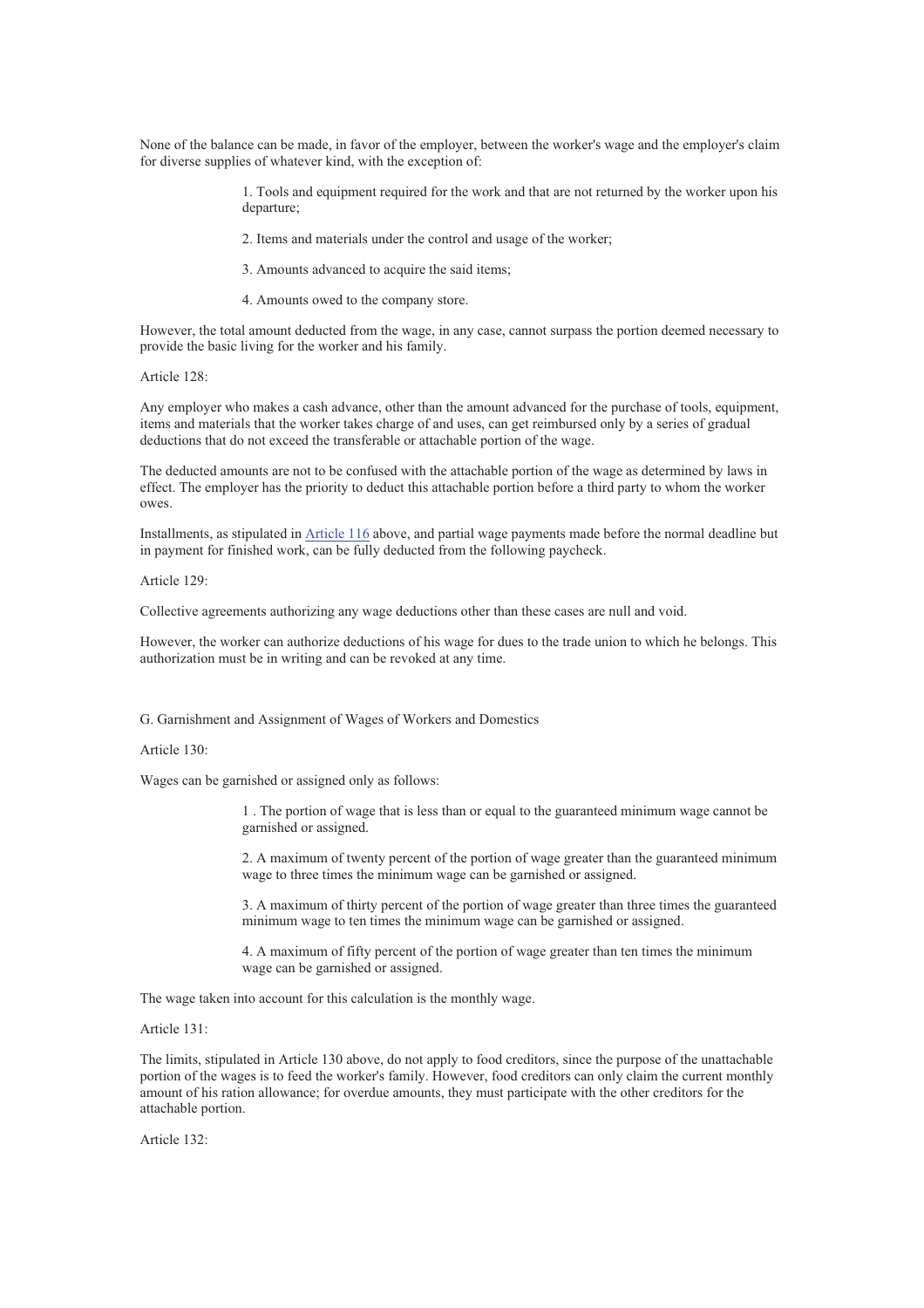Family allowances cannot be garnished or assigned except to pay for debts for food.

#### Article 133:

The garnishment and assignment of wages are to be carried out in accordance with the procedure of law in effect.

# H. Tips

Supervision and Distribution of Tips

Article 134:

Tips are remuneration made by clients to personnel of certain establishments such as hotels, restaurants, cafés, bars, and hair salons, and received by the employer as a mandatory percentage added to the client's bill with a note "service charge. "These tips must be collected by the employer and distributed in full to the personnel in contact with the clientele.

#### Article 135:

The employer shall clearly justify the receipt and the payment to his staff of the amount of tips covered by the preceding article.

#### Article 136:

The method of dividing tips and determining the categories of personnel who should receive them are established by the customs of the occupation or, if not applicable, by a Prakas (ministerial order) of the Ministry in Charge of Labor.

# *Section 2*

#### *Hours of work*

## *Daily and weekly hours*

Article 137:

In all establishments of any nature, whether they provide vocational training, or they are of a charitable nature or liberal profession, the number of hours worked by workers of either sex cannot exceed eight hours per day, or 48 hours per week.

## Article 138:

The work schedule is set by each enterprise for different jobs based on the nature of their activities and organization of work.

When the work schedule consists of split shifts, the enterprise's management can normally set up only two shifts, one in the morning and the other in the afternoon.

### Article 139:

If workers are required to work overtime for exceptional and urgent jobs, the overtime hours shall be paid at a rate of fifty percent higher than normal hours. If the overtime hours are worked at night or during weekly time off, the rate of increase shall be one hundred percent.

## Article 140:

The Ministry in Charge of Labor can issue a Prakas (ministerial order) authorizing an extension of the daily hours in order to make up for hours lost following mass interruptions in the work or a general slowdown from either accidental causes or acts of God, notably bad weather or because of holidays, local festivals, or other local events, in the following cases: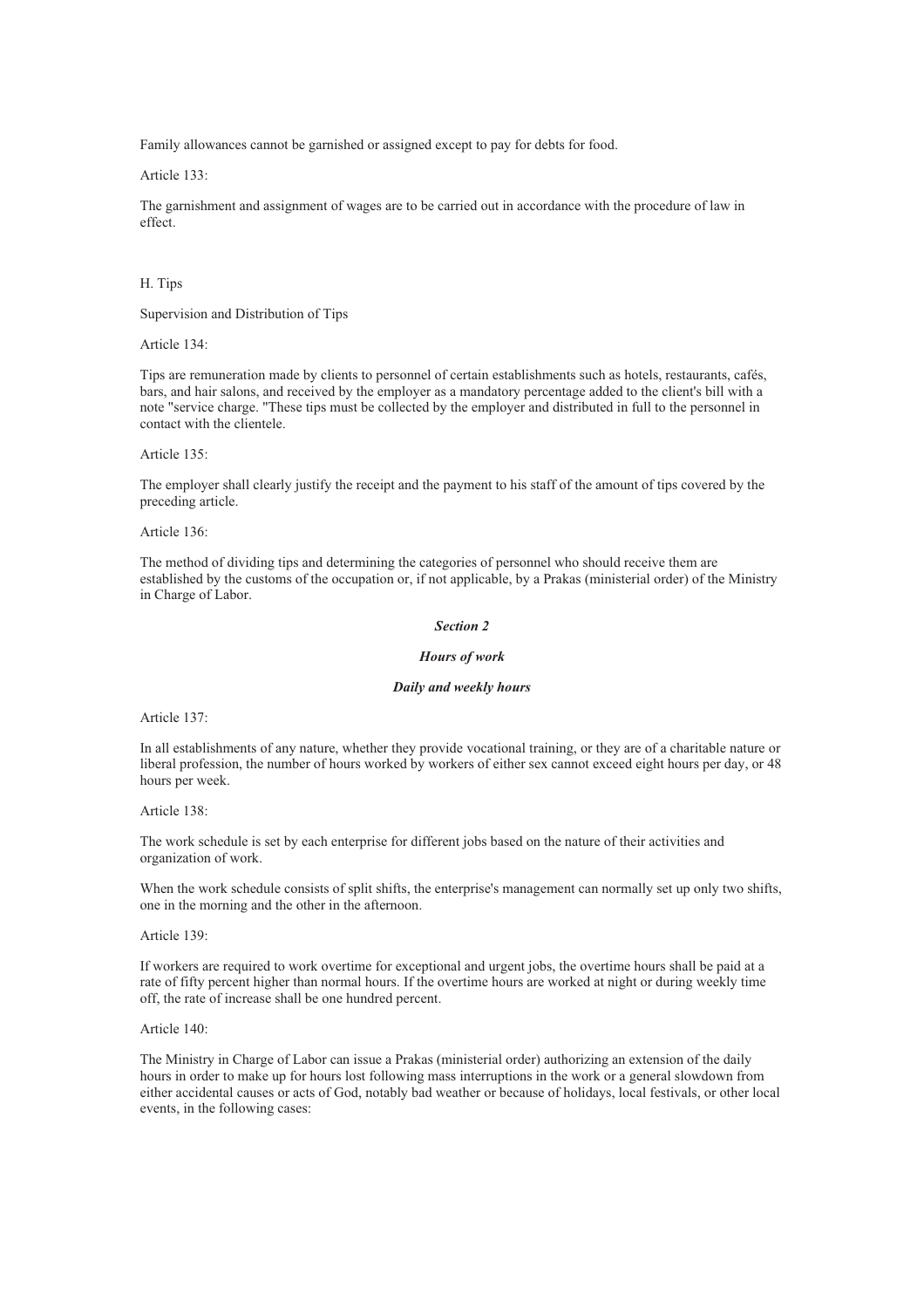a) Making up for lost hours will not be authorized for more than 30 days per year and will be implemented within fifteen days after the return to work. For agricultural enterprises this period is extended to one month.

b) The extension of the daily working hours cannot exceed one hour.

c) Hours of work cannot exceed ten hours per day.

# Article 141:

Prakas issued by the Ministry in Charge of Labor shall determine as follows:

1. The allocation of working hours within the forty-eight hour working week in order to allow for a break on Saturday afternoon or any other equivalent approach, on the condition that the extra hours do not exceed one hour per day of the regular schedule.

2. The allocation of working hours within a period of time other than the week, on the condition that the average length of working time calculated by the number of weeks does not surpass forty-eight hours per week, that the daily hours do not surpass ten hours, and that the extra hours do not exceed one hour per day.

3. Permanent dispensations that can be allowed for preparatory or supplementary work that must be performed outside of the limit set for general work of the establishment, or for certain categories of workers whose work is essentially intermittent.

4. Temporary dispensations are allowed in favor of seasonal businesses and industries and certain enterprises in the following cases:

> a) For serious or imminent accidents, for acts of God, or for urgent work to be performed on machines or equipment, but only to the extent that this avoids a serious disruption to the normal operations of the enterprise.

b) To prevent the loss of perishable materials or avoid compromising the technical outcome of the work.

c) To allow special work to take place, such as establishing inventory and balance sheet, setting deadlines, liquidating and settling accounts.

To allow the enterprise to handle periods of extra work due to exceptional circumstances when it is unable to wait for other measures to be taken by the employer.

5. The measures for monitoring work hours, rest times and the full working period, as well as the procedures for allowing and implementing dispensations.

6. The region to which the dispensations apply.

Article 142:

The Prakas of the Ministry in Charge of Labor will set equivalent standards for the hours of presence and the actual hours worked suitable to the profession or occupation for which the work is intermittent.

Article 143:

The provisions of the present Section can be suspended for war or other events that threaten national security.

#### *Section 3*

#### *Night work*

Article 144:

For the purposes of this law, the term "night" represents a period of at least eleven consecutive hours that includes the interval between 2200 and 0500 hour.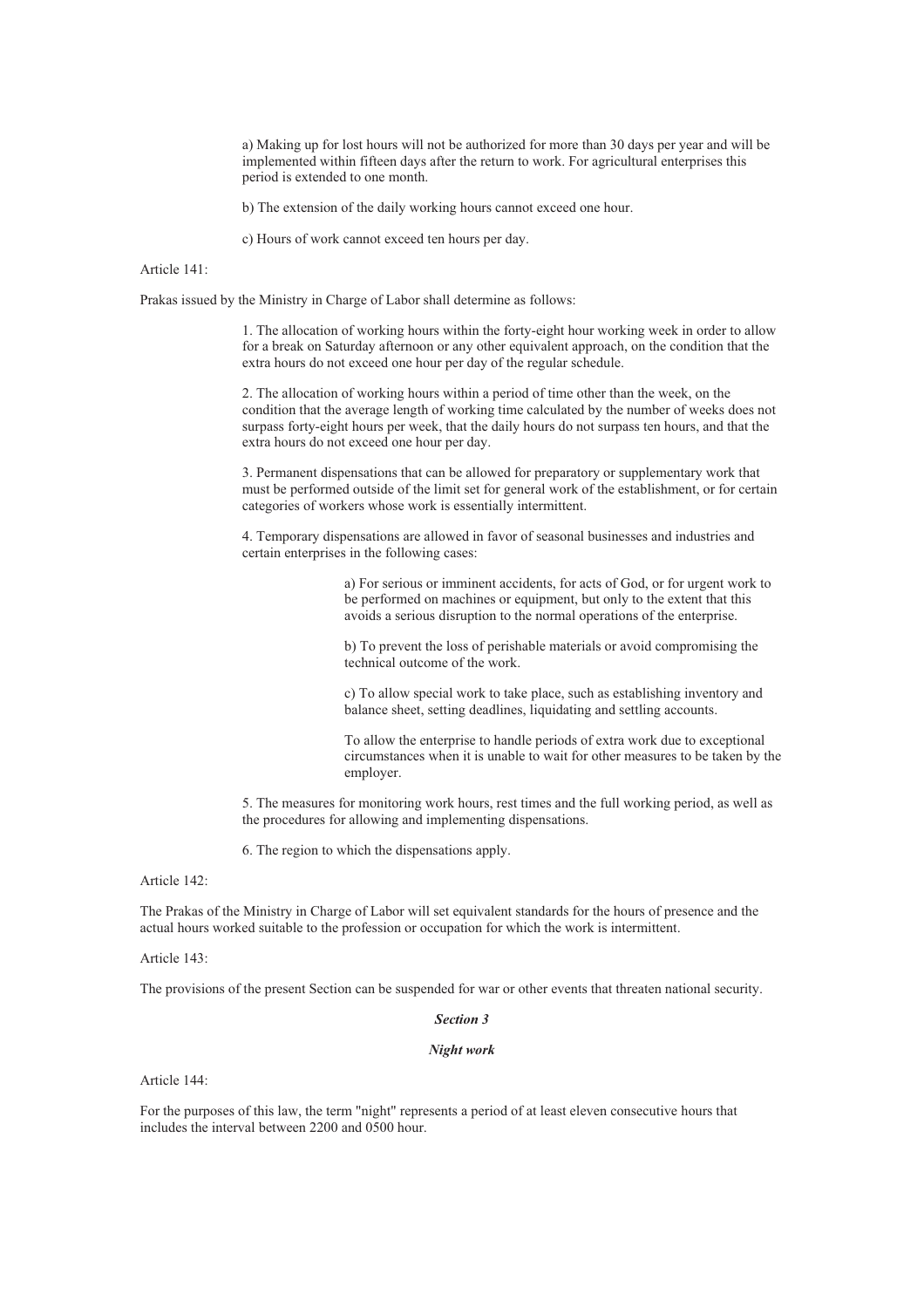Besides continuous work that is performed by rotating teams who sometimes work during the day and sometimes at night, the work at the enterprise can always include a portion of night work. Night work is paid at the rate set in Article 139 of this law.

## *Section 4*

### *Weekly time off*

Article 145:

The provisions of the present Section shall apply to workers employed in enterprises of any kind as specified in Article 1 of this law.

However, these provisions do not apply to rail transport workers, whose time off is covered by special provisions.

Article 146:

It is prohibited from using the same worker for more than six days per week.

Article 147:

Weekly time off shall last for a minimum of twenty-four consecutive hours. All workers shall be given in principle a day off on Sunday.

Article 148:

When it is established that having all staff take Sunday off would be detrimental to the public or jeopardize the normal operation of the enterprise, the rest must be arranged as follows:

a). Give all staff rest on a day other than Sunday.

b). Rest from Sunday noon to Monday noon.

c). Rest by rotating all staff. Necessary authorizations must be requested from the Ministry in Charge of Labor.

### Article 149:

It is permitted by law to give the weekly time off, by rotating the day off, to establishments belonging to the following categories:

1. Manufacturers of foodstuffs intended for immediate consumption;

- 2. Hotels, restaurants, and bars;
- 3. Natural flower shops;

4. Hospitals, hospices, asylums, homes for retired persons, mental institutions, dispensaries, health clinics, and pharmacies;

5. Bathhouses;

6. Publishers of newspapers, information and show business; museums and exhibitions;

7. Vehicle rental firms;

8. Enterprises supplying electricity, water and power for machinery;

9. Businesses providing land transportation other than railroads;

10. Industries using materials that rapidly deteriorate;

11. Industries where any interruption of operations could cause the product being manufactured to spoil or deteriorate; and

12. Industries performing work for safety, sanitation, or public utility.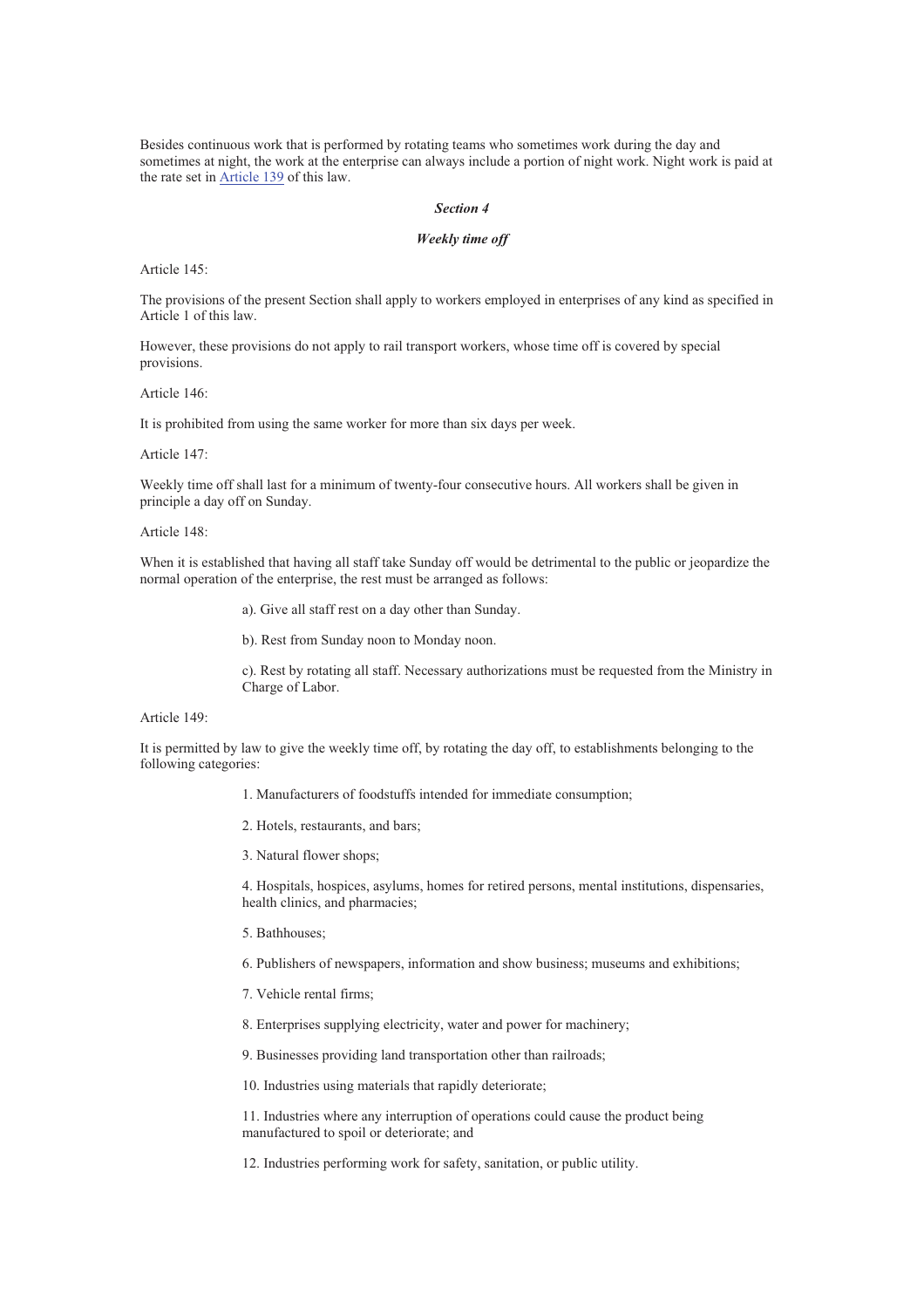A Prakas (ministerial order) of the Ministry in Charge of Labor shall list the types of industries containing in categories 10 and 11, as well as other categories of establishments that are entitled to benefit from rotating the weekly time off.

#### Article 150:

A Prakas of the Ministry in Charge of Labor shall determine the methods of enforcing weekly time off in factories that operate around the clock and for specialists employed in the round-the-clock manufacturing operations.

### Article 151:

In case of urgency that the work is immediately carried out necessarily for salvageable measures or preventing imminent accidents, or to repair damages to materials, facility installations, or buildings of the establishment, the weekly time off can be suspended for staff needed to perform the urgent work.

The right to suspend this rest shall apply not only to workers of the enterprise where the urgent work is necessary, but also to another enterprise making repairs in the interests of the first enterprise. In the second typical enterprise, each worker must be given a compensatory break equal to the missed time off, in the same way as for workers in the first typical enterprise who are normally involved in maintenance and repair .

The provisions of this article can not apply to children less than eighteen years of age and to women.

#### Article 152:

Guards and caretakers in industrial and commercial establishments who cannot have their time off on Sunday must have a compensatory time off on another day of the week.

Article 153:

In retail food stores, the weekly break can be given from Sunday afternoon to Monday afternoon or by rotating the shift for a one-day break per week.

# $Articl$ e 154 $\cdot$

In retail stores, the weekly break can be cancelled upon authorization from the Labor Inspector if it coincides with a local holiday.

Each worker deprived of the weekly break must be given compensatory time off in the week that follows.

### Article 155:

In enterprises where bad weather results in days off, these forced days off can be deducted from weekly breaks to a maximum of two days per month.

#### Article 156:

In seasonal industries or industries that process perishable goods or foodstuffs that are sensitive to bad weather, the weekly break can be suspended as an exception upon authorization from the Labor Inspector.

## Article 157:

A Prakas of the Ministry in Charge of Labor shall list the particular industries that are included in the general categories laid out in Articles 155 and 156 above, as well as the provisions for providing compensatory time off.

### Article 158:

When the weekly break is given to the workers collectively, a legible notice indicating the days and hours of the time off must be posted in a conspicuous place.

# Article 159:

When the weekly break is not given to the workers collectively, there must be a special list including the names of the workers subject to a particular rest schedule, and indicating this break scheme.

Newly hired workers must be added to this list after a period of six days.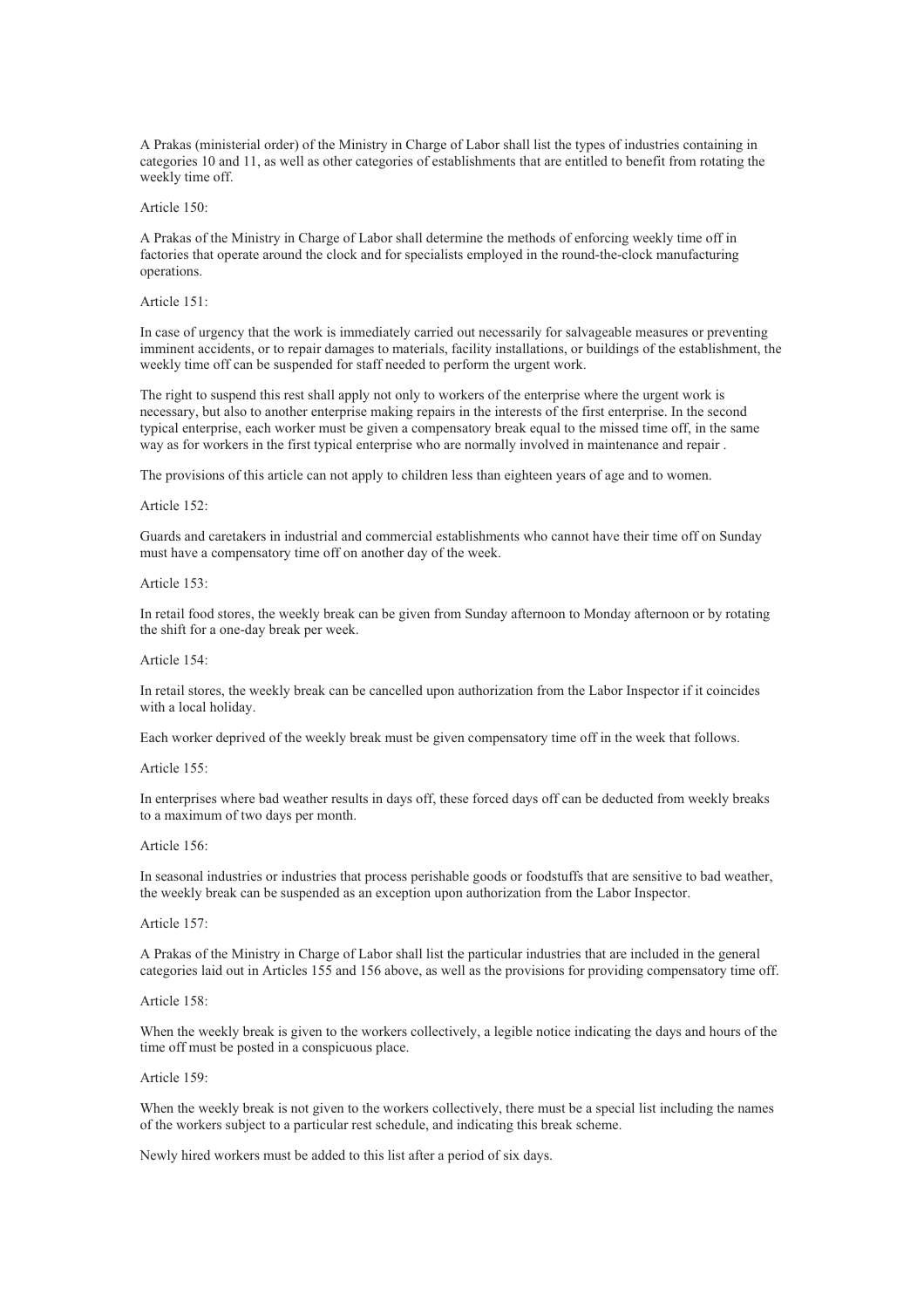The list must be constantly updated and must be made available to the agents in charge of labor control for [visaing] it during their visits.

#### Article 160:

Any business owner, director, or manager who wants to suspend the weekly break must request authorization from the Labor Inspector and, except for acts of God, must do so before the work commences.

He must explain to the Labor Inspector about the circumstances that justify the suspension of the weekly break, indicate the date and duration of the suspension, specify the number of workers to which the suspension applies, and indicate the plan for providing compensatory time off. If the Labor Inspector refuses to authorize the suspension of the weekly break, he must inform the business owner, director, or manager of his refusal in writing within four days upon receipt of the request. Lack of notification is considered valid authorization for suspension of the weekly break.

# *Section 5*

#### *Paid holidays*

Article 161:

Each year, the Ministry in Charge of Labor issues a Prakas (ministerial order) determining the paid holidays for workers of all enterprises.

These paid holidays do not break off the length of service required to obtain paid annual leave, nor do they reduce this type of leave.

Article 162:

In case the public holiday coincides with a Sunday, workers will have the following day off. Time off for holidays cannot be the reason for reducing monthly, bi-monthly, or weekly wages.

Article 163:

Workers paid by the hour, the day, or by the amount produced shall be entitled to an indemnity equal to the wage lost as a result of holidays as defined in Article 161. This indemnity shall be paid by the employer.

Article 164:

In establishments or enterprises where work cannot be interrupted because of the nature of their activities requiring the workers to occupy with working during holidays; those workers shall be entitled to an indemnity in addition to wages for the work performed. The amount of this indemnity to be paid by the employer shall be set by a Prakas of the Ministry in Charge of Labor.

Article 165:

Hours lost because of holidays as indicated above can be made up according to the conditions laid down in laws in effect. The made-up hours shall be considered as normal work hours.

## *Section 6*

#### *Paid annual leave*

Article 166:

Unless there are more favorable provisions in collective agreements or individual labor contracts, all workers are entitled to paid annual leave to be given by the employer at the rate of one and a half work days of paid leave per month of continuous service.

Any worker who has not worked for two continuous months is entitled, at the termination of his labor contract, to compensation for paid leave calculated in proportion to the amount of time he worked in the enterprise.

For jobs that are not performed regularly throughout the year, a worker is considered to have met the condition of continuous service if he works an average of 21 days per month.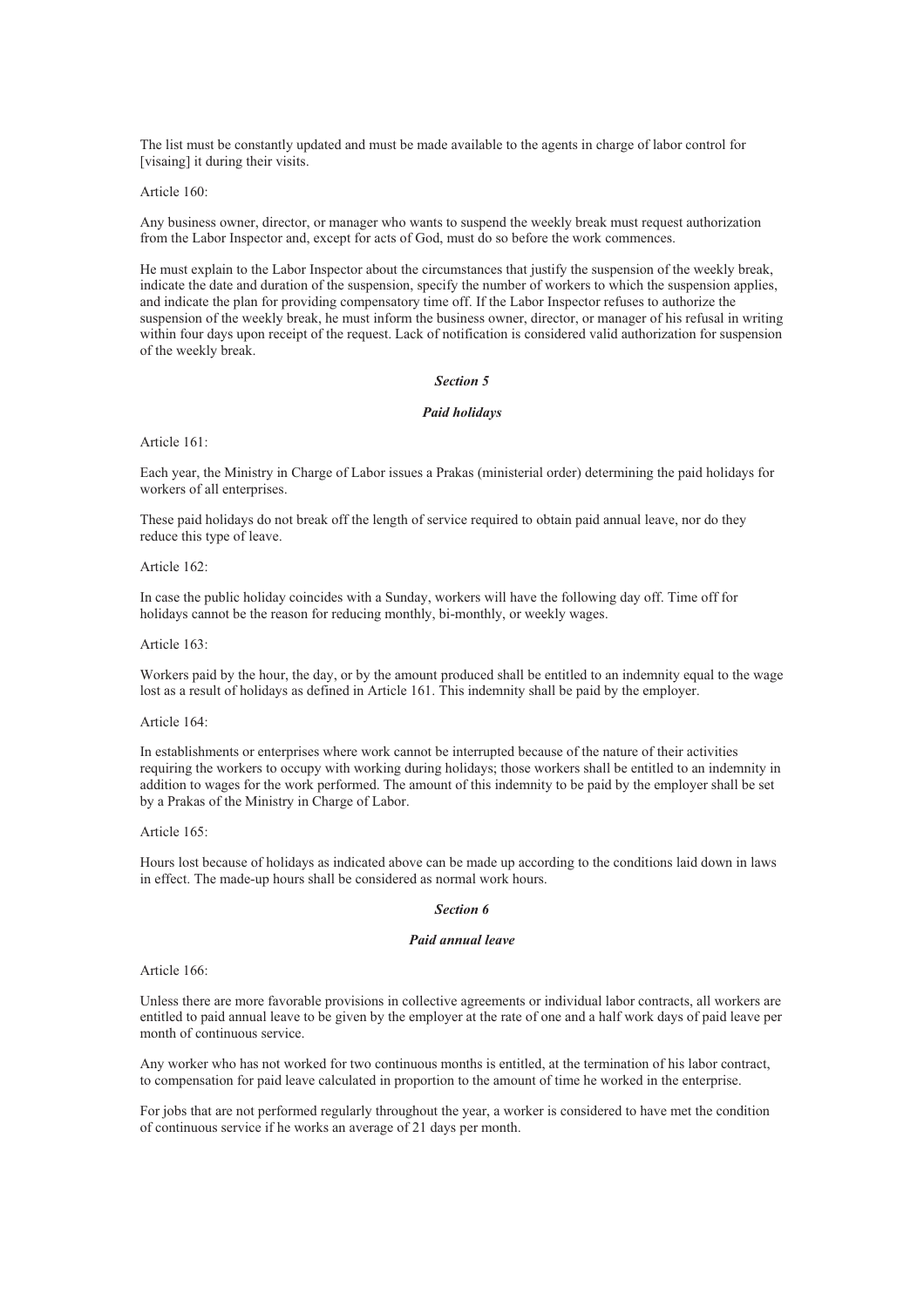The length of paid leave as stated above is increased according to the seniority of workers at the rate of one day per three years of service.

Official paid holidays and sick leave are not counted as paid annual leave.

Article 167:

The right to use paid leave is acquired after one year of service.

If the contract is terminated or expires before the worker has acquired the right to use his paid-leave, an indemnity calculated on the basis of Article 166 above is granted to the worker.

Apart from this, any collective agreement providing compensation in place of paid leave, as well as any agreement renouncing or waiving the right to paid annual leave, shall be null and void.

Acceptance by the worker to defer all or part of his rights to paid leave until the termination of the contract is not considered as renunciation. Deferment of this leave cannot exceed three consecutive years and can only apply to leave exceeding twelve working days per year.

Article 168:

Before the worker departs on leave, the employer must pay him an allowance that is at least equal to the average wage, bonuses, benefits, and indemnities, including the value of benefits in kind, but excluding reimbursement for expenses, that the worker earned during the twelve months preceding the date of departure on leave. This allowance shall in no case be less than the allowance that the worker would have received had he actually worked.

## Article 169:

The length of continuous service set out in Article 166 must cover the entire period during which the worker has a labor contract with the employer, even if the work was suspended without a termination of the contract.

Included in the period for which the worker is entitled to paid leave each year is as follows:

- weekly time off:
- paid holidays:
- sick leave;
- maternity leave;
- annual leave and notice period;
- ! special leave granted up to a maximum of seven days during any event directly affecting the worker's immediate family.

On the contrary, special leave for personal reasons is not included when calculating the eligibility period for paid annual leave if the time off was not made up.

Article 170:

In principle, annual leave is normally given for the Khmer New Year unless there is a different agreement between the employer and the worker. In this case, the employer must inform the Labor Inspector of this arrangement.

In every case of the paid annual leave exceeding fifteen days, employers have the right to grant the remaining days off at another time of the year, except for the leave for children and apprentices less than eighteen years of age.

## *Section 7*

# *Special leave*

Article 171: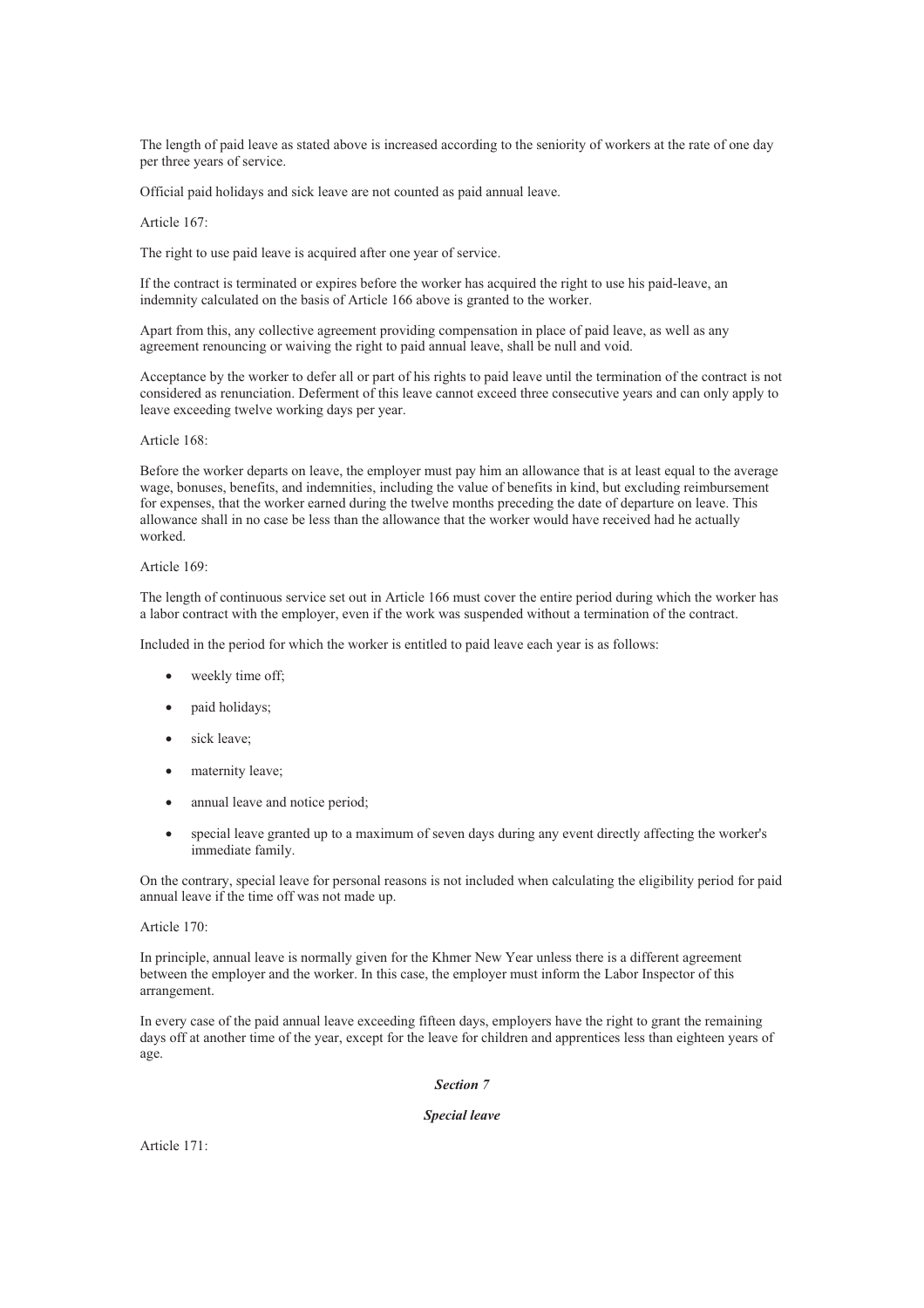The employer has the right to grant his worker special leave during the event directly affecting the worker's immediate family.

If the worker has not yet taken his annual leave, the employer can deduct the special leave from the worker's annual leave.

If the worker has taken all his annual leave, the employer cannot deduct the special leave from the worker's annual leave for the next year.

Hours lost during the special leave can be made up under the conditions set by a Prakas of the Ministry in Charge of Labor.

# *Section 8*

#### *Child labor - women labor*

A. Joint Provisions

Article 172:

All employers and managers of establishments in which child laborers or apprentices less than eighteen years of age or women work, must watch over their good behavior and maintain their decency before the public. All form of sexual violation (harassment) is strictly forbidden.

Article 173:

A Prakas of the Ministry in Charge of Labor shall determine the different types of work that are hazardous or too strenuous and that shall be prohibited to children aged less than eighteen years.

The Prakas shall also establish the special conditions under which minors can be employed in insalubrious or hazardous establishments where the staff is exposed to arrangements harmful to their health.

Article 174:

Minors less than eighteen years old cannot be employed in underground mines or quarries.

The Prakas of the Ministry in Charge of Labor shall determine the special conditions of work and apprenticeship for minors aged from sixteen to less than eighteen years for underground work.

Article 175:

Children, employees, laborers, or apprentices aged less than eighteen years cannot be employed to perform night work in any enterprise covered in Article 1 of this law.

The Prakas of the Ministry in Charge of Labor shall determine the conditions under which special dispensations can be allowed for teenagers over sixteen years of age:

a) for work performed in the industries listed below, which, because of their nature, must operate continuously day and night:

- iron and steel factories;
- glass factories;
- paper factories;
- sugar factories;
- gold ore refineries.

b) For an inevitable case that obstruct the normal operations of the establishment.

## Article 176:

The nighttime break for children of either sex must be a minimum of eleven consecutive hours.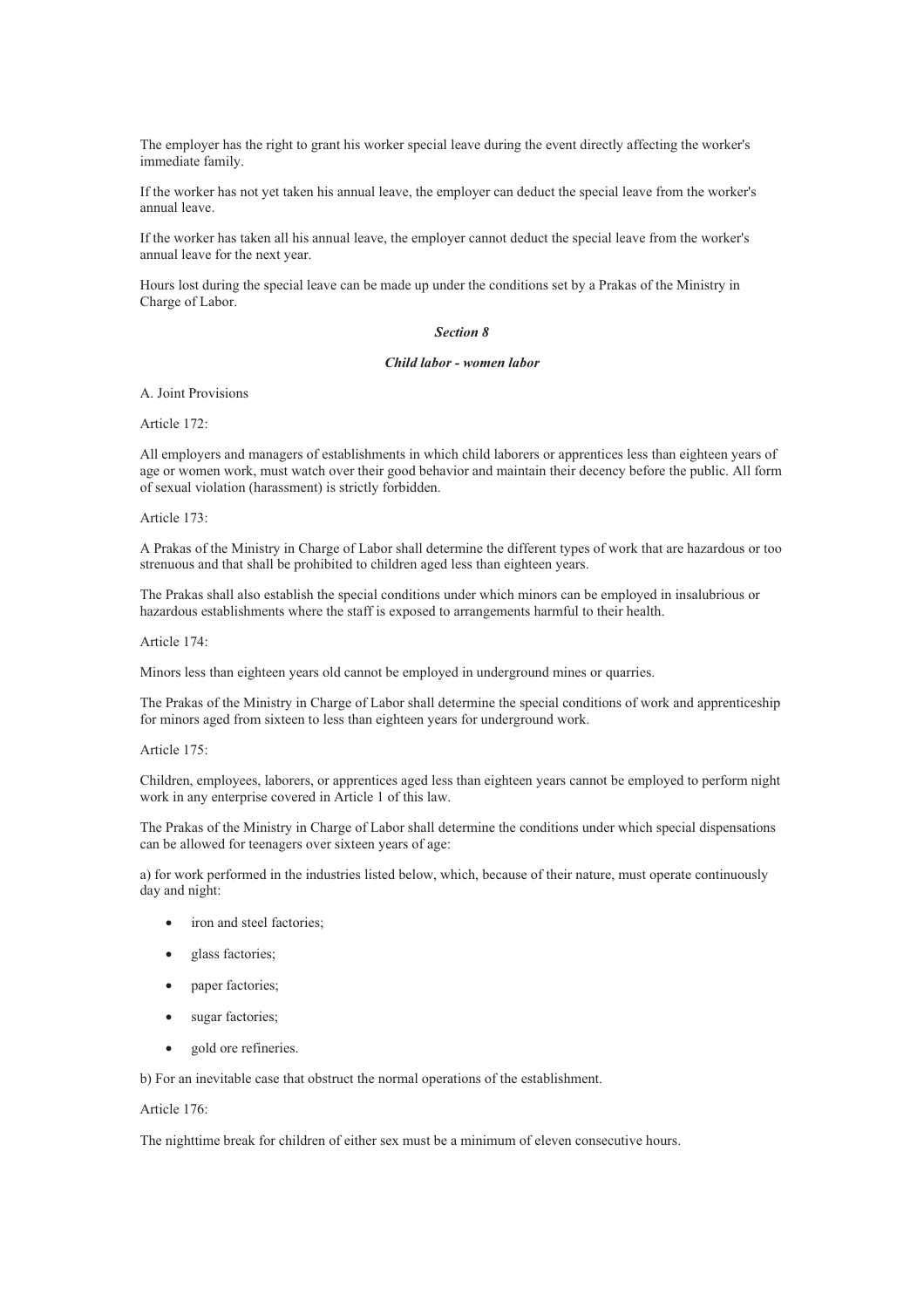# B. Child Labor

Article 177:

1. The allowable minimum age for wage employment is set at fifteen years.

2. The minimum allowable age for any kind of employment or work, which, by its nature, could be hazardous to the health, the safety, or the morality of an adolescent, is eighteen years. The types of employment or work covered by this paragraph are determined by a Prakas (ministerial order) of the Ministry in Charge of Labor, in consultation with the Labor Advisory Committee.

3. Regardless of the provisions of paragraph 2 above, the Ministry in Charge of Labor can, after having consulted with the Labor Advisory Committee, authorize the generation of occupation or employment for adolescents aged fifteen years and over on the condition that their health, safety, or morality is fully guaranteed and that they can receive, in the corresponding area of activity, specific and adequate instruction or vocational training.

4. Regardless of the provisions of paragraph 1 above, children from twelve to fifteen years of age can be hired to do light work provided that:

> a) The work is not hazardous to their health or mental and physical development.

b) The work will not affect their regular school attendance, their participation in guidance programs or vocational training approved by a competent authority.

5. Prakas issued by the Ministry in Charge of Labor in consultation with the Labor Advisory Committee will determine the types of employment and establish the working conditions, particularly the maximum number of hours of work authorized as per paragraph 4 above.

6. After having consulted with the Labor Advisory Committee, the Ministry in Charge of Labor can wholly or partially exclude certain categories of occupation or employment from having to implement this article if the implementation of this article for these types of occupation or employment create considerable difficulties.

# Article 178:

The Labor Inspector can request a physician, who is in public service, to examine children less than eighteen years of age employed in an enterprise in order to establish that their jobs are not beyond their physical capabilities. If this is the case, the Labor Inspector is empowered to demand that their job be changed or that they be let out of the establishment upon the advice or examination of the physician, if their parents so protest.

## Article 179:

All employers must keep a register of children aged less than eighteen years old, whom they employ, indicating their date of birth. This register must be submitted to the Labor Inspector for visa, observation and warning.

#### Article 180:

In orphanages and charitable institutions in which primary education is given, occupational or vocational training for children less than fourteen years old must not exceed three hours per day. A record must be kept indicating the date of birth, manual labor conditions for children, and the daily schedule i.e. the assignment of hours of study, manual labor, rest, and meals.

The record must be submitted to the Labor Inspector for visa, observation and warning at the end of each year.

#### Article 181:

No unemancipated child of either sex less than eighteen years old can contract to work without the consent of his guardian.

C. Women Work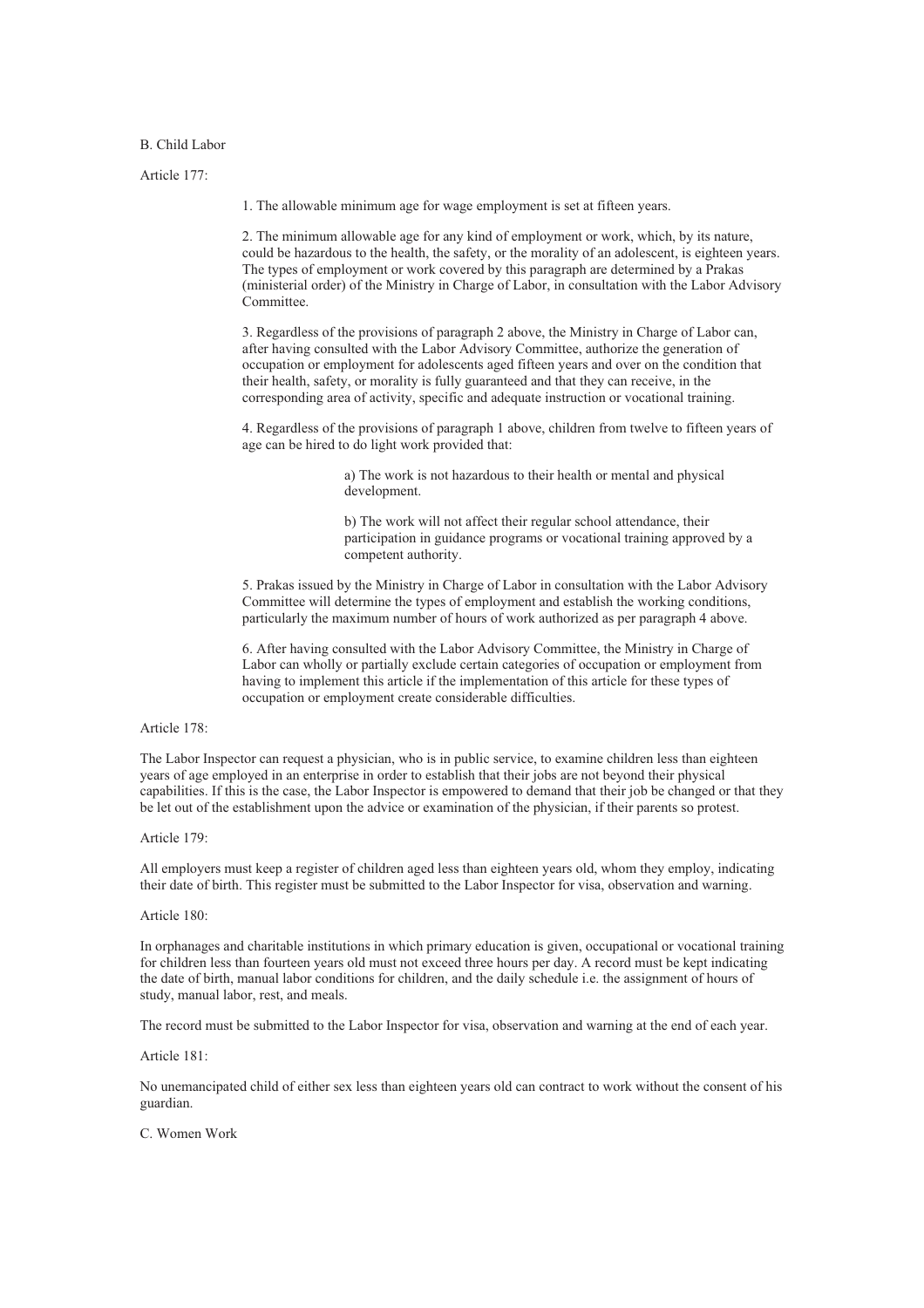Article 182:

In all enterprises covered by Article 1 of this law, women shall be entitled to a maternity leave of ninety days.

After the maternity leave and during the first two months after returning to work, they are only expected to perform light work.

The employer is prohibited from laying off women in labor during their maternity leave or at a date when the end of the notice period would fall during the maternity leave.

Article 183:

During the maternity leave as stipulated in the preceding article, women are entitled to half of their wage, including their perquisites, paid by the employer.

Women fully reserve their rights to other benefits in kind, if any.

Any collective agreement to the contrary shall be null and void.

However, the wage benefits specified in the first paragraph of this article shall be granted only to women having a minimum of one year of uninterrupted service in the enterprise.

Article 184:

For one year from the date of child delivery, mothers who breast-feed their children are entitled to one hour per day during working hours to breast-feed their children. This hour may be divided into two periods of thirty minutes each, one during the morning shift and the other during the afternoon shift. The exact time of breastfeeding is to be agreed between the mother and the employer. If there is no agreement, the periods shall be at the midpoint of each work shift.

Article 185:

Breaks for breastfeeding are separate from and shall not be deducted from normal breaks provided for in the labor law, in internal regulations of the establishment, in collective labor agreements, or in local custom for which other workers in the same category enjoy them.

Article 186:

Managers of enterprises employing a minimum of one hundred women or girls shall set up, within their establishments or nearby, a nursing room and a crèche (day-care center).

If the company is not able to set up a crèche on its premises for children over eighteen months of age, female workers can place their children in any crèche and the charges shall be paid by the employer.

Article 187:

A Prakas (ministerial order) of the Ministry in Charge of Labor shall determine the conditions for setting up hygienic environment and supervising these nursing rooms and crèches.

# *Section 9*

### *Workers recruited outside the work place*

Article 188:

All workers who were recruited far from the work place and whose trip to the work place was paid for by the employer are, at the expiration of the contract or during leave period, entitled to a return trip to the place of recruitment at the expense of the employer under the same conditions as the original trip.

The same obligation applies to the employer if there is a lay-off as a result of a work stoppage, the closing of the enterprise or an individual dismissal. If the reason for the dismissal is a serious misconduct on the part of the worker, the employer must reimburse travelling expenses only in proportion to the period the worker has worked in the enterprise.

Article 189: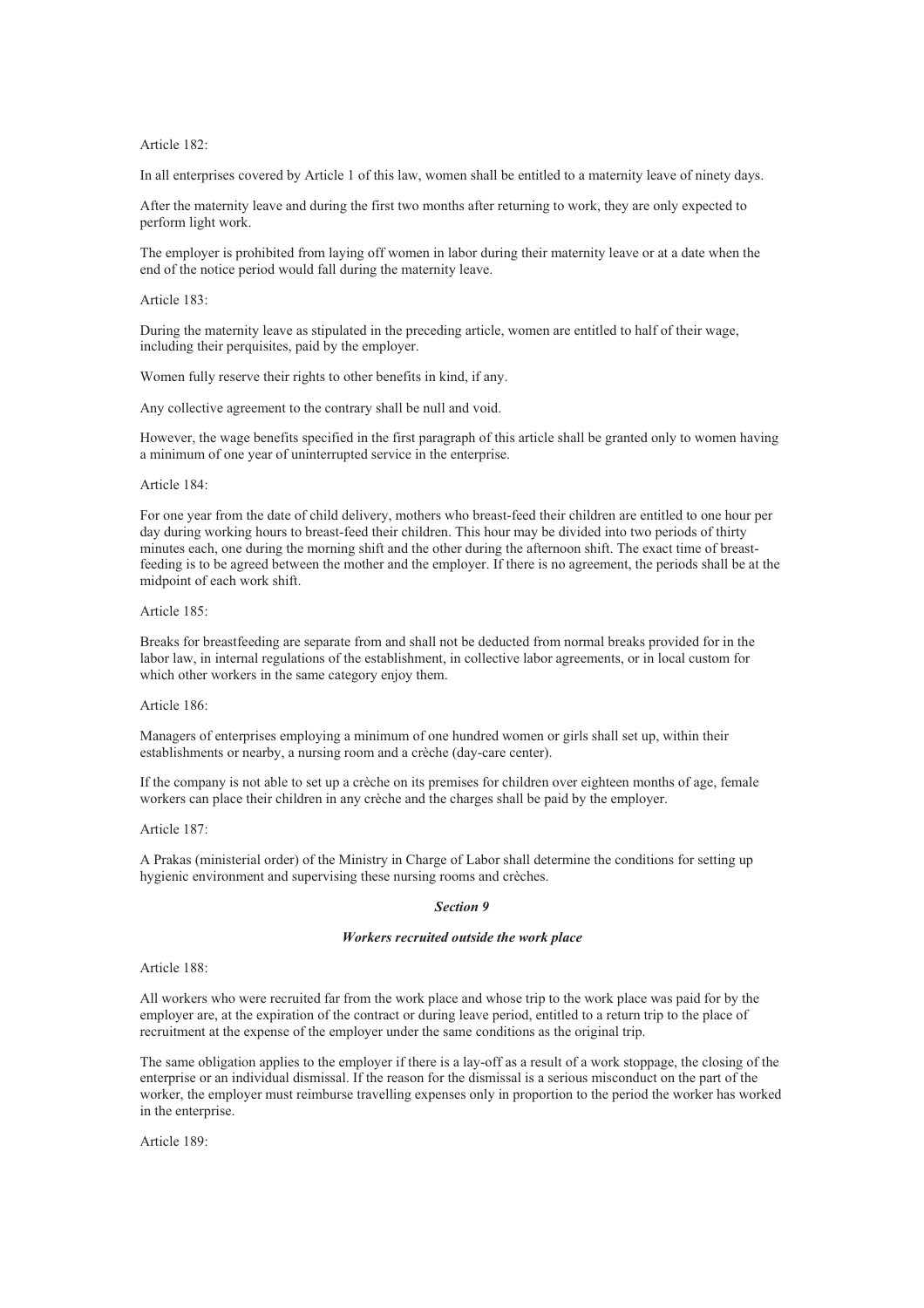The worker whose services were terminated under the conditions specified above can demand a return expense from his former employer only within a maximum of one year from the day he stopped working for the employer.

Article 190:

A Prakas of the Ministry in Charge of Labor shall determine the procedure for implementation of this Section.

# **CHAPTER VII**

## **SPECIFIC WORKING CONDITIONS FOR AGRICULTURAL WORKS**

Article 191:

Besides the general provisions set out in this law, the following provisions apply to agricultural workers.

Article 192:

An agricultural worker is a worker employed on:

- plantations;
- ! farms (the growing of crops and the raising of animals);
- forestry exploitation;
- fisheries.

#### *Section1*

#### *Plantations*

Article 193:

For the purposes of this law, the term "plantation" means all agricultural business that regularly employs paid workers and that primarily cultivates or produces the following for commercial purposes: coffee, tea, sugar cane, rubber, bananas, coconuts, peanuts, tobacco, citrus fruits, oil palm, cinchona, pineapple, pepper, cotton, jute, and other commercial crops.

The provisions in the present Section do not apply to family enterprises or small- sized plantations whose produce is only for the local market and that do not regularly employ paid workers.

A. Hours of Work

Article 194:

The normal number of working hours for plantation workers is eight hours per day, or forty-eight hours per week. For certain categories of workers, the daily number of hours can be increased to nine as long as the weekly total does not exceed forty-eight.

### Article 195:

For regular resident workers, i.e. those accommodated by the enterprise, any time over one hour required for travelling between workplace and home is considered to be part of the workday.

For regular non-resident workers as well as casual workers, the daily working hours is determined according to the hours worked.

Article 196:

For certain jobs, a maximum of two hours may be added to the actual eight hours of work in order for workers to be present at the work site. These jobs shall be listed in a Prakas (ministerial order) of the Ministry in Charge of Labor. During the two hours for which workers are required to be present at the work site, workers cannot be forced to perform any work and can use the time freely.

Article 197: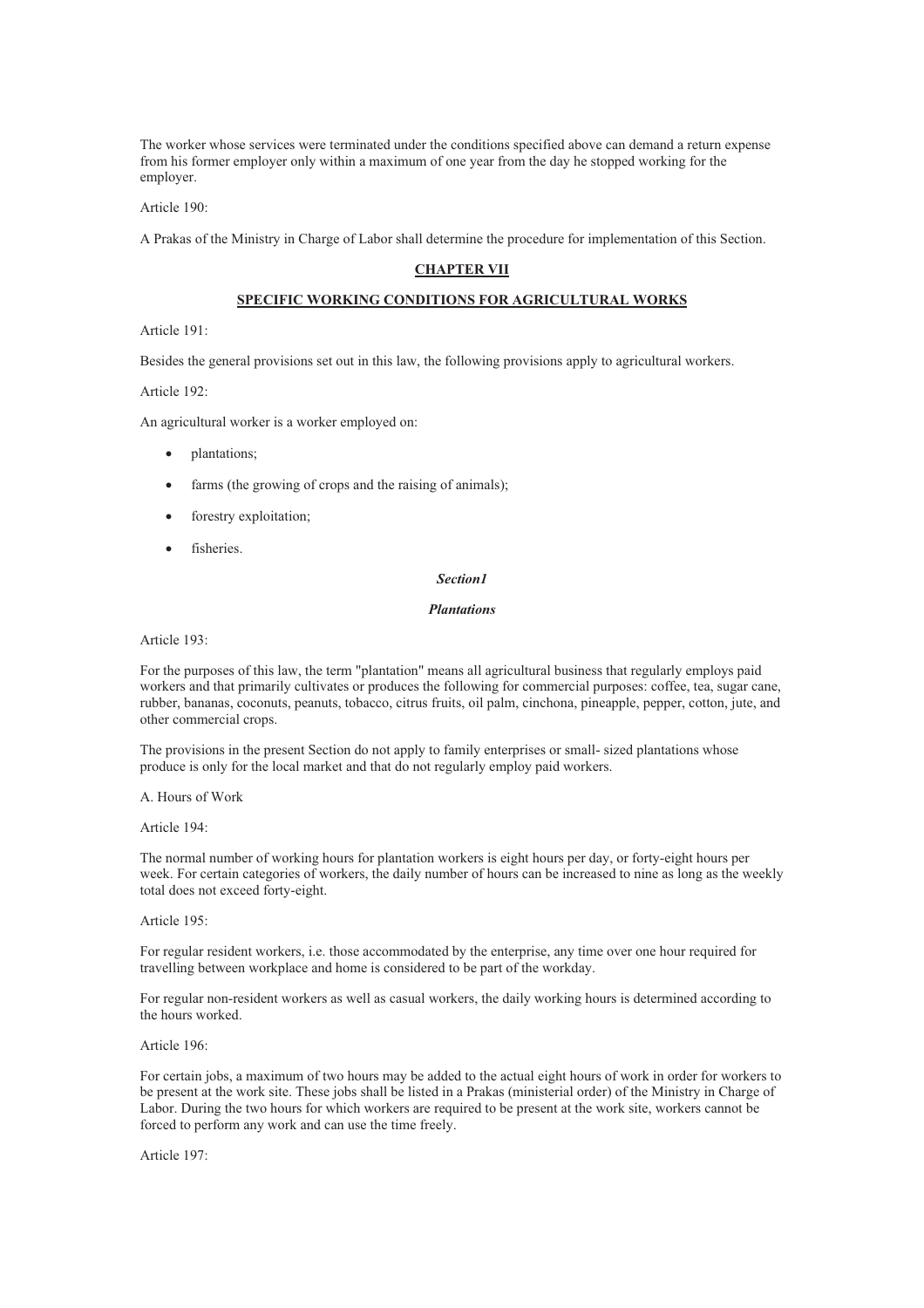If hours worked are more than eight hours of work per day, the extra hours are paid at the overtime rate. Overtime hours cannot be added to the actual workday to exceed ten hours in the same day, except for a case of preventing a disaster or repairing damage caused by a disaster.

B. Partial Payment in Kind

Article 198:

Partial payment of wages in kind is allowed but cannot be imposed.

In case that the employer makes such payment in kind, each regular worker shall be allocated, in addition to the portion of the payment he receives in cash, an allotment of 900 grams of uncooked rice per paid workday.

Article 199:

The payment in rice covered in the preceding article can be replaced by a payment in cash if the parties so agree.

The cash value of the portion of the wage paid in kind, in any case, must be calculated exactly and recorded in a ledger kept for this purpose.

C. Family Benefits

# Article 200:

All regular plantation workers are entitled to a daily allocation of rice as indicated below for their wife and dependent minor children, legitimate or illegitimate, less than sixteen years old:

- ! 800 grams for the wife;
- 200 grams for a child under two years;
- 400 grams for a child two to six years;
- 600 grams for a child six to ten years;
- 750 grams for a child ten to sixteen years.

These benefits are due to the worker as head of the household for each day worked entitling him to wage or to any interruption of work for hospitalization or for a justified illness.

Children more than sixteen years of age and less than twenty-one years of age, who are studying in a public secondary or tertiary education institution or in an authorized private secondary or tertiary education institution, or who are working as apprentices, receive the same family benefits as minor children less than sixteen years old.

To be entitled to family benefits, the wife must meet the following requirements:

a) She must not be gainfully employed.

b) She must live with her husband, either on the plantation if he is a regular resident worker or at home or in the husband's normal place of residence outside the plantation if he is a nonresident.

To be entitled to family benefits, minor children must live with the head of the household, either at the plantation if he is a resident worker, or at his home or normal place of residence outside the plantation if he is a nonresident. However, children who study at a distant school or who attend apprenticeship and therefore cannot live with their parents are entitled to benefits if a statement attesting to this situation is issued by the public or authorized private school. If the school is a private institution, the signature of the head of the institution must be notarized by the competent ministry.

# Article 201:

Family benefits are due to the worker as of the date of hiring on the condition that the employer was given all required supporting documents.

Article 202: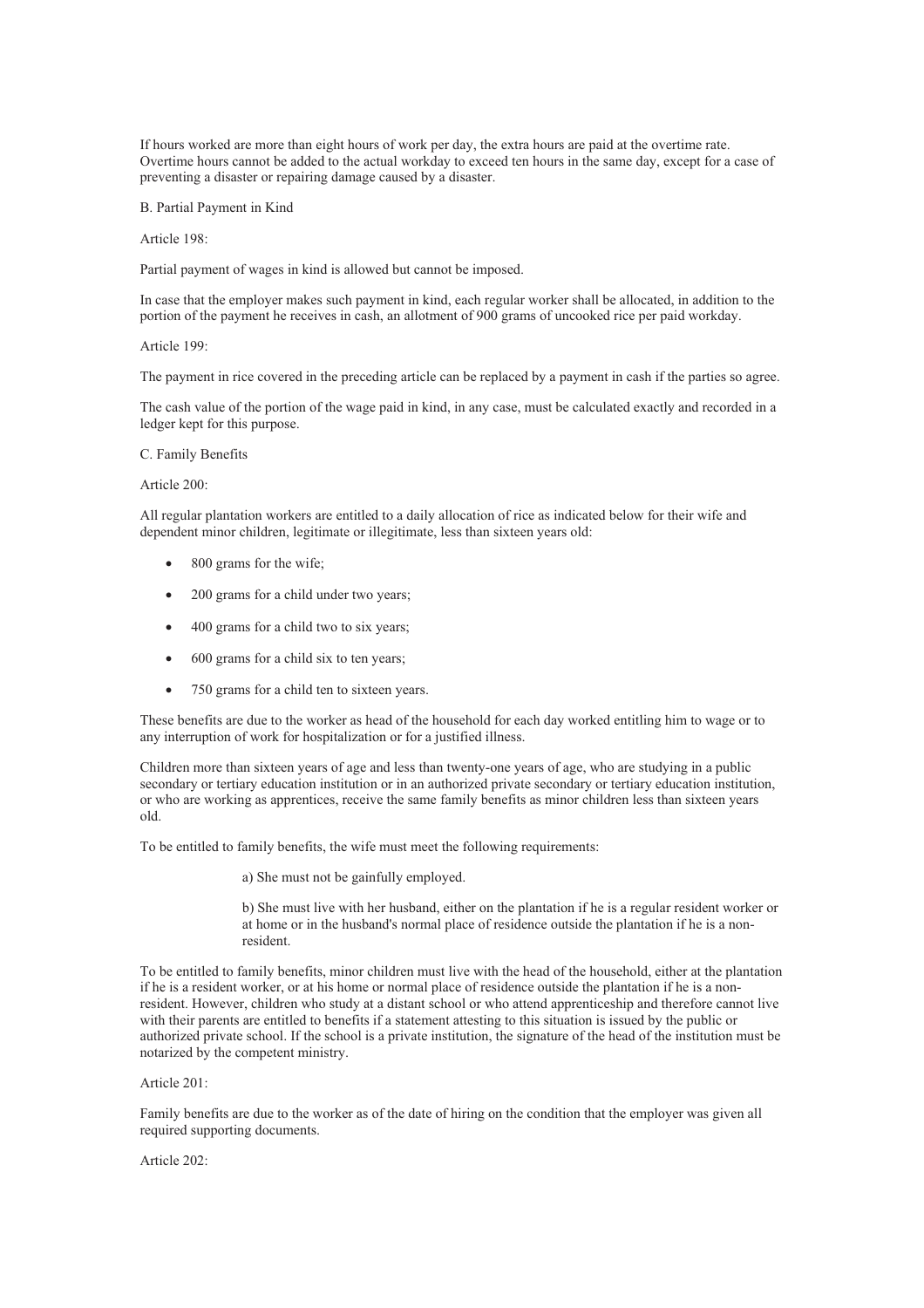The worker who wants to benefit from the provisions of the present Section must present the following supporting documents:

a) an excerpt of marriage certificate;

b) an excerpt of birth certificate for each child;

c) a declaration by the head of the household claiming responsibility for his own that his wife is not gainfully employed;

d) eventually, proof of schooling or apprenticeship attendance as provided for in Article 200.

### Article 203:

If the worker finds himself unable to procure the certificates enumerated in paragraphs a) and b) of Article 202 above, they can be replaced by either a court decision or by an attested affidavit as prescribed by the laws or regulations in effect regarding civil status.

D. Housing

# Article 204:

Regular full-time workers shall be entitled to free housing (main house and outbuildings) provided by the employer under the conditions set by a Prakas (ministerial order) of the Ministry in Charge of Labor.

#### Article 205:

Housing (main house) provided to a married worker living with his family should have a minimum inhabitable area of twenty-four square meters. A house of this size can be provided to single workers at the rate of one house per a maximum of four single persons of the same sex.

### $Articla 206$

The housing must be constructed in conformance with sanitation and public health regulations issued by the competent authorities. To this end, enterprises shall submit the plans and specifications for one or more types of housing to the Bureau of Labor Inspection who will directly advise and then send them to the competent provincial or municipal authorities. If the authorities voice no reservation within thirty days from the submission, the enterprise can undertake any construction conforming to the submitted project. Special authorization can be requested for the construction of temporary housing during the installation period or the clearing of new lots as long as the temporary housing is not occupied longer than three years and that it conforms to general standards of sanitation, hygiene and health as established by the competent authorities.

#### Article 207:

Workers are prohibited from housing anyone other than their wife and legitimate or illegitimate children registered with the employer in the houses putting at their disposal, unless otherwise authorized by the employer.

# Article 208:

Workers must always keep their house, as well as their outbuildings, courtyard, and garden, clean. They are liable for damage to the housing they are provided.

#### E. Housing Allowance

Article 209:

When the plantation cannot furnish housing to regular full-time workers, the employer is required to pay them a monthly housing allowance under the conditions determined by a Prakas from the Ministry in Charge of Labor in accordance with the recommendation of the Labor Advisory Committee.

F. Water

# Article 210:

Workers must be supplied with water for all their needs, in every season, and under the best conditions possible.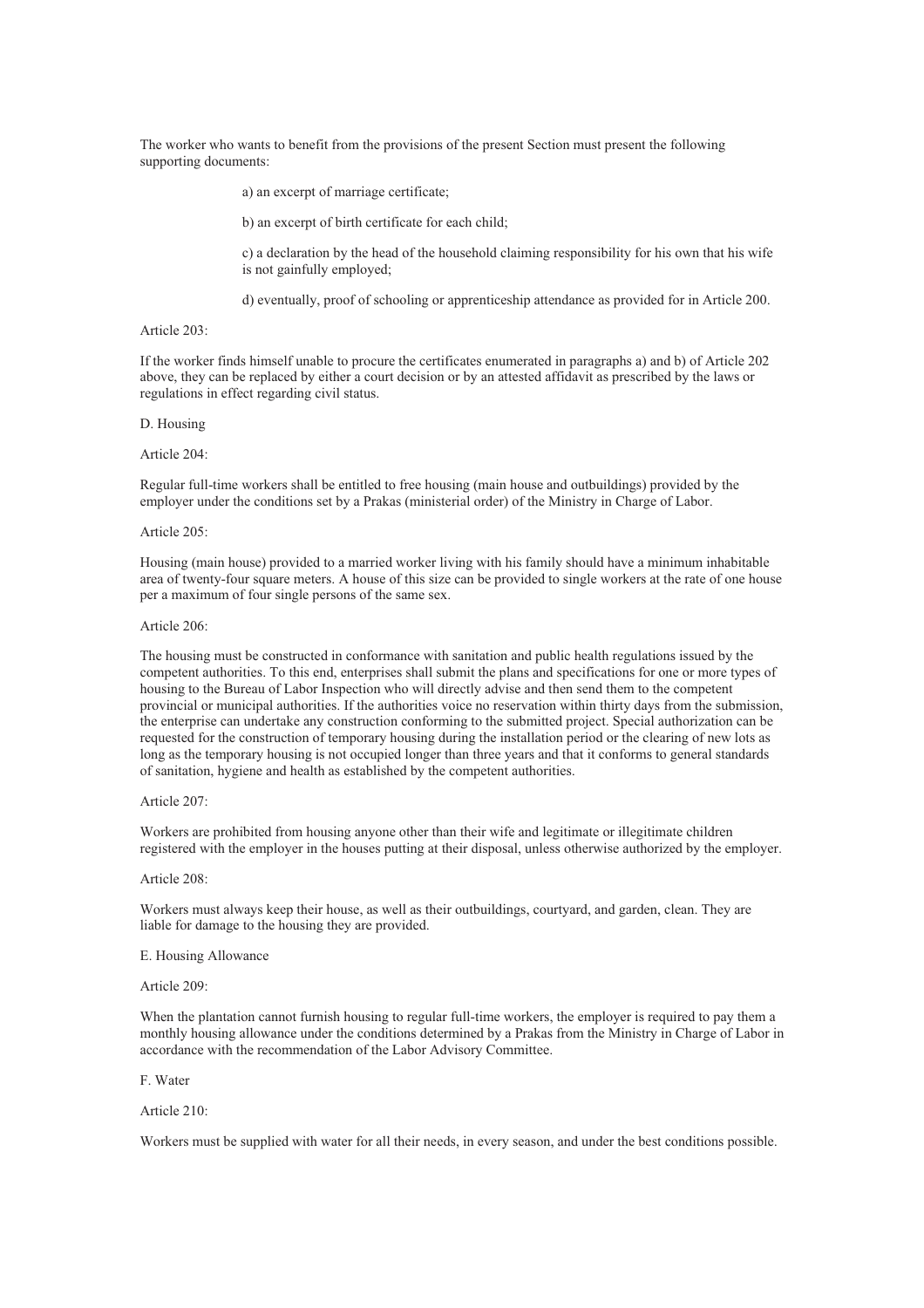# Article 211:

The source of water shall be found, protected and the water shall be distributed first for consumption.

#### Article 212:

In case that the water are suspected to be tainted, the employer shall take all necessary measures (sterilization by boiling or chlorinating, etc.) recommended by the public health service.

G . Provision of Supplies

Article 213:

Plantations or work sites that are located far from regular markets and that do not have adequate supplies of their own, the employer can set up a store that provides staples such as rice, dry salted fish, smoked fish, salt, tea, etc. The store must operate according to the conditions defined in Articles 42 and 43 of this law.

H. Latrines

#### Article 214:

In each community of workers, the number of latrines must equal at least one-quarter of the number of houses. These latrines shall be in covered buildings placed at a sufficient distance from the living areas. They shall be enclosed and maintained permanently in a sanitary state.

### Article 215:

Household refuse and garbage of all kinds shall be placed in a pit away from water sources and buried daily or burned.

## Article 216:

Dead animals must be buried far from water sources, wells, cisterns, and inhabited areas.

# I. Death - Interment or Cremation

Article 217:

Deaths shall be certified by the competent authorities and interment or cremation shall be organized as prescribed by the regulations in effect.

## Article 218:

Upon the death of each regular worker, the employer shall furnish:

- a coffin;
- white cloth;
- transportation of the coffin to the cemetery or the crematorium;
- ! and shall be responsible for funeral costs up to at least one-month wage of the deceased worker.

### J. Day Nursery

#### Article 219:

When a plantation employs one hundred or more regular working resident women, the Labor Inspector can, on the advice of the health service and the provincial or municipal governors, require the employer to construct, organize, and maintain a day nursery near the workers' housing.

This day nursery will be placed under the supervision of a female caretaker, who will be eventually assisted as needed by one or more helpers, depending on the number of children, and will be provided with necessary supplies such as milk and rice.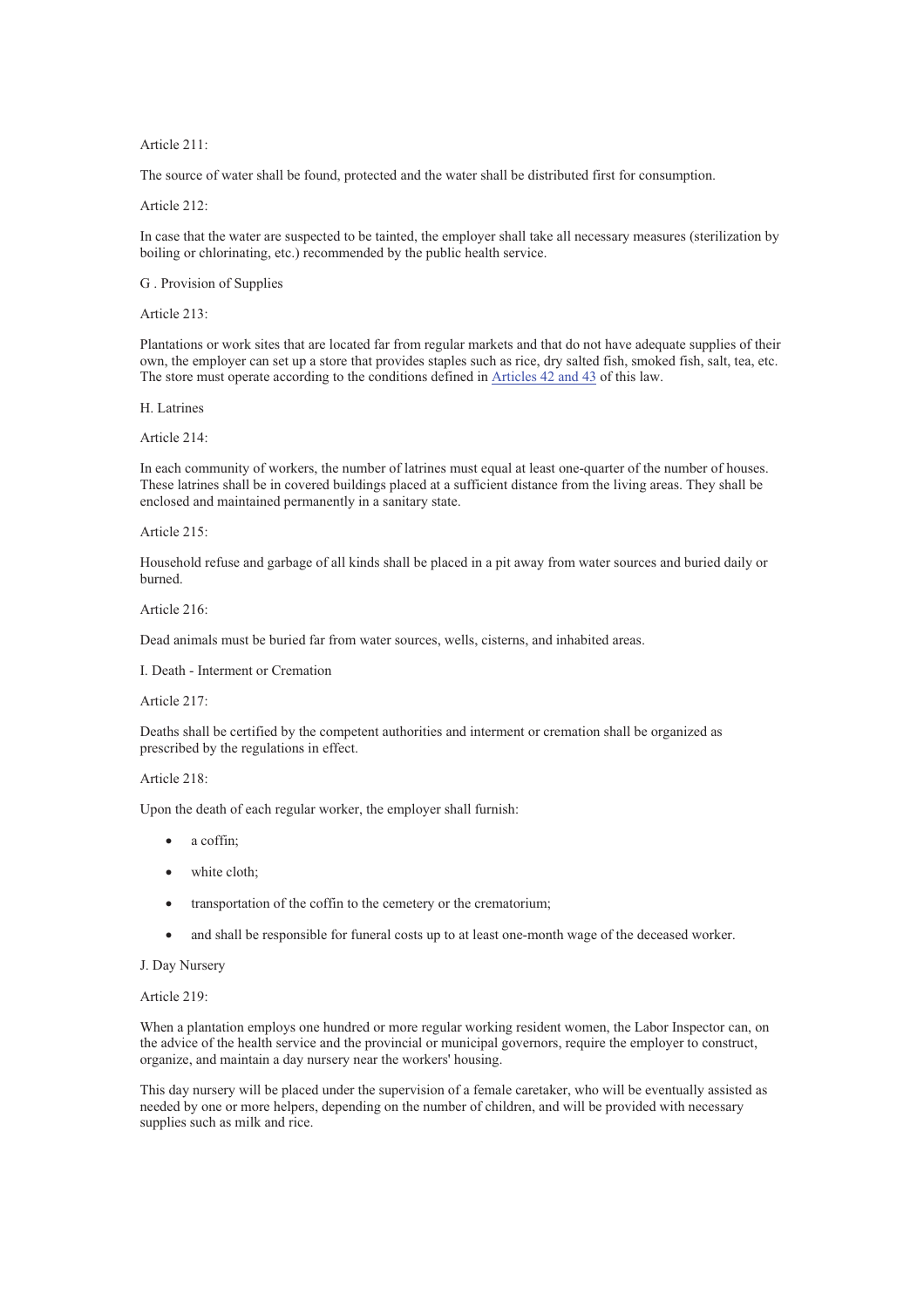For infants more than two years old, the owner of the plantation shall distribute, in addition to rice, a variety of food. The rations shall be monitored by the health service of the enterprise.

Article 220:

The maximum age of admittance for children to the day nursery is six years.

Article 221:

A day nursery shall be opened and operated according to the conditions specified above, provided that there are at least ten children enrolled.

K. School

Article 222:

When there are at least twenty children aged at least six years of regular resident workers at the plantation, the employer must construct and maintain, at his own expense, a sufficient number of primary schools located close to the workers' housing.

Article 223:

The employer must equip these schools with furniture and teaching materials, at his own expense, in conformance with the directives of the competent administrative services.

Article 224:

Teacher salaries are to be paid by the plantation.

Article 225:

If the school is located more than 1500 meters from the village, the employer is required to provide transportation for the school children at his expense in vehicles that provide protection from sun and rain.

Article 226:

The children of regular non-resident workers can be admitted to the schools on the plantation, but the employer is not responsible for their transportation.

### *Section 2*

### *Other agricultural works*

Article 227:

The particular working conditions in agricultural enterprises other than plantations shall be established specifically by proposal of the Minister in Charge of Labor after having consulted with the Labor Advisory Committee.

# **CHAPTER VIII**

# **HEALTH AND SAFETY OF WORKERS**

# **SCOPE OF APPLICATION**

Article 228:

The provisions of the present Chapter shall apply to all enterprises of any kind, as stated in Article 1 of this law.

However, excluded from them are workshops where only family members are employed under the direction of the father, the mother, or guardian as long as the work is not performed using a boiler or mechanical or electric motors or the industry is not classified as dangerous or unsanitary.

# *Section 1*

### *General provisions*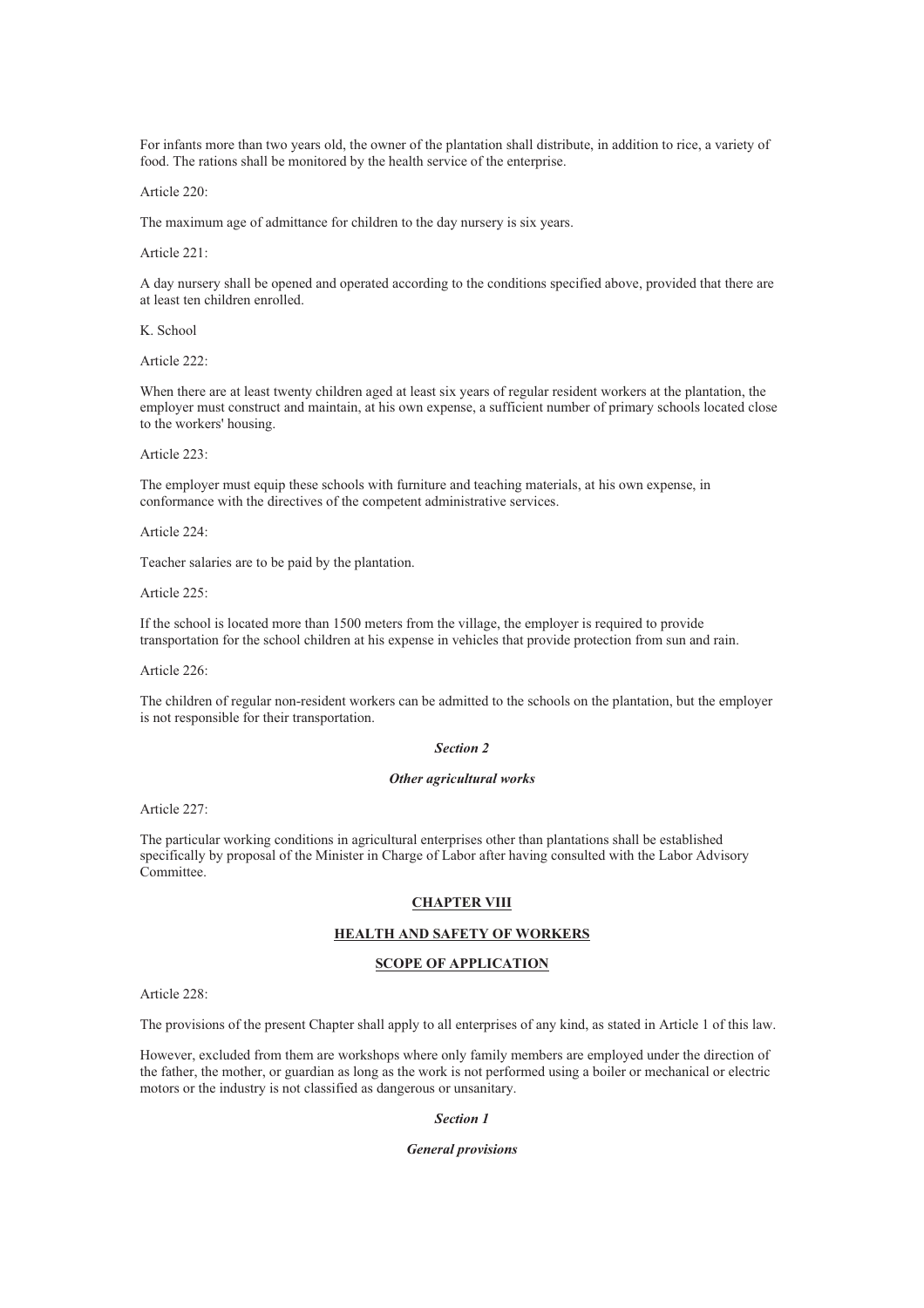# Article 229:

All establishments and work places must always be kept clean and must maintain standards of hygiene and sanitation or generally must maintain the working conditions necessary for the health of the workers.

The Ministry in Charge of Labor and other relevant ministries shall prepare a Prakas (ministerial order) to monitor the measures for enforcing this article in all establishments subject to the provisions of this Chapter, particularly regarding:

- the quality of the premises;
- cleaning;
- hygienic arrangements for the needs of personnel;
- beverages and meals;
- lodging of the personnel, if applicable;
- ! work stations and the seating arrangements;
- ventilation and sanitation;
- individual protective instruments and work clothes;
- lighting and noise levels in the workplace.

#### Article 230:

All establishments and work places must be set up to guarantee the safety of workers. Machinery, mechanisms, transmission apparatus, tools, equipment and machines must be installed and maintained in the best possible safety conditions. Management of technical work utilizing tools, equipment, machines, or products used must be organized properly for guaranteeing the safety of workers.

The Prakas covered in Article 229, shall also determine the measures for enforcing this article, particularly regarding:

- risks of falling;
- moving heavy objects;
- protection from dangerous machines and apparatus;
- ! preventive measures to be taken for work in confined areas or for work done in an isolated environment;
- risks of liquids spilling;
- fire prevention.

### Article 231:

Without prejudice to the provisions in Articles 229 and 230 and the regulation for their enforcement, and if necessary, the Ministry in Charge of Labor can issue other Prakas in order to enforce the same legislative measures regarding the special regulations for certain professions or certain types of work.

### Article 232:

The Prakas described in Articles 229 to 231 shall be issued after having consulted with the Labor Advisory Committee.

*Section 2* 

# *Inspections*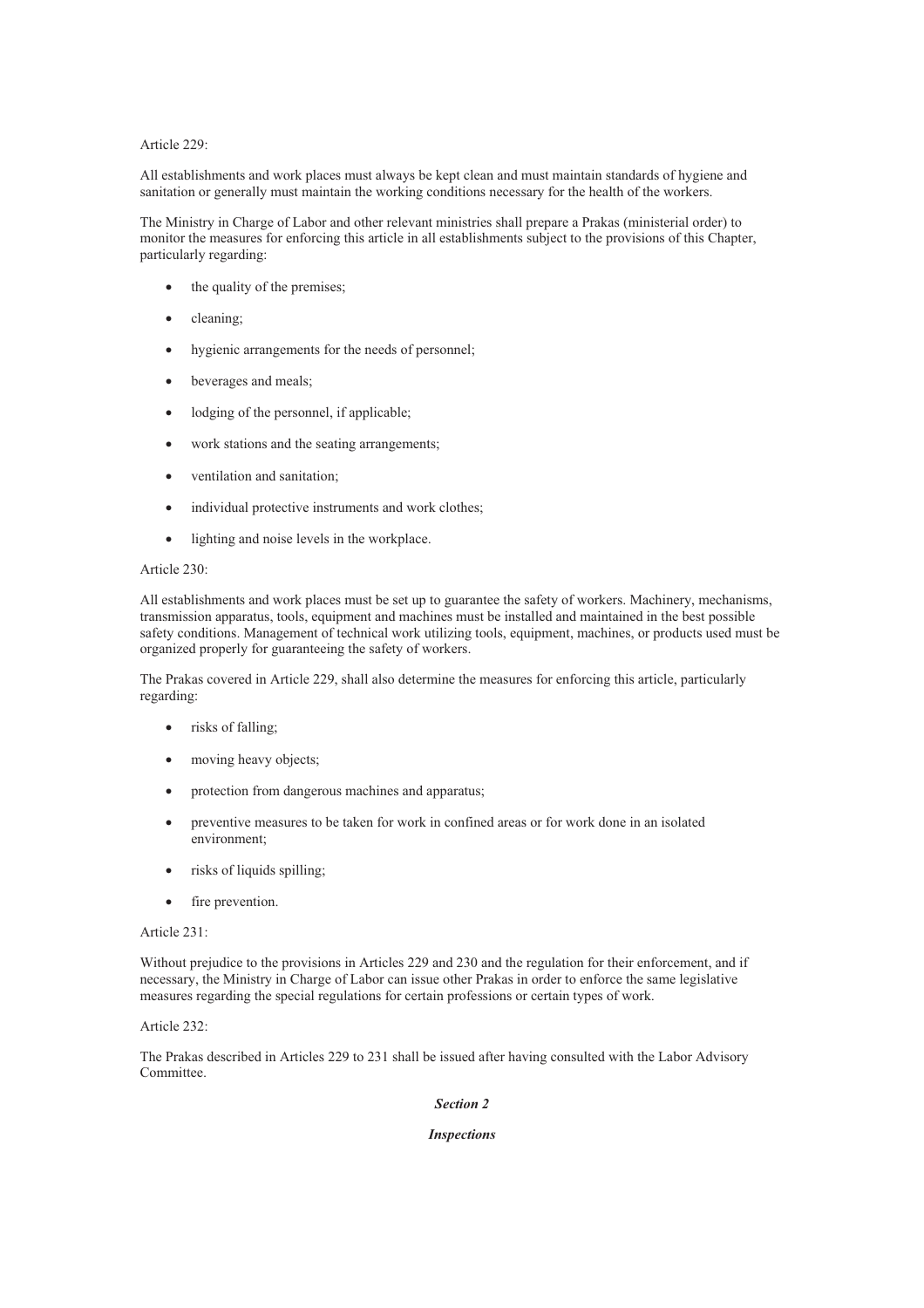# Article 233:

Visits to establishments and inspections of the enforcement of the legislative provisions and regulations regarding health, working conditions and safety shall be made by Labor Inspectors and Labor Controllers. Labor Medical Inspectors and experts in work safety shall collaborate to achieve these inspection missions.

After inspection, if infractions are found, the Labor Inspector shall serve notice on the manager of the establishment by indicating all points that do not conform to the provisions of Chapter VIII of this labor law and the Prakas for its implementation.

#### Article 234:

Before drawing up an official report, the Labor Inspectors and Controllers must serve notice on the managers of the establishments to conform to the provisions of Prakas for implementing Articles 229 to 231, when this procedure is required.

By derogation of this rule, the Labor Inspectors and Controllers can, without serving prior notice, write up an official report when they have identified a serious or imminent danger to the health or safety of the workers.

### Article 235:

The procedure of serving notice must also be used when a dangerous situation is identified and resulted from an infraction of the general provisions even if they have not yet been the subjects of specific provisions for implementation.

#### Article 236:

Serving notice must be done in writing, either in the register of the establishment or by recorded delivery or registered letter with acknowledgement of receipt. Serving notice shall be dated and signed, with specification of the infractions or identified dangers, and set a deadline for remedying them.

If the infraction has not been remedied by the deadline, the Labor Inspector or Controller can write up an official report.

Article 237:

Before the expiration of the deadline, the employer can lodge a complaint to the Ministry in Charge of Labor. This complaint does not conflict with serving notice. The Minister can give a ruling on this within 30 days, with the clear justification. If there is no written notification of this ruling within the time allowed, the complaint is deemed accepted.

#### *Section 3*

## *Labor health service*

Article 238:

Enterprises and establishments covered by Article 1 of this law must provide the primary health care to their workers.

Article 239:

The Labor Health Service shall be led by one or more physicians who are called Labor Physicians and whose curative and preventive role consists in avoiding a deterioration of workers' health that is adversely affected by their work. In particular, they monitor the hygienic standards of the work, the risks of contagion and the workers' state of health.

Health records of the workers collected by medical personnel are confidential, and the information contained in the records cannot be given to the employer, to a union, or to any third party in a manner that could identify the employee. However, data extracted from the files that do not identify the individuals can be used for the purposes of research on labor health or public health.

The provisions of the preceding paragraph do not prevent the files from being given to the Labor Health Inspector or to the Labor Inspector, who can have access to these files at any time upon request.

Article 240: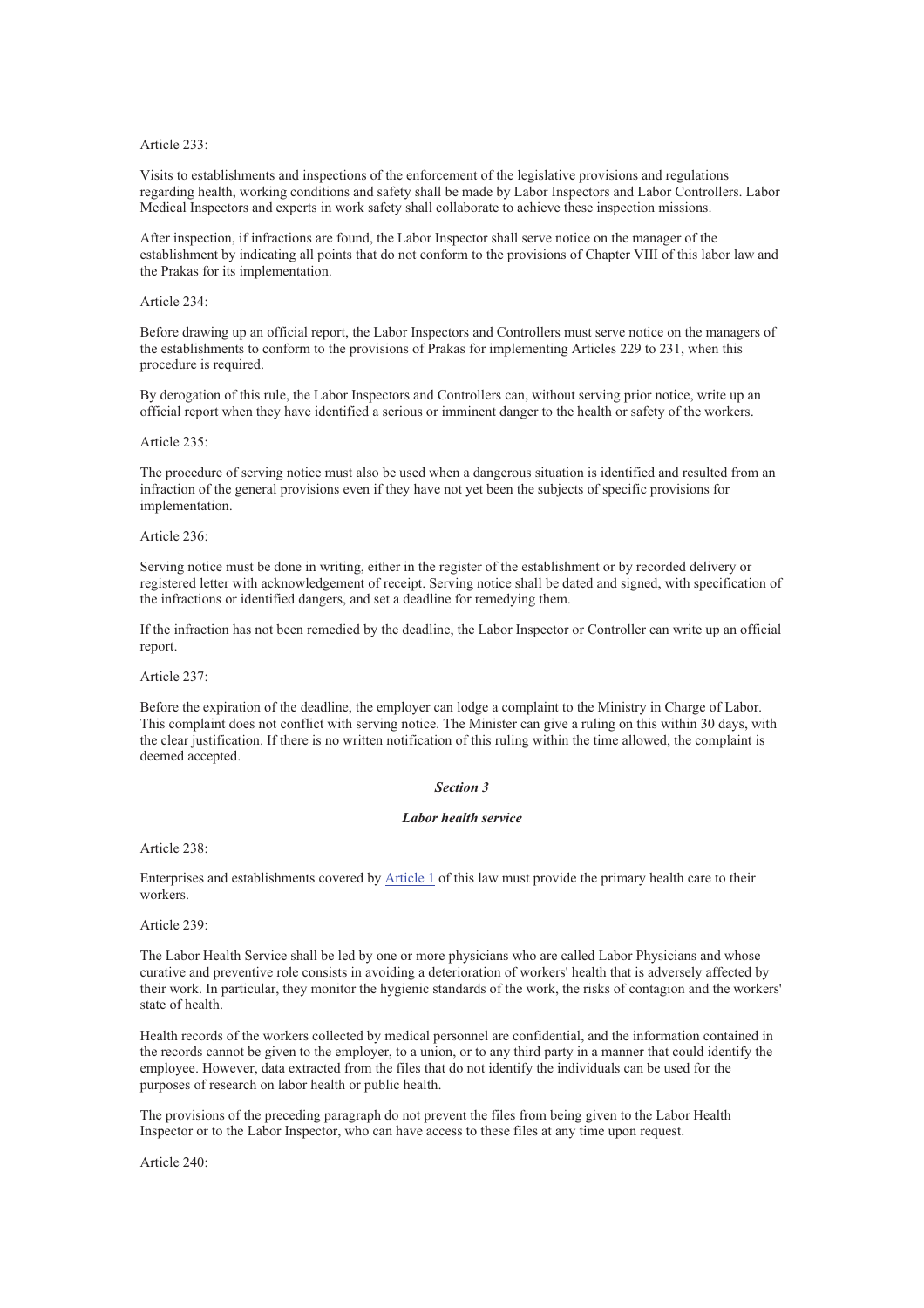Depending on the necessity of the enterprise, the labor health service can serve a single enterprise or jointly serve several enterprises.

The cost of organizing and operating the labor health service is borne by the employer. For inter-enterprise services, the costs are distributed proportionally based on the number of employees at each enterprise.

#### Article 241:

As of the date set by a joint Prakas (ministerial order) of the Ministry in Charge of Labor and the Ministry of Health, there shall be physicians specialized in labor health necessarily taking up the positions of Labor Physicians.

# Article 242:

All enterprises and establishments covered by Article 238 of this law and employing at least fifty workers shall have a permanent infirmary on the premises of the establishment, workshop, or work site.

This infirmary shall be run by a physician assisted by one or more male or female nurses, based on the number of workers.

During working hours, both day and night, there shall always be at least one male or female nurse present.

The infirmary shall be supplied with adequate materials, bandages and medicines to provide emergency care to workers in the event of accidents or occupational illness or sickness during work.

Expenses incurred in organizing and operating this infirmary are the responsibility of the employer.

#### Article 243:

When an enterprise covered by **Article 228** has one or more branches or work sites that employ a total of at least fifty workers and are located more than five kilometers from the main work site, the employer is required to provide the branches or work sites with the same means as the main work site to assist and to treat workers. This includes medical personnel, buildings, materials, bandages and medicines.

#### Article 244:

When there are more than 200 workers, the infirmary must include, in addition to medicines and bandages, areas for hospitalizing the injured and sick before they are transferred to a hospital or isolated if necessary. These areas must be able to handle two per cent of the personnel employed at the site.

Care, treatment, and food for the injured and sick persons hospitalized in the infirmary are the responsibility of the employer.

Article 245:

Apart from the measures in the preceding articles, the employer is required to cover these expenses:

1) the service of chemical prophylaxis on their sites;

2) vaccination against epidemics.

In the case of an epidemic, the Minister of Health can order extraordinary preventive measures at work sites.

# Article 246:

The Ministry in Charge of Labor and the Ministry of Health shall issue a joint Prakas to determine:

a) the organization and operation of the labor health services;

the maximum time that the labor physician must devote to personnel at the establishments in question based on the size of their work force and the nature of their activities, as well as the physician's mandatory tasks;

c) the frequency and the content of the reports to be filed by the manager of the enterprise or by the representatives of the inter-enterprise services with regard to the organization, operation and financial management of the health service.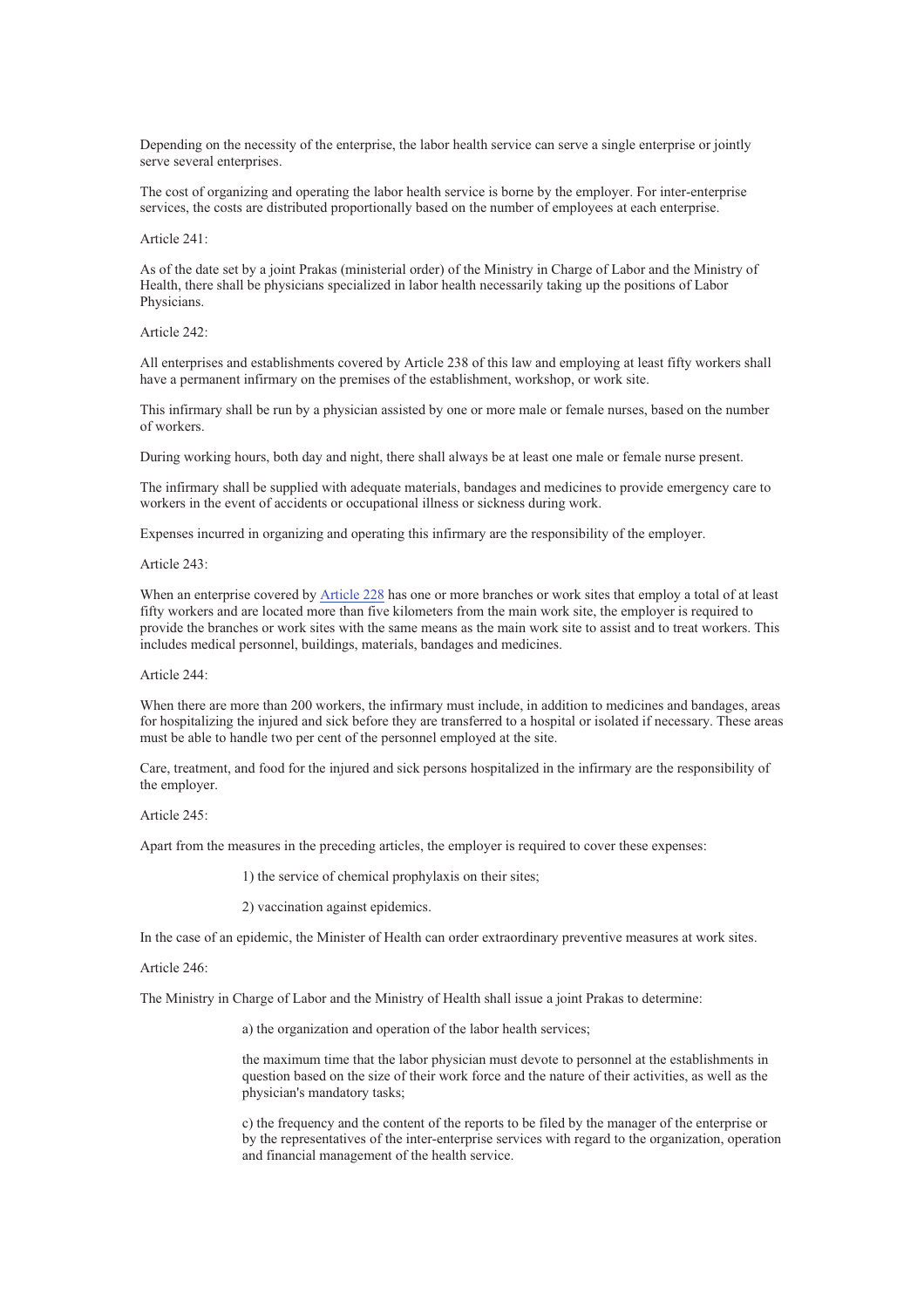Article 247:

The Ministry in Charge of Labor shall issue a Prakas to determine:

a) the conditions under which pre-employment, re-employment, periodical, and special physical exams are given;

b) the number, qualifications, and the duties of the medical personnel to be employed;

c) the conditions under which employers are required to establish and provide at their expense:

1) the infirmary specified in Article 242;

2) a bandaging room for a work force of 20 to 50 workers;

3) a first aid kit for a work force of fewer than 20 workers, and with particular regard to the infirmary, the number of rooms, the area space, the equipment and their purpose based on the number of workers employed when medical exams are conducted at the enterprise, whether or not the enterprise has an autonomous medical service;

4) the medical exams of workers as stipulated in point a) of this article.

# **CHAPTER IX**

#### **WORK-RELATED ACCIDENTS**

### Article 248:

An accident is considered to be work related, regardless of the cause, if it happens to a worker working or during the working hours, whether or not the worker was at fault; it is the accident inflicted on the body of the worker or on an apprentice with or without wage, who is working in whatever capacity or whatever place for an employer or a manager of an enterprise.

Equally, accidents happening to the worker during the direct commute from his residence to the work place and home are also considered to be work-related accidents as long as the trip was not interrupted nor a detour made for a personal or non-work-related reason.

All occupational illness, as defined by law, shall be considered a work-related accident and shall be remedied in the same manner.

### Article 249:

Managers of enterprise are liable for all work-related accidents stipulated in the Article above regardless of the personal status of each worker.

The same liability applies to:

- ! directors of private hospitals, but solely for the personnel they employ
- professionals, solely for their employees
- ! craft shops, only for workers other than the wife and the children of the craftsman
- ! property owners, only for their domestic workers
- ! agricultural enterprises, for their workers

Apart from the categories expressly mentioned in the preceding paragraph, any person who engages the services of a worker for a specific, occasional work is required to make reparation for accidents that victimized the worker during the work.

#### Article 250:

Every manager of enterprise shall manage or have someone take all appropriate measures to prevent workrelated accidents.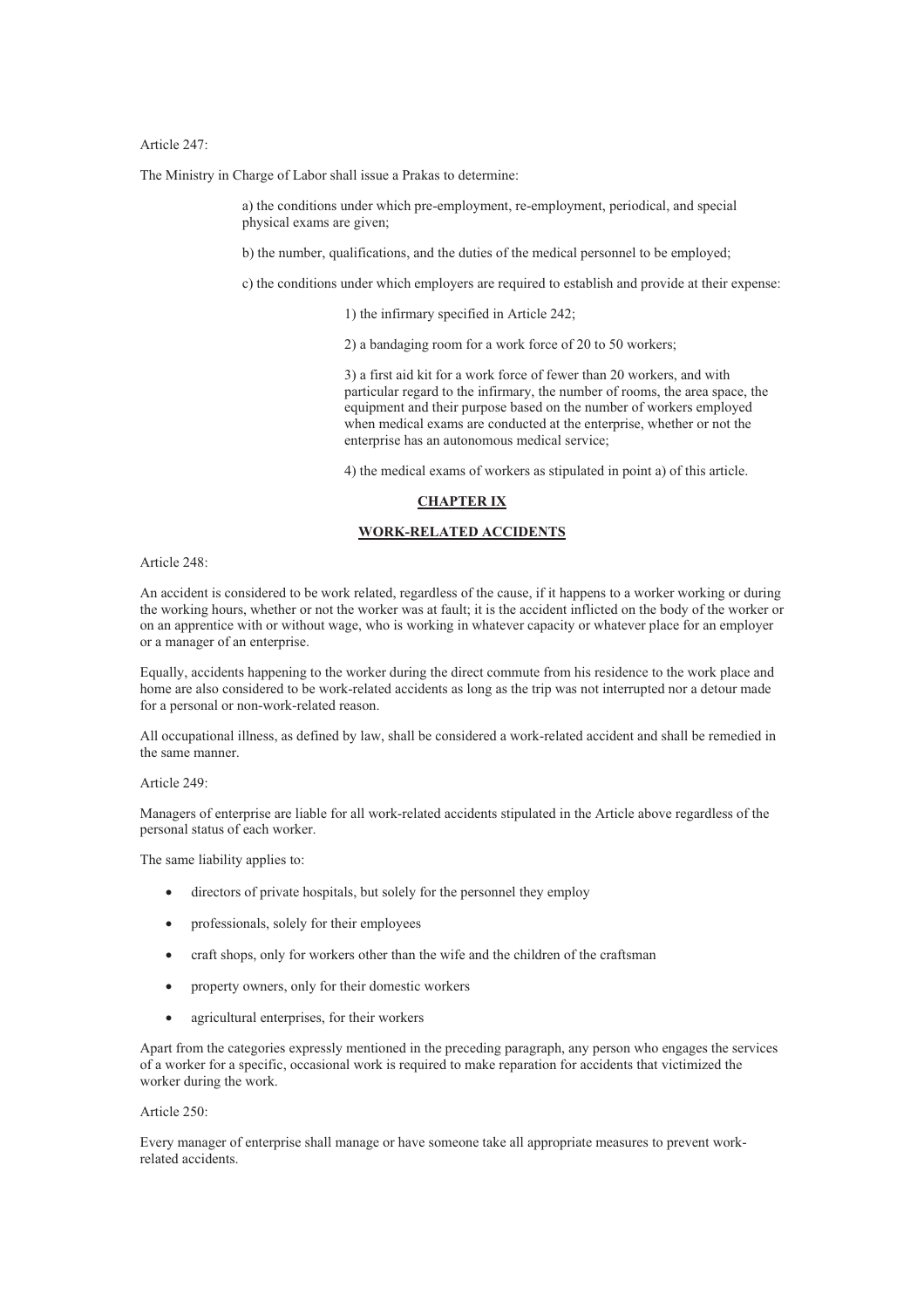### Article 251:

Laborers who normally work alone are not subject to the provisions of the present Chapter or to applicable regulations if they just take one or more fellow laborers to occasionally work with them.

### Article 252:

The victim or his beneficiaries are entitled to compensation from the manager of enterprise or the employer in the event of work-related accidents inflicting on him and resulting in temporary incapacitation. However, this compensation can be paid on the condition that the accidents cause incapacitation for longer than four days. If the work-related accidents lead to a temporary incapacitation of four days or less, the victim is entitled to his regular wage.

The victim who intentionally causes an accident shall receive no compensation.

The competent tribunal can:

- ! reduce the compensation if it is proved that the accident was the result of an inexcusable mistake of the victim;
- increase the compensation if it is proved that the accident was the result of an inexcusable mistake of the employer or persons acting for him in management of work.

### Article 253:

Compensation for fatal accidents or for accidents causing permanent disability is paid to the victim or his beneficiaries as an annuity.

Supplementary compensation is granted to a victim who requires constant care from another person.

In the event of incapacitation, compensation shall be paid no later than the fifth day after the accident.

# Article 254:

Victims of work-related accidents shall be entitled to medical assistance (benefits in kind, medical treatment and medicament as well as hospitalization) and to all surgical assistance and prostheses deemed necessary after the accident.

# Article 255:

Notwithstanding the preceding provisions, victims of work-related accidents can benefit from more favorable conditions if there is such an agreement between the parties.

### Article 256:

A general insurance system obligatory for work-related accidents shall be set up. This system shall be managed under the insurance of the National Social Security Fund (Caisse Nationale de la Sécurité Sociale, CNSS).

### Article 257:

Current regulations continue to be in effect until the promulgation of regulatory text or regulations on social insurance for occupational risks.

Nevertheless, during the transitional period, the Ministry in Charge of Labor can issue a Prakas (ministerial order) to determine how to enforce the present Chapter, notably:

1. The method for declaring and investigating accidents.

2. Guarantees and other necessary provisions.

The level of disability and the amount of compensation.

# **CHAPTER X**

# **PLACEMENT AND RECRUITMENT OF WORKERS**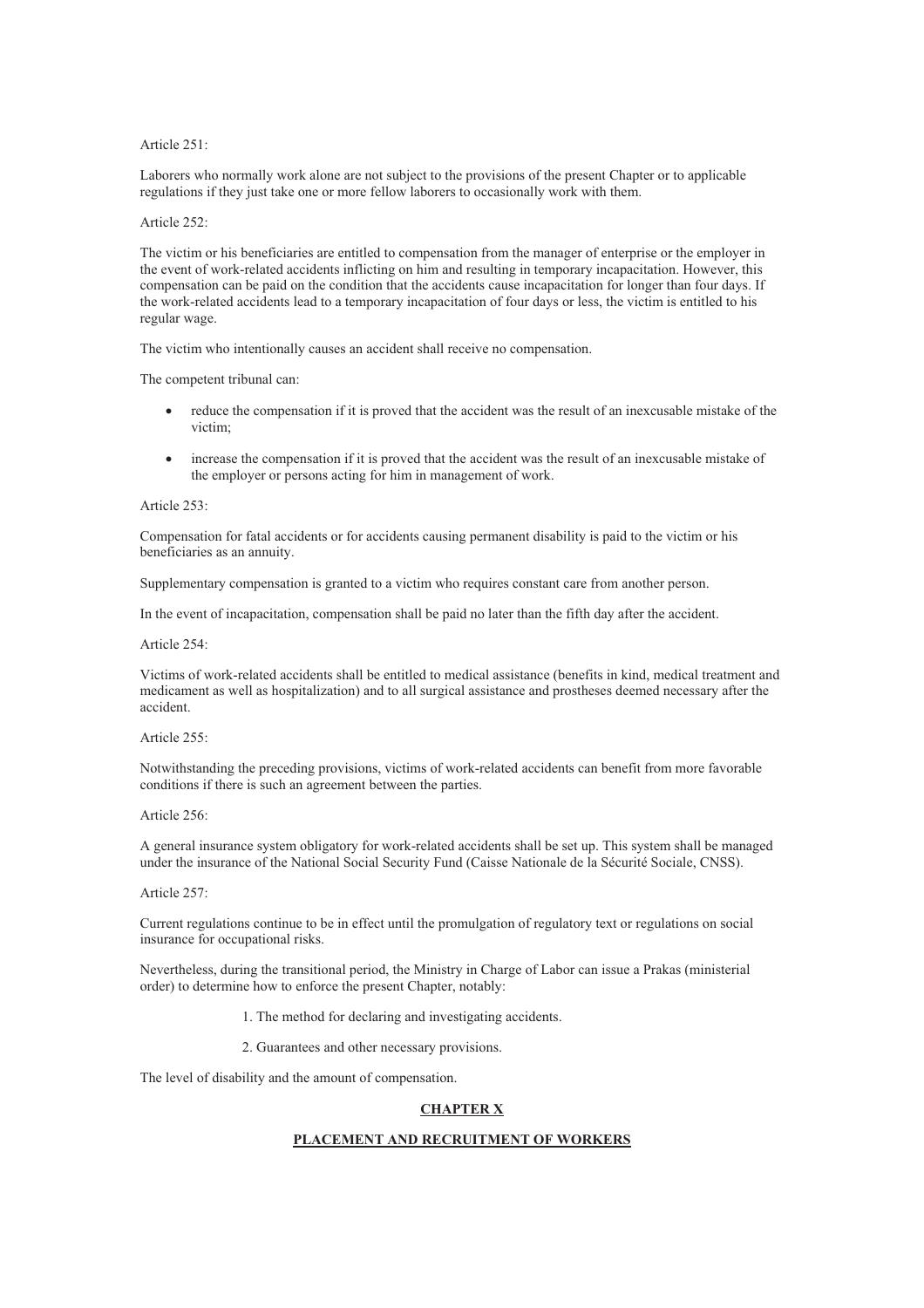## *Section 1*

#### *Placement*

Article 258:

Any person looking for employment can request to be registered with the Placement Office of the Ministry in Charge of Labor or with the Employment Office of his province or municipality.

All employers are required to notify the Placement Office of the Ministry in Charge of Labor or the provincial or municipal Employment Office of any vacancies in his enterprise or any new need for personnel.

An employer can directly recruit workers for his enterprise, but he must meet the requirement mentioned in Article 21 of this law.

Article 259:

No employer is required to accept a worker who has been referred to him by the Placement Office. The priority for accepting certain categories of workers will be determined by special provisions and regulations.

Article 260:

Personnel of a Placement Office are prohibited from demanding or accepting any payment whatsoever for the placement of a worker.

### *Section 2*

### *Employment of foreign labor*

Article 261:

No foreigner can work unless he possesses a work permit and an employment card issued by the Ministry in Charge of Labor. These foreigners must also meet the following conditions :

Employers must beforehand have a legal work permit to work in the Kingdom of Cambodia;

These foreigners must have legally entered the Kingdom of Cambodia;

These foreigners must possess a valid passport;

These foreigners must possess a valid residency permit;

These foreigners must be fit for their job and have no contagious diseases. These conditions must be determined by a Prakas (ministerial order) from the Ministry of Health with the approval of the Ministry in Charge of Labor.

The work permit is valid for one year and may be extended as long as the validity of extension does not exceed the fixed period in the residency permit of the person in question.

Article 262:

The Ministry in Charge of Labor can revoke a work permit in the following cases :

When the holder does not fulfil one of the conditions laid in paragraph  $2 - point a$ , b), c), d), and e) of Article 161 above.

When the job to be extended by the holder in the Kingdom of Cambodia is competing with Cambodian job seekers in the country. This revocation is carried out upon the expiration of the work permit that may be reissued or extended in favor

When the holder is unemployed for more than one month or is hired by another employer.

The Ministry in Charge of Labor shall issue a Prakas for the issuance of work permits and employment cards to foreign workers.

A joint Prakas of the Ministry in Charge of Labor and the Ministry of Economic and Finance shall set the rate of fee for issuing such work permits and employment cards.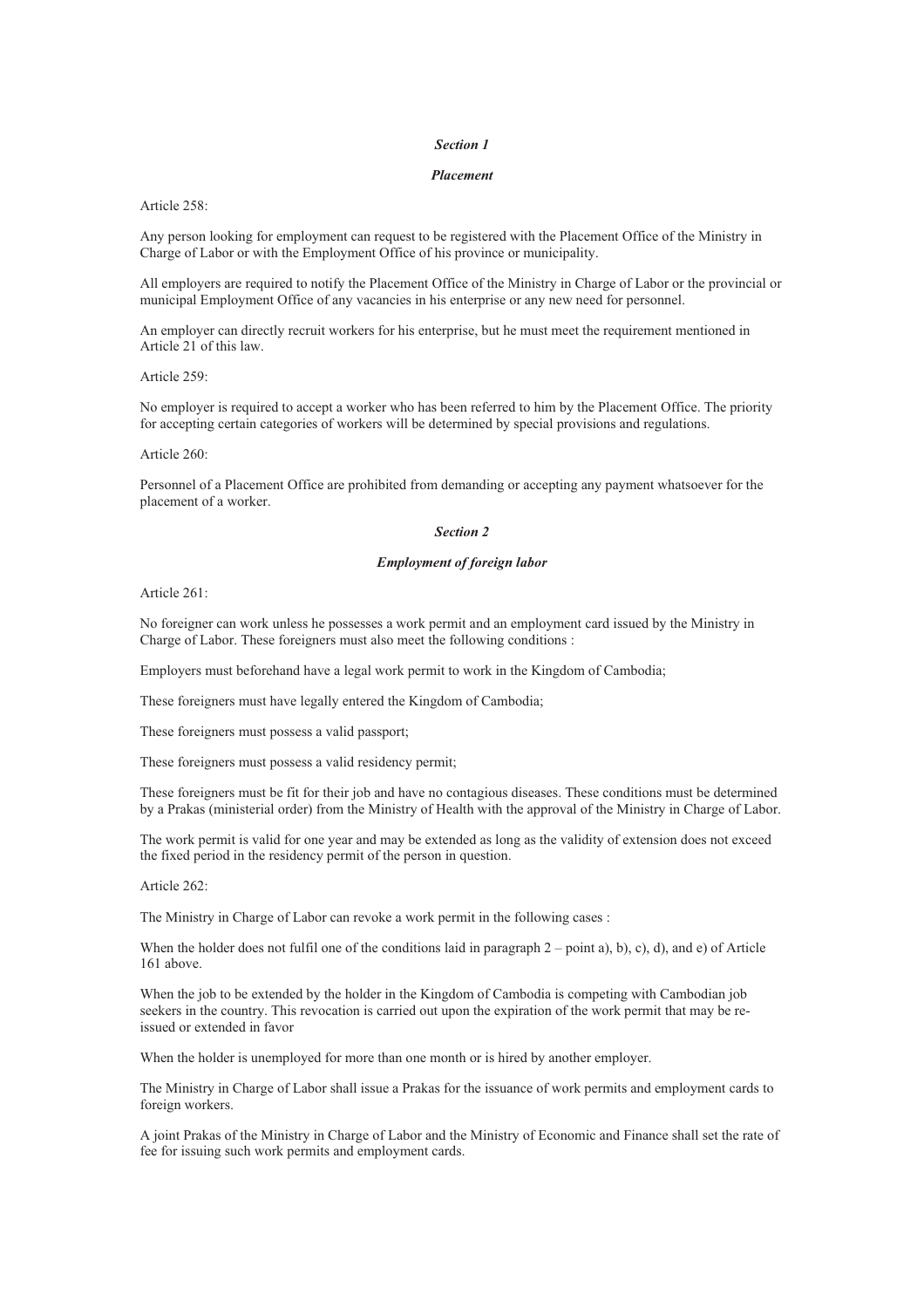Article 263:

Enterprises of any kind and professionals such as lawyers, bailiffs, and notaries who need to recruit staff to work in their profession must appeal to Cambodian as a first priority.

Article 264:

Notwithstanding the provisions of Article 261 above, the maximum percentage of foreigners who can be allowed to employ in each of the enterprises covered by Article 263 above shall be determined by a Prakas (ministerial order) of the Ministry in Charge of Labor based on each of the categories of personnel as follows :

Office personnel.

Specialized personnel.

Non-specialized personnel.

Each enterprise is required to justify, during the entirety of its existence, that each of the three categories of personnel specified above include at least the minimum percentage of workers of Cambodian nationals as already provided.

Article 265:

In exceptional cases, in order to allow the employment of specialist indispensable to the operation of the enterprise, the percentage of foreigners can be exceeded the above limit with the authorization of the Minister in Charge of Labor at the suggestion or proposal of the Labor Inspector.

## **CHAPTER XI**

# **TRADE UNION FREEDOM AND WORKER**

#### **REPRESENTATION IN THE ENTERPRISE**

#### *Section 1*

#### *The right to form a trade union*

Article 266:

Workers and employers have, without distinction whatsoever and prior authorization, the right to form professional organizations of their own choice for the exclusive purpose of studying, promoting the interests, and protecting the rights, as well as the moral and material interests, both collectively and individually, of the persons covered by the organization's statutes.

Professional organizations of workers are called "workers' unions".

Professional organizations of employers are called "employers' associations".

For the purposes of this law, trade unions or associations that include both employers and workers are forbidden.

Article 267:

Workers' unions and employers' associations have the right:

- ! to draw up their own statutes and administrative regulations, as long as they are not contrary to laws in effect and public order;
- to freely elect their representatives;
- to formulate their work program.

Article 268: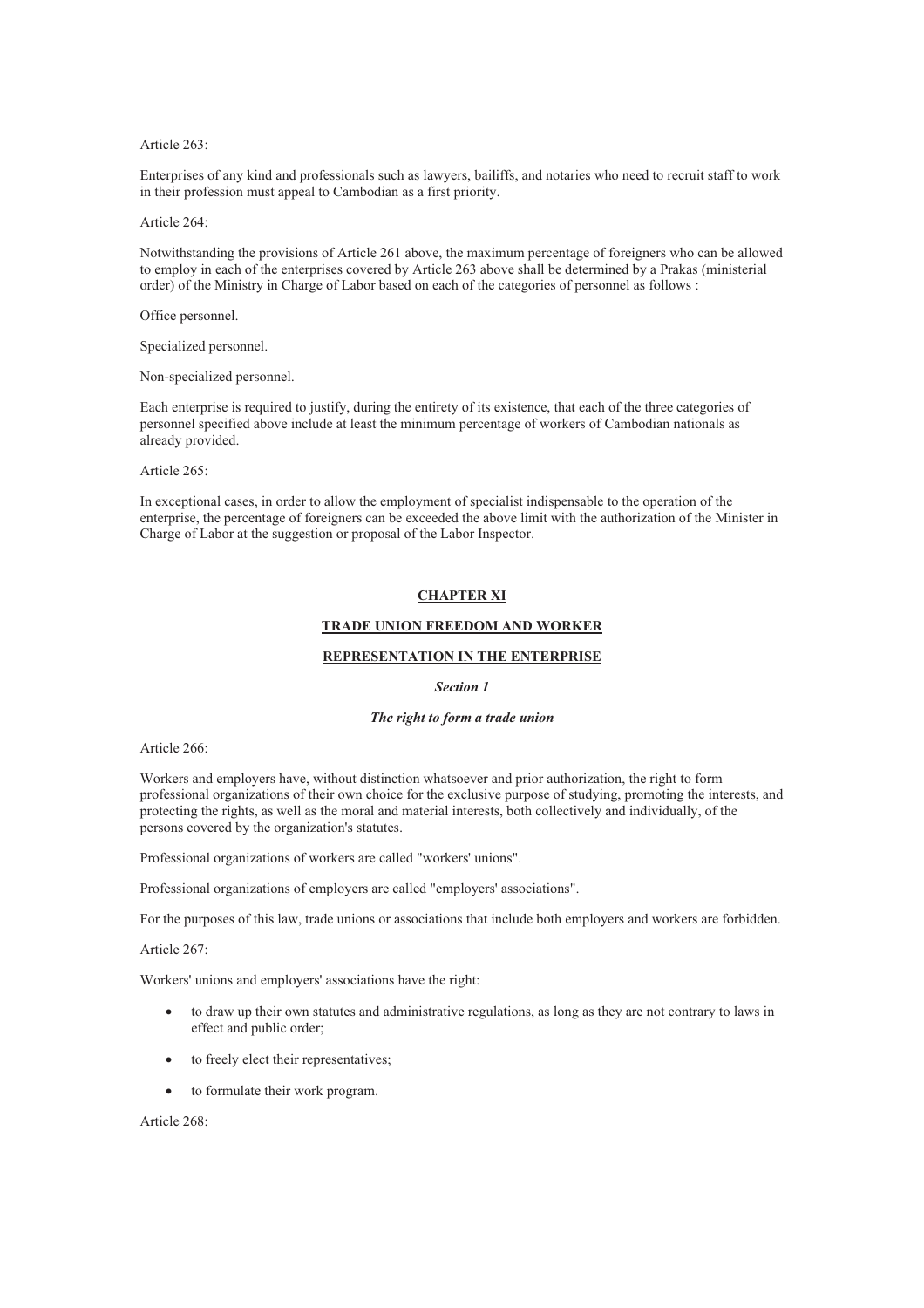In order for their professional organization to enjoy the rights and benefits recognized by this law, the founders of those professional organizations must file their statutes and list of names of those responsible for management and administration, with the Ministry in Charge of Labor for registration. All requests for registration shall be appended with the statement of constitution of the organization.

If the Ministry in Charge of Labor does not reply within two months after receipt of the registration form, the professional organization is considered to be all ready registered.

A copy of the statutes and the list of names of those responsible for management and administration shall be sent to the Labor Inspector's Office where the organization was established, as well as to the Office of the Council of Ministers, to the Ministry of Justice and to the Ministry of Interior.

The filing will be renewed when there are changes in the statutes or management.

Article 269:

The members responsible for the administration and management of a professional organization shall meet the following requirements:

1) be at least 25 years of age;

2) be able to read and write Khmer;

3) not have been convicted of any crime;

4) have engaged in the profession or the job for at least one year.

Article 270:

Foreigners who are eligible to be candidates for the election of the management of a professional organization of employers must meet the following requirements:

1) be at least 25 years of age;

2) have the right to permanent residence in accordance with the Immigration Law of the Kingdom of Cambodia;

3) have worked for at least two consecutive years in the Kingdom of Cambodia.

Foreigners who are eligible to be candidates for the election of the management of a professional organization of workers must meet the following requirements:

1) be at least 25 years of age;

2) be able to read and write Khmer;

3) have the right to permanent residence in accordance with the Immigration Law of the Kingdom of Cambodia;

4) have worked for at least two consecutive years in the Kingdom of Cambodia

Article 271:

All workers, regardless of sex, age, nationality are free to be a member of the trade union of their choice.

Article 272:

All members of a trade union can participate in the management and administration of the union if they meet the requirements laid in Articles 269 and 270 above. The union's statutes, however, can possibly limit the conditions for participation of retirees in these functions.

## Article 273:

The trade union freedom of individuals also implies freedom of not joining a workers' union or employers' association and freedom of withdrawing at any time from the organizations in which they join.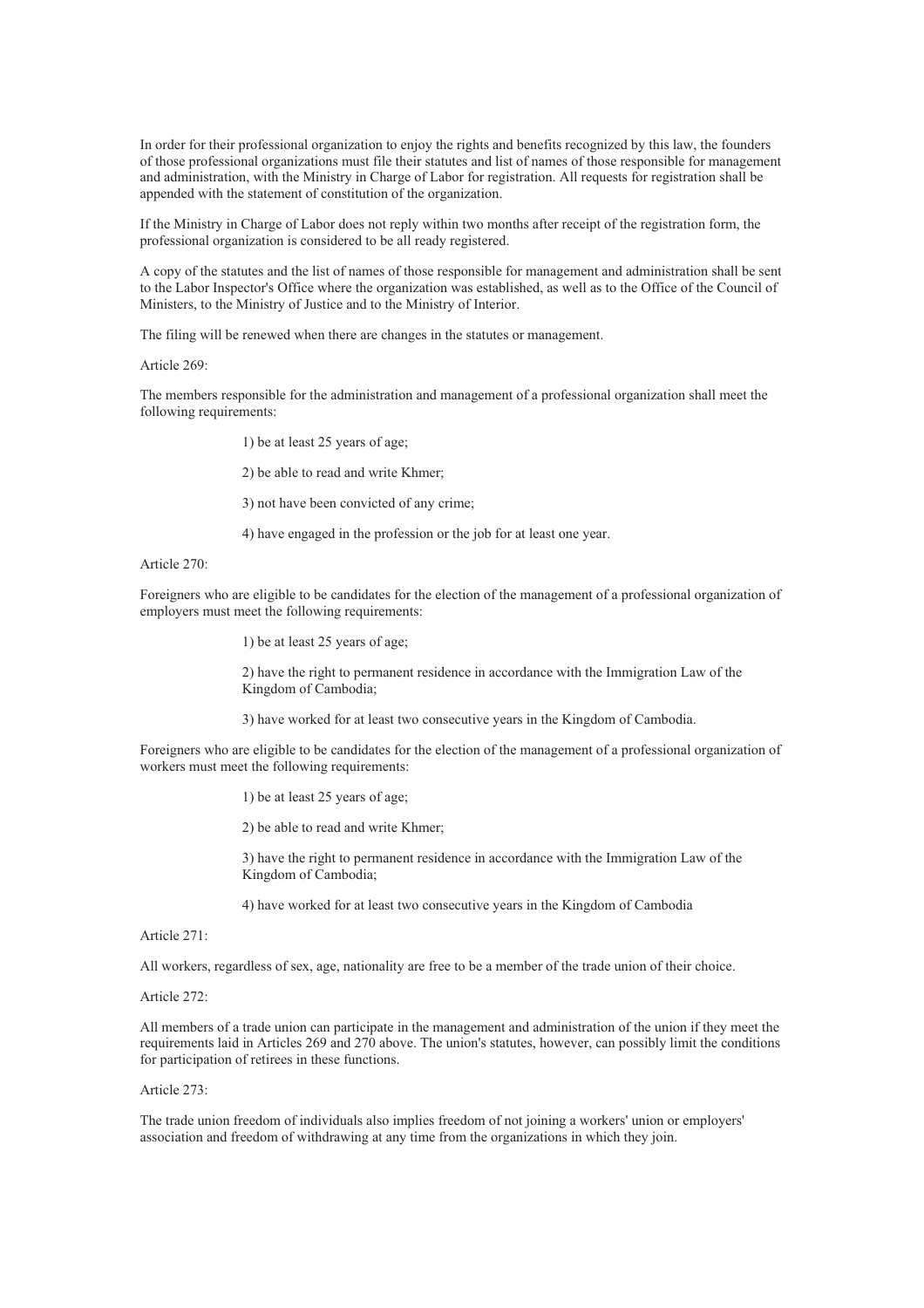# Article 274:

The professional organizations covered by  $\triangle$ rticle 266 have the civil status (civil rights). They have the right to sue in court and to acquire personal property or real estate without authorization, for free or for payment. More generally, they have the right to enter into contract.

### Article 275:

The professional organizations of workers and of employers set out in Article 266 can freely consult each other about the study, research, promotion and protection of their moral and material interests. The provisions of Articles 266, 267, 268, 269, and 270 are also applicable to Unions of professional organizations on the condition that the Unions must acknowledge the names and headquarters of all their constituent unions or associations, as provided for in Article 268.

## Article 276:

In case of dissolving a professional organization of workers and of employers, the assets of the organization are allotted as prescribed in the statutes or, if there are no such statutory provisions, are allotted according to the rules determined by the General Assembly. If there are no such statutory provisions and no decision from the General Assembly, the organization's assets can only be transferred in form of donation to another similar, legally constituted organization or to relief associations or to social providence.

#### Article 277:

The representativeness of a professional organization or a union of professional organizations is recognized in the framework of geography or profession or, if necessary, by the type for which the union was registered to operate. The representativeness is determined by the following criteria:

a) be legally registered as provided for in Article 268 above;

b) have more members holding valid membership cards than the others. Any trade unions having the largest number of members in the order of the first and the second majority will be considered to be the representative unions within the enterprise. However any trade union whose number of members is over 51 percent of the total number of workers in the enterprise shall be considered as the most representative union;

c) receive dues from at least 33 percent of its members;

d) have programs and activities indicating that the union is capable of providing professional, cultural and educational services to its members, as provided for in Article 266 of this law.

Within sixty days at the latest after receipt of the form requesting recognition of the representativeness of the professional organization, the Ministry in Charge of Labor shall give an official decision on the recognition of the representativeness of the professional organization that has met the criteria mentioned in paragraph 1 above.

Provisions of the labor law can attach the representativeness of professional organization recognized by the Ministry in Charge of Labor, in conformance with the criteria established in paragraph 1 of the present article, to the benefit of certain advantages relating to:

- ! allocation of seats in certain organizations provided for in the labor law,
- competence in matters of collective bargaining (negotiation),
- nomination of candidates in the first round of elections for shop stewards.

If it is necessary to determine the representative nature of a professional organization or to verify its sustainability, the Minister in Charge of Labor can conduct an investigation.

The professional organization in question is required to provide any proof documents at request of the competent official.

When the proof documents are not available or these documents are not sufficient, the recognition of representativeness can be rejected or suspended until the necessary information is obtained. The advantages pertaining to the representativeness which every professional organization deserves are consequently cancelled or suspended.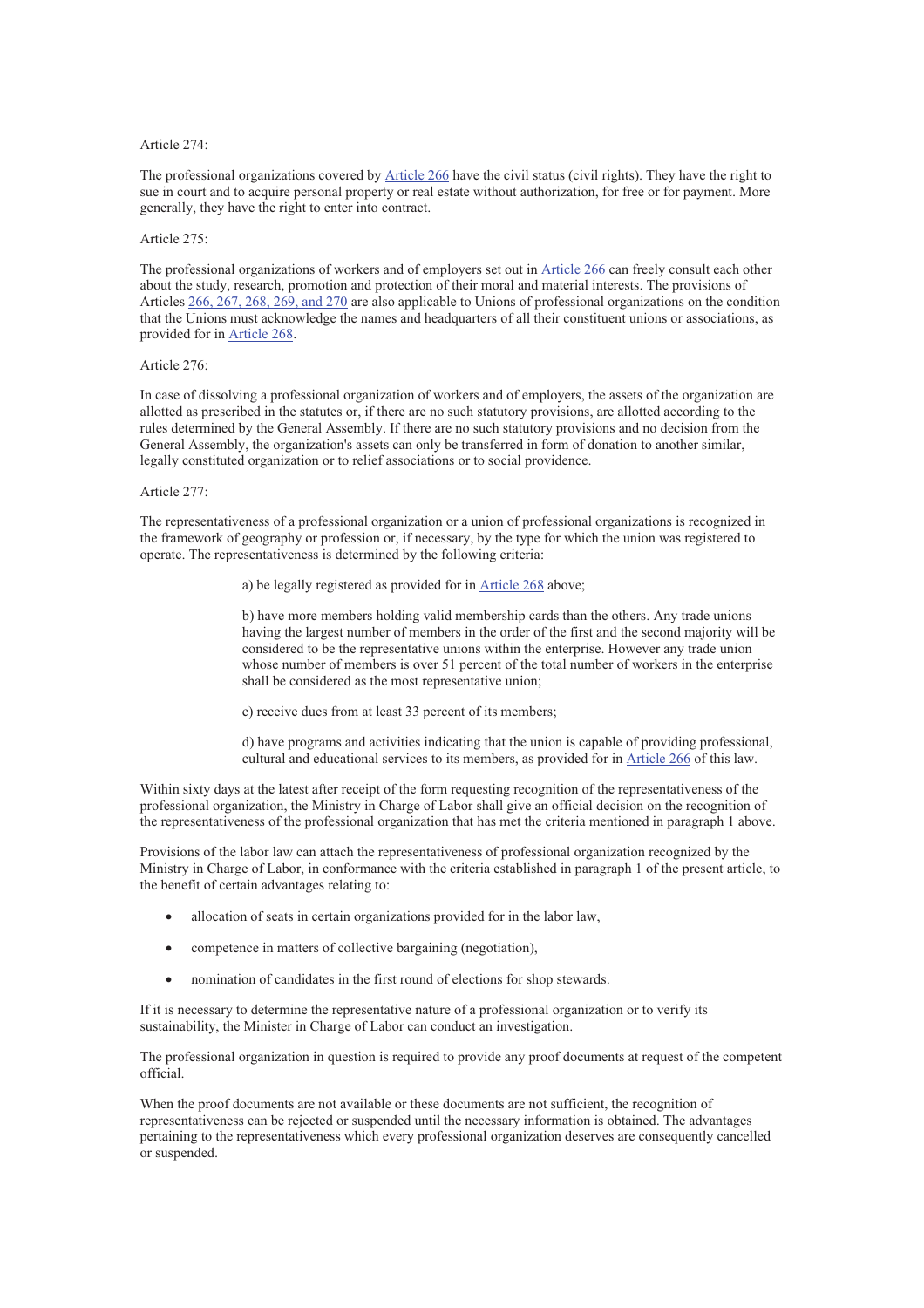## Article 278:

In all enterprises or establishments employing eight or more workers, the representative union can appoint a shop steward from among the official shop stewards or alternate to represent it as the union representative to the manager of enterprise or establishment. He has sufficient authority to conclude and sign a collective agreement with the enterprise or establishment on behalf of the organization who appointed him. This appointment is valid for the entire term of office of the shop steward.

## *Section 2*

# *Protection of trade union freedom*

Article 279:

Employers are forbidden to take into consideration union affiliation or participation in union activities when making decisions concerning recruitment, management and assignment of work, promotion, remuneration and granting of benefits, disciplinary measures and dismissal.

#### Article 280:

Acts of interference are forbidden. In the senses of the present article, acts of interference are primarily measures tending to provoke the creation of worker organizations dominated by an employer or an employers' organization, or the support of worker organizations by financial or other means, on purpose to place these organizations under the control of an employer or an employers' organization.

#### Article 281:

All employers are forbidden to deduct union dues from the wage of their workers and to pay the dues for them.

Article 282:

Union stewards or former union stewards who relinquished their position for less than six months are entitled to benefits provided for in the provisions of Articles 292, 293 and 294 regarding the dismissal, re-assignment or transfer of shop stewards. In the recommendation on request for an authorization to dismiss or appeal, the Labor Inspector or the Minister in Charge of Labor shall examine whether the measure is involved with the mandate of the incumbent union steward or the former one.

# *Section 3*

### *Representation of workers in the enterprise*

Article 283:

In every enterprise or establishment where at least eight workers are normally employed, the workers shall elect a shop steward to be the sole representative of all workers who are eligible to vote in the enterprise or establishment.

The scope of present Section is the same as the scope of application defined in Article 1 of this Labor Law, except:

- Workers covered by  $\triangle$  Article 1 paragraph 3 of this law have the right to elect shop stewards, but the provisions for implementation shall be determined by a separate Anukret (sub-decree).
- ! Personnel serving in the air or sea transportation industries also abide by the provisions of the present Section. However, for elections of shop stewards, they must be grouped into one or more specific electoral colleges with their own shop stewards within their enterprises.
- ! This Section 3 does not apply to domestic or household servants.

Acknowledgement that there are several distinct establishments within any enterprise, having the above-required number of workers, does not have effect on excluding a number of workers from abiding by this provision.

If there is no agreement between the employer and the representative union organizations in the enterprise on the number of distinct establishments required for the election for shop stewards, such a dispute shall be submitted to the Labor Court, which has jurisdiction to acknowledge the nature of a distinct establishment.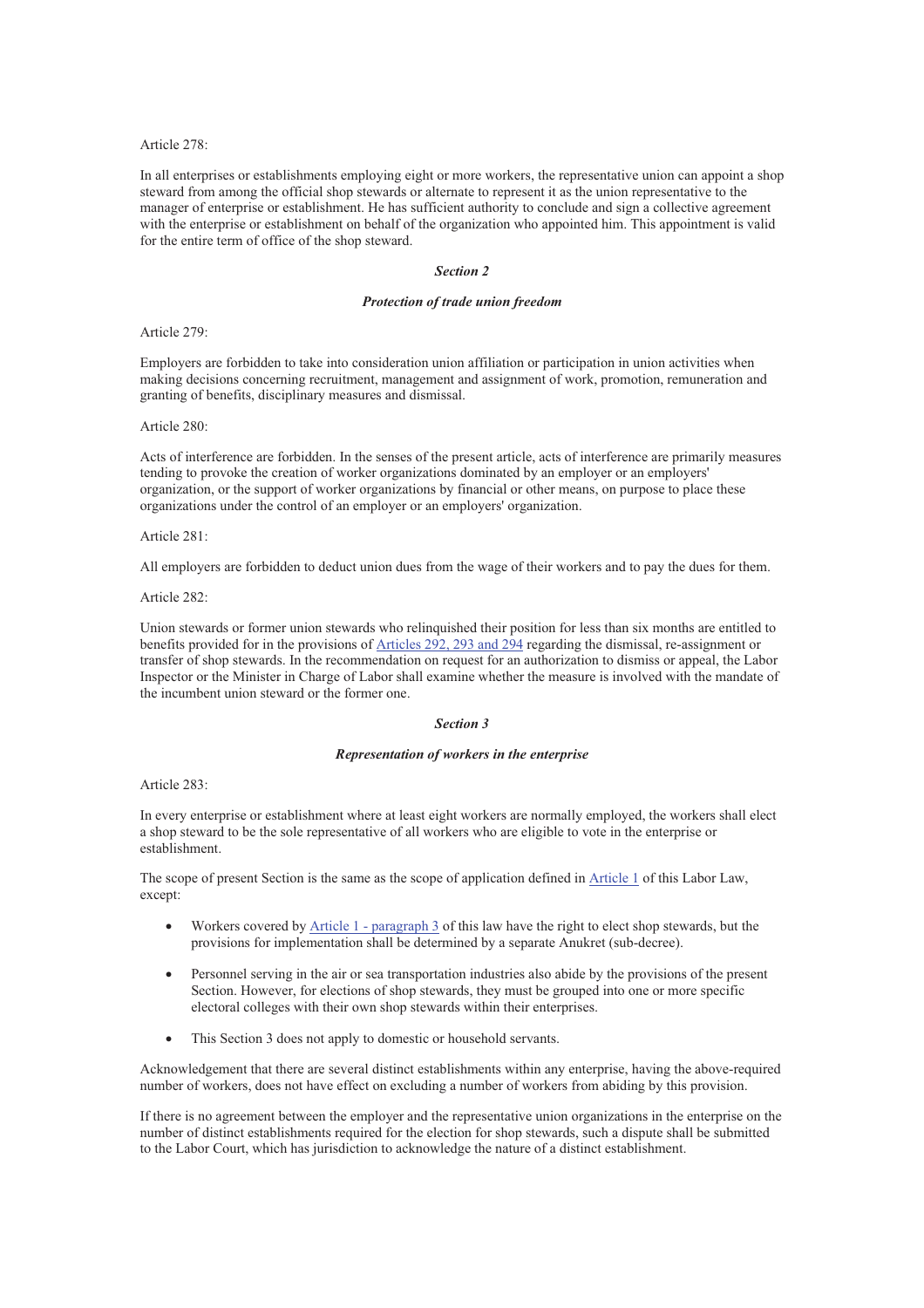# Article 284:

The missions of the shop steward are as follows:

- ! to present to the employer any individual or collective grievances relating to wages and to the enforcement of labor legislation and general labor regulations as well as collective agreements applicable to the establishment;
- ! to refer to the Labor Inspector all complaints and criticism relating to the enforcement of the labor legislation and labor regulations that the Labor Inspector is responsible for monitoring;
- to make sure the provisions relating to the health and safety of work are enforced;
- to suggest measures that would be beneficial to contribution towards protecting and improving the health, safety and working conditions of the workers in the establishment, particularly in case of workrelated accidents or illnesses

The shop steward must be consulted and put forward a written opinion on the draft of internal regulations provided for in Article 24 of this labor law, or on draft of modification to these regulations.

The shop steward must also be consulted and put forward a written opinion on the measure for redundancy due to a reduction in activity or an internal reorganization of the enterprise or establishment.

# Article 285:

The number of shop stewards is set in proportion to the number of workers in the establishment as follows:

- from 8 to 50 workers: one official shop steward and one assistant shop steward;
- from 51 to 100 workers: two official shop stewards and two assistant shop stewards;
- more than 100 workers: one extra shop official steward and one extra assistant shop steward for each group of one hundred workers.

#### Article 286:

Workers of either sex who are at least 18 years old and who have worked for the enterprise for at least three months and have not incurred in forfeiture of their right to vote, as set forth in Electoral Law, are eligible to vote.

Voters who are at least 25 years old and who have seniority of at least six months in the enterprise shall be eligible to be candidates. In addition to these conditions, a foreigner who is eligible to be a candidate must have the right to reside in the Kingdom of Cambodia in conformance with the provisions of Immigration Law until the end of the term solicited.

#### Article 287:

The election shall take place during working hours. The ballot is secret. The election of official shop stewards and assistant shop stewards shall be organized with separate ballots, but at the same time. If there is a preelectoral agreement or a collective agreement or a regulatory provision applicable to the discrete professional categories that entail distinct electoral polls, then the election shall be organized separately in different places.

#### Article 288:

The shop stewards are elected from the candidates nominated by the representative union organizations within each establishment.

A union organization cannot nominate more candidates than the seats available for the prospective shop stewards to fill, and if necessary, this must apply to each electoral body.

#### Article 289:

Any candidates who obtain the larger number of votes are declared elected up to the number of seats to fill. In case only one seat remains to be filled and several candidates received the same number of votes, this seat is allocated to the older of the candidates. The ballot is valid only if the number of voters is at least equal to half of the number of those registered.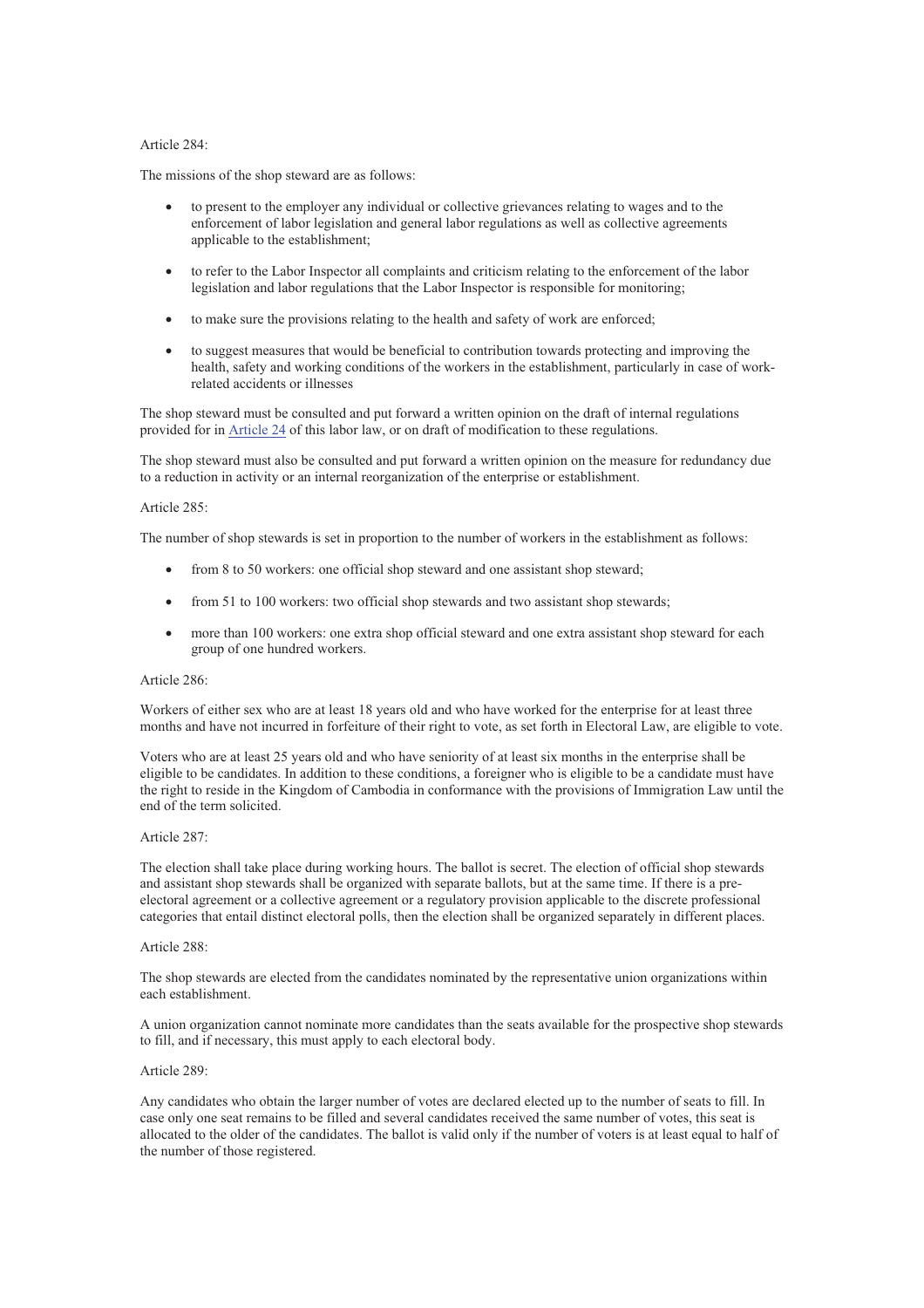# Article 290:

In case of contradiction to Article 289 above or if the representative union organizations did not nominate any candidates within the allotted time, a new ballot shall be organized within fifteen days later in which the voters can vote for any candidate whether or not nominated by the union organization. No quorum is required for this second ballot to be valid.

# Article 291:

The official shop stewards and assistant shop stewards are elected for two years term and can be re-elected. Their functions are terminated by death, resignation and termination of the labor contract. When an official shop steward leaves office or is temporarily absent, he is replaced by an assistant shop steward from the same electoral body, and the priority for replace is given to the assistant shop steward who has been nominated by the same union organization and who received the largest number of votes.

# Article 292:

It is the duty of the employer to organize elections. In case that there are no shop stewards, the employer shall set a date for the elections and publicize it within fifteen days upon receipt of the request of a worker, a union, or the Labor Inspector. The elections shall be organized within 45 days upon receipt of the request.

If there is an election to elect all new shop stewards, the balloting must take place in the fifteen days period preceding the expiration of the current term.

#### Article 293:

The dismissal of a shop steward or a candidate for shop steward can take place only after authorization from the Labor Inspector. The same protective measures apply to former shop stewards three months following the end of their terms and to unelected candidates during three months following the proclamation of the results of the ballot. Any reassignment or transfer that would end the shop steward's term is subject to the same procedure.

The Labor Inspector, who has been referred a request to authorize the dismissal of a worker covered by the present article, shall give his decision to the employer and to the worker in question as well as to the union organization to which the worker belongs, within one month at the latest upon receipt of the case.

On receipt of the decision, the employer, the worker in question, or the union organization to which the worker belongs has a period of two months to appeal to the Minister in Charge of Labor. The Minister in Charge of Labor can cancel or reverse the decision of the Labor Inspector.

If there is no notification of the Labor Inspector's decision within the allotted time, or if there is no notification of the decision of Minister in Charge of Labor within two months upon receipt of the appeal, the case and the appeal are considered to be rejected.

### Article 294:

When the Minister in Charge of Labor or the Administrative Chamber of the Court of Appeal revokes an administrative decision authorizing the dismissal of a shop steward, the latter is entitled to resume his previous position or an equivalent position, if he has made an appeal within two months after receipt of notification of the administrative decision. The shop steward shall be reinstated in his term if it does not expire. In the contrary case, the shop steward enjoys the rights by the procedures laid in Article 293 until the next elections for shop stewards.

#### Article 295:

In the case of serious misconduct, the manager of enterprise can render the decision to instantly suspend the party in question pending the Labor Inspector's decision. If the Labor Inspector turns down the dismissal, the suspension is annulled and its effects are cancelled lawfully.

#### Article 296:

The employer must, within eight days following the elections, make an official report on the results of the elections of shop stewards to the Labor Inspector's Office. Furthermore, the employer must post another copy of the official report in the establishment for information.

Article 297: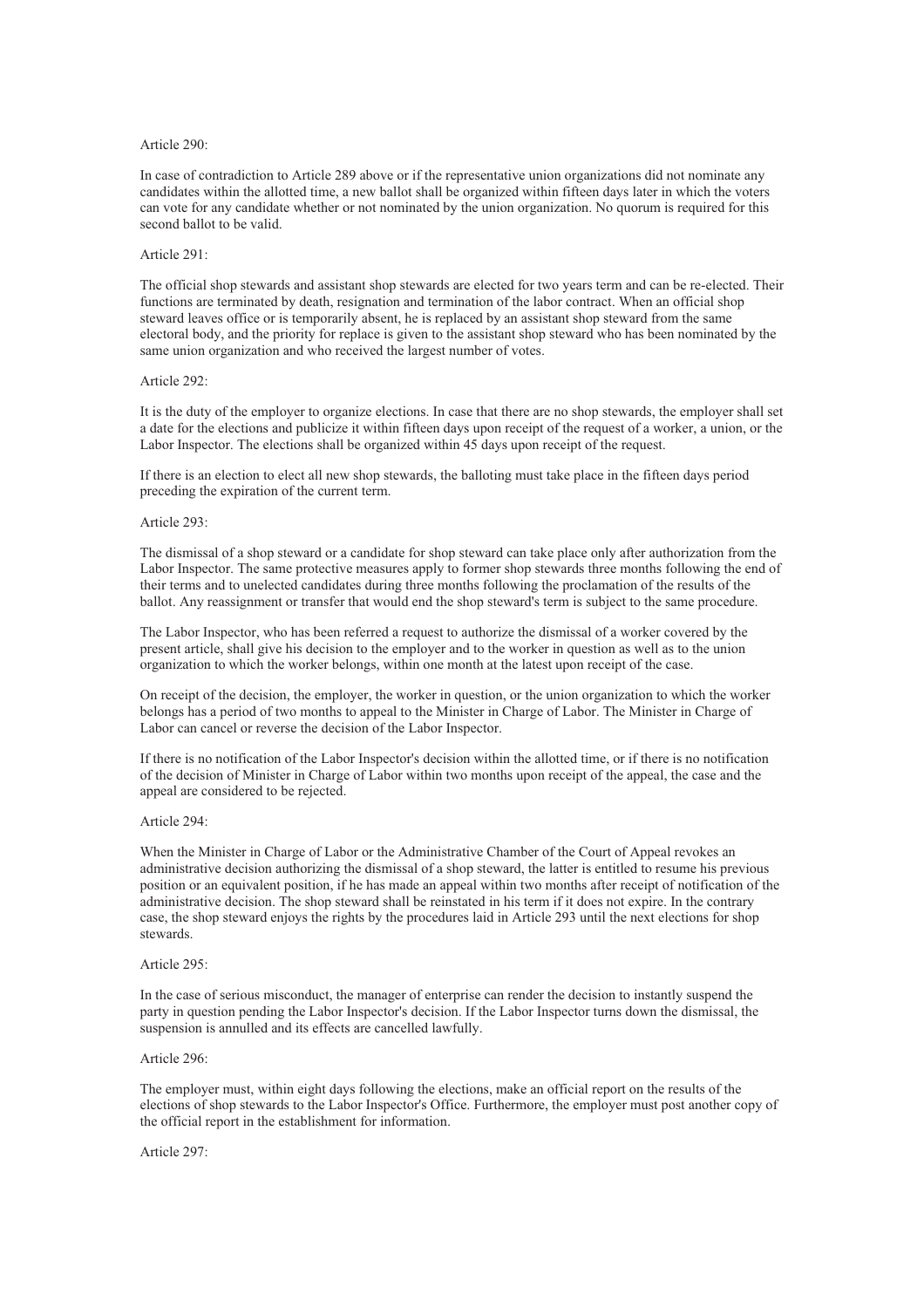The presence of the shop steward in the enterprise or establishment is not an obstacle to the workers' right to present their own grievances directly to the employer or his representatives.

Article 298:

Disputes relating to the election, eligibility and the fairness of the elections of shop stewards shall be referred to the Labor Court, or to the common court that has jurisdiction to rule promptly without the possibility of appeal recourse if the Labor Court does not exist.

#### $Articl<sub>e</sub>$  299 $\cdot$

The Ministry in Charge of Labor shall issue a Prakas (ministerial order) to determine the mode of enforcement of the present section, particularly regarding:

a) The development of voting procedure and the division of the workers into electoral colleges.

b) The conditions under which the shop stewards are recognized by the employer or his representative.

c) The means for the shop stewards, including the number of working hours, to carry out their duties.

d) The conditions under which an electoral body can remove a shop steward from office.

# **CHAPTER XII**

### **SETTLEMENT OF LABOUR DISPUTES**

*Section 1*

### *Individual disputes,*

## *Preliminary conciliation of individual disputes*

Article 300:

An individual dispute is one that arises between the employer and one or more workers or apprentices individually, and relates to the interpretation or enforcement of the terms of a labor contract or apprenticeship contract, or the provisions of a collective agreement as well as regulations or laws in effect.

Prior to any judicial action, an individual dispute can be referred for a preliminary conciliation, at the initiative of one of the parties, to the Labor Inspector of his province or municipality.

Article 301:

On receipt of the complaint, the Labor Inspector shall inquire of both parties to elicit the subject of the dispute and then shall attempt to conciliate the parties on the basis of relevant laws, regulations, or collective agreements, or the individual labor contract.

To this effect, the Labor Inspector shall set a hearing that is to take place within three weeks at the latest upon receipt of the complaint.

The parties can be assisted or represented at the hearing.

The results of the conciliation shall be contained in an official report written by the Labor Inspector, stating whether there was agreement or non-conciliation. The report shall be signed by the Labor Inspector and by the parties, who receive a certified copy.

An agreement made before the Labor Inspector is enforceable by law.

In case of non-conciliation, the interested party can file a complaint in a court of competent jurisdiction within two months, otherwise the litigation will be lapsed.

# *Section 2*

#### *Collective labor dispute*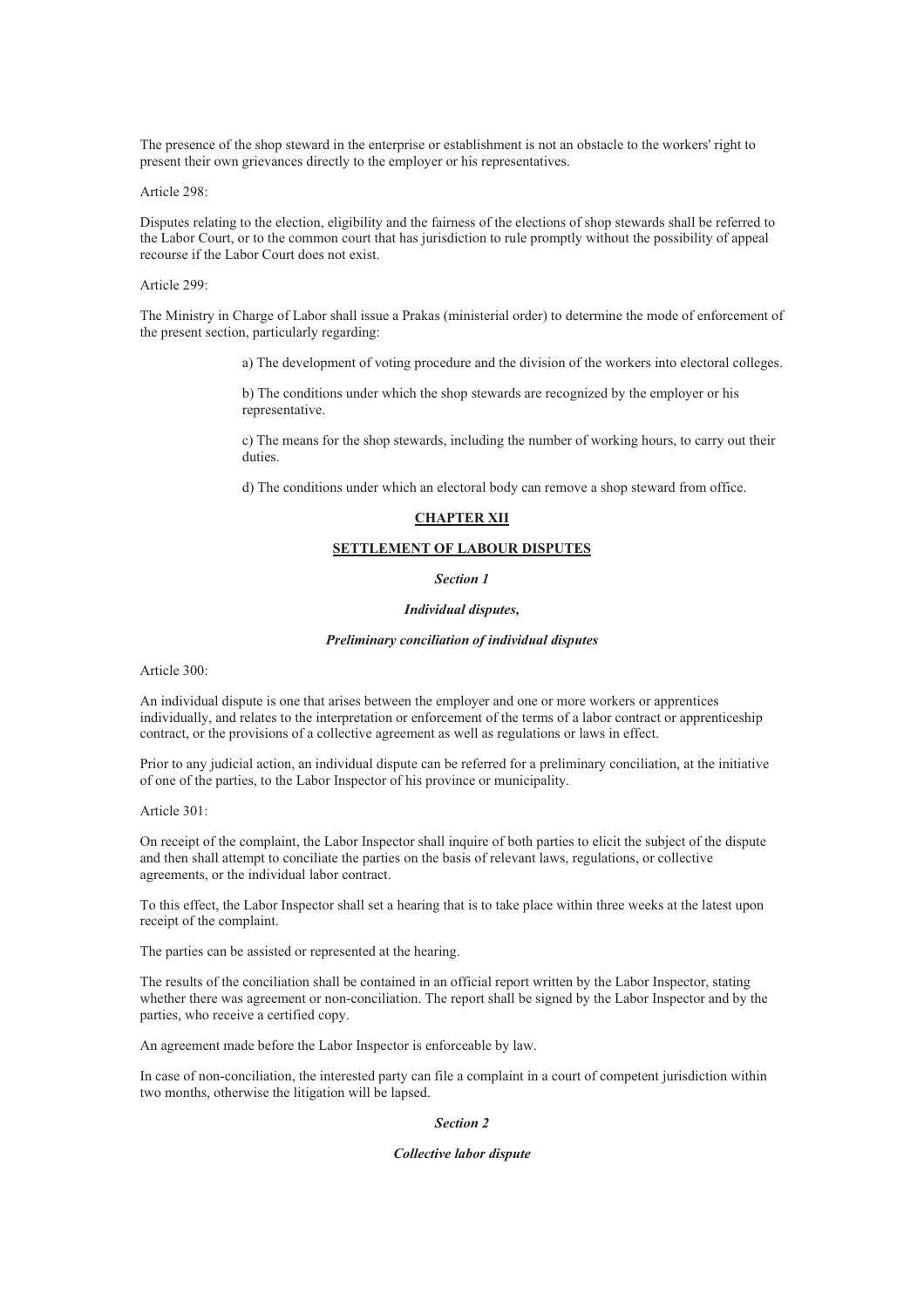# Conciliation

### Article 302:

A collective labor dispute is any dispute that arises between one or more employers and a certain number of their staff over working conditions, the exercise of the recognized rights of professional organizations, the recognition of professional organizations within the enterprise, and issues regarding relations between employers and workers, and this dispute could jeopardize the effective operation of the enterprise or social peacefulness.

# Article 303:

If there is no planned settlement procedure in a collective agreement, the parties shall communicate the collective labor dispute to the Labor Inspector of their province or municipality. However, the Labor Inspector can take legal conciliation proceedings upon learning of the collective labor dispute even though he has not been officially notified.

#### Article 304:

The Minister in Charge of Labor shall designate a conciliator within forty-eight hours from the moment he is apprised or himself learns of the dispute.

#### Article 305:

Conciliation shall be carried out within fifteen days from the designation by the Minister in Charge of Labor. It can be renewed only by joint request of the parties to the dispute.

## Article 306:

During the period of conciliation, the parties to the dispute must abstain from taking any measure of conflict. They must attend all meetings to which the conciliator calls them. Unjustified absence from any such meeting is punishable by a fine set in the rules of Chapter XVI.

# Article 307:

A conciliatory agreement, signed by the parties and [visaed] by the conciliator, has the same force and effect of a collective agreement between the parties and the persons they represent. However, when the party representing workers is not a trade union, the agreement is neither binding on such union nor on the workers it represents.

### Article 308:

In the absence of an agreement, the conciliator shall record and indicate the key points where the conciliation failed and shall prepare a report on the dispute. The conciliator shall send such record and report to the Minister in Charge of Labor within forty-eight hours at the latest after the conclusion of conciliation.

B. Arbitration

# Article 309:

If conciliation fails, the labor dispute shall be referred to settle:

a) by any arbitration procedure set out in the collective agreement, if there is such a procedure; or

b) by any other procedure agreed on by all the parties to the dispute; or

c) by the arbitration procedure provided for in this Section.

## Article 310:

In a case covered by paragraph c) of Article 309 above, the Minister in Charge of Labor shall refer the case to the Council of Arbitration within three days following the receipt of the report from the conciliator as specified in Article 308 above.

The Council of Arbitration must inevitably meet within three days following the receipt of the case.

Article 311: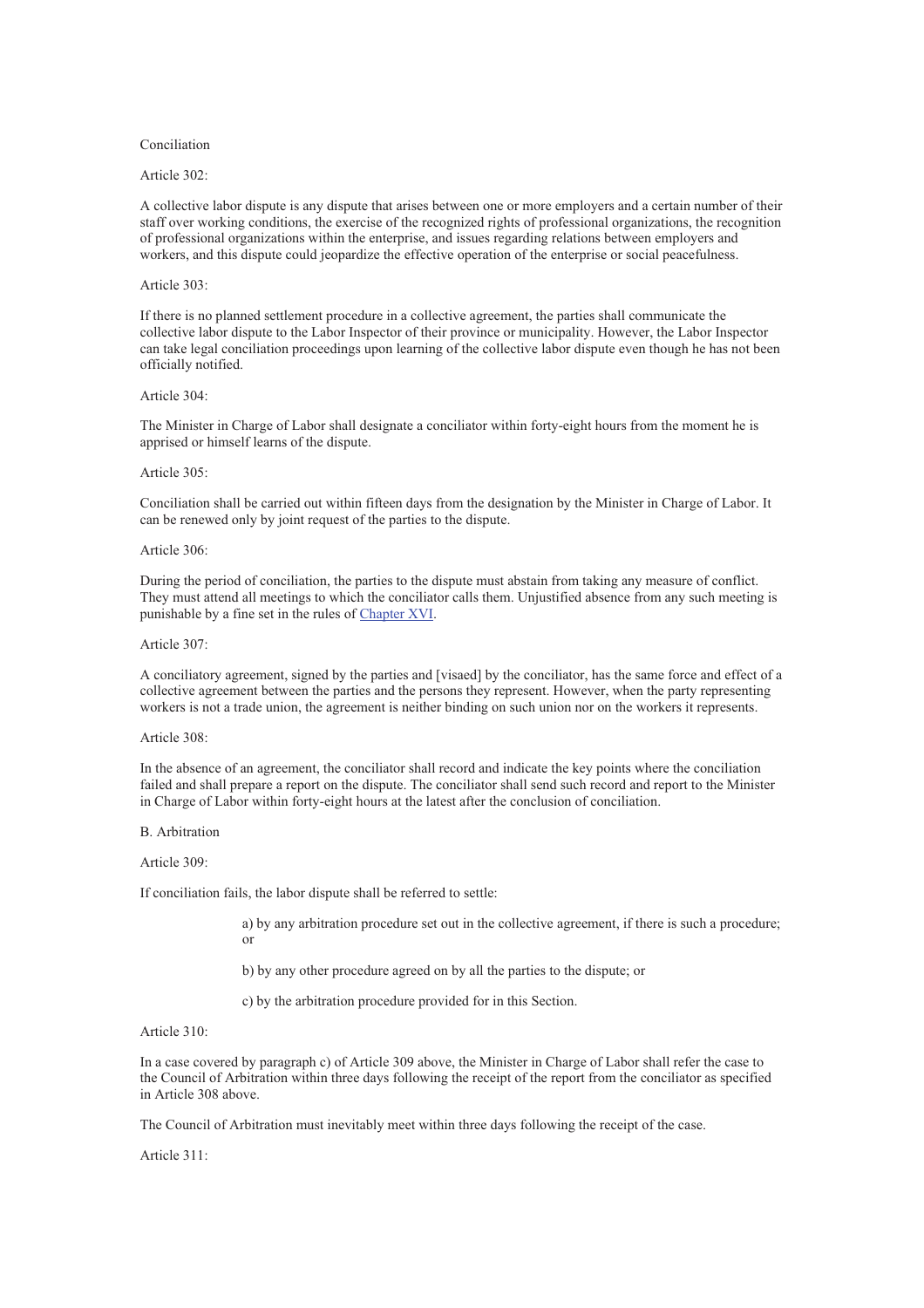Members of the Council of Arbitration shall be chosen from among magistrates, members of the Labor Advisory Committee, and generally from among prominent figures known for their moral qualities and their competence in economic and social matters. These persons shall be included on a list prepared each year by a Prakas (ministerial order) of the Ministry in Charge of Labor.

Article 312:

The Council of Arbitration has no duty to examine issues other than those specified in the non-conciliation report or matters, which arise from events subsequent to the report, are the direct consequence of the current dispute.

The Council of Arbitration legally decides on disputes concerning the interpretation and enforcement of laws or regulations or of a collective agreement. The Council's decisions are in equity for all other disputes.

The Council of Arbitration has the considerable power to investigate the economic situation of the enterprises and the social situation of the workers involved in the dispute.

The Council has the power to make all inquiries into the enterprises or the professional organizations, as well as the power to require the parties to present any document or economic, accounting, statistical, financial, or administrative information that would be useful in accomplishing its mission. The Council may also solicit the assistance of experts.

Members of the Council of Arbitration must keep the professional confidentiality regarding the information and documents provided to them for examination, and of any facts that come to their attention while carrying out their mission.

All sessions of the Council of Arbitration shall be held behind closed doors.

Article 313:

Within fifteen days starting from the date of its receipt of the case, the Council of Arbitration shall communicate its decision to the Minister in Charge of Labor. The Minister shall immediately manage to notify the parties. The latter have the right to appeal this arbitral decision by informing the Minister by registered mail or by any other reliable method within eight calendar days from the date of receiving the notification.

Article 314:

The final arbitral decision which was not appealed by either party shall be implemented immediately.

The arbitral decision which was already implemented shall be filed and registered the same way that a collective agreement is.

Article 315:

The reports on conciliation agreements and arbitral decisions, which have not been appealed, shall be posted in the workplace of the enterprise involved in the dispute and in the office of the relevant provincial and municipal Labor Inspector's Office.

Article 316:

The procedure for conciliation and arbitration shall be carried out free of charge.

Article 317:

The Ministry in Charge of Labor shall issue a Prakas (ministerial order) to determine the mode of enforcement of the present section.

# **CHAPTER XIII**

# **STRIKES - LOCKOUTS**

*Section 1* 

*General provisions* 

Article 318: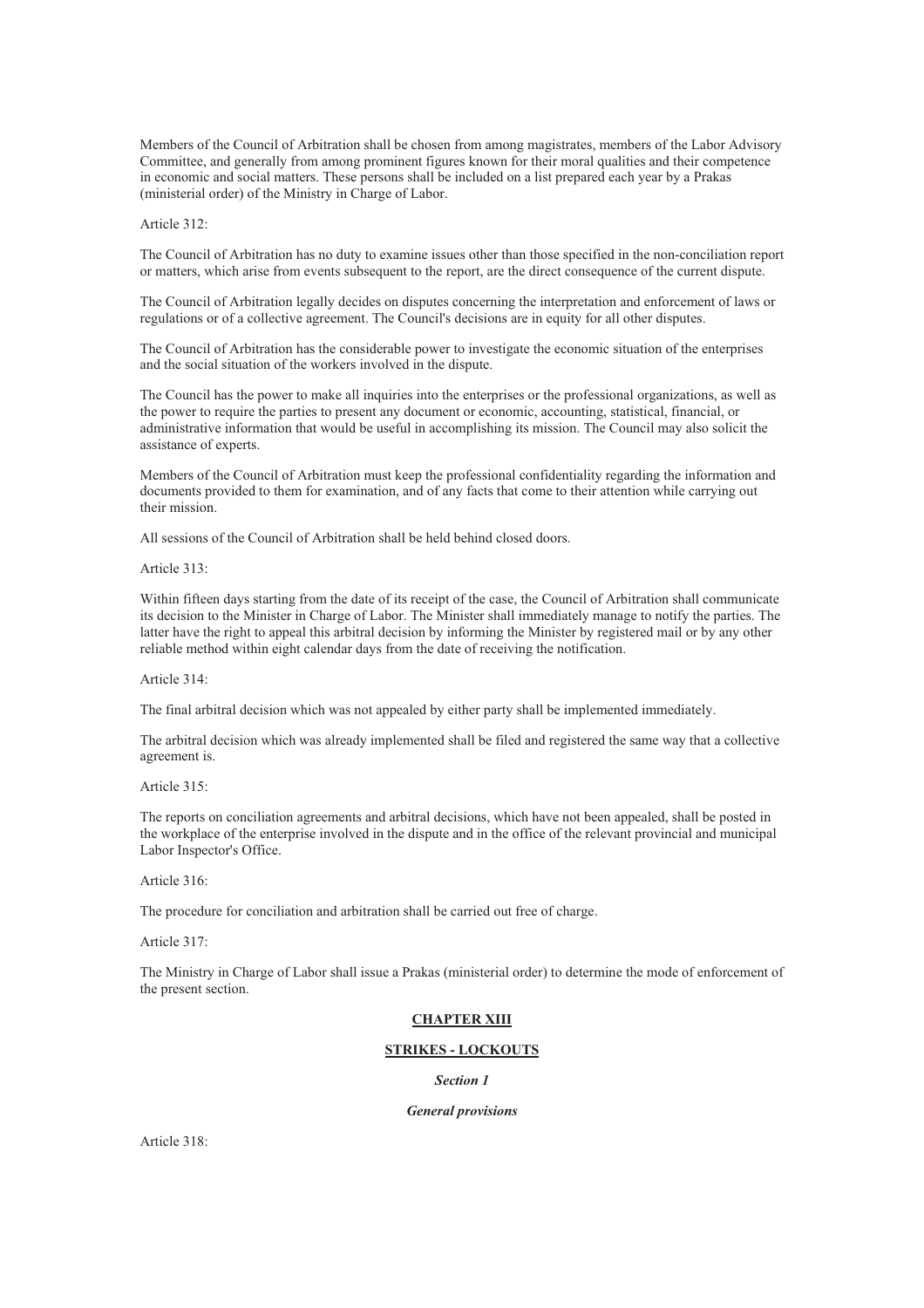A strike is a concerted work stoppage by a group of workers that takes place within an enterprise or establishment for the purpose of obtaining the satisfaction for their demand from the employer as a condition of their return to work.

A lockout is a total or partial closing of an enterprise or establishment by the employer during a labor dispute.

#### Article 319:

The right to strike and to a lockout are guaranteed. It can be exercised by one of the parties to a dispute in the event of rejecting the arbitral decision.

#### Article 320:

The right to strike can also be exercised when the Council of Arbitration has not rendered or informed of its arbitration decision within the time periods prescribed in Chapter XII.

It can also be exercised when the union representing the workers deems that it has to exert this right to enforce compliance with a collective agreement or with the law.

It can also be exercised, in a general manner, to defend the economic and socio-occupational interests of workers.

The right to strike can be exercised only when all peaceful methods for settling the dispute with the employer have already been tried out.

### Article 321:

The right to strike cannot be exercised when the collective dispute results from the interpretation of a juridical rule originating from the existing law, or the collective agreement, or the rule relating to an arbitral decision accepted by the concerned parties.

It also cannot be exercised for the purpose of revising a collective agreement or reversing an arbitral decision accepted by the parties, when the agreement or the decision has not yet expired.

## Article 322:

The right to a lockout shall be exercised under the same provisions as the right to strike.

#### *Section 2*

### *Procedures prior to the strike*

Article 323:

A strike shall be declared according to the procedures set out in the union's statutes, which must state that the decision to strike is adopted by secret ballot.

A. Prior Notice

Article 324:

A strike must be preceded by prior notice of at least seven working days and be filed with the enterprise or establishment. If the strike affects an industry or a sector of activity, the prior notice must be filed with the corresponding employer's association, if any. The prior notice must precisely specify the demands which constitute the reasons for the strike.

The prior notice must also be sent to the Ministry in Charge of Labor.

Article 325:

During the period of prior notice, the Minister in Charge of Labor shall actively seek all means to conciliate between the parties to dispute, including soliciting the collaboration of other relevant ministries. The parties are required to be present at the summons of the Minister in Charge of Labor.

B. Minimum Service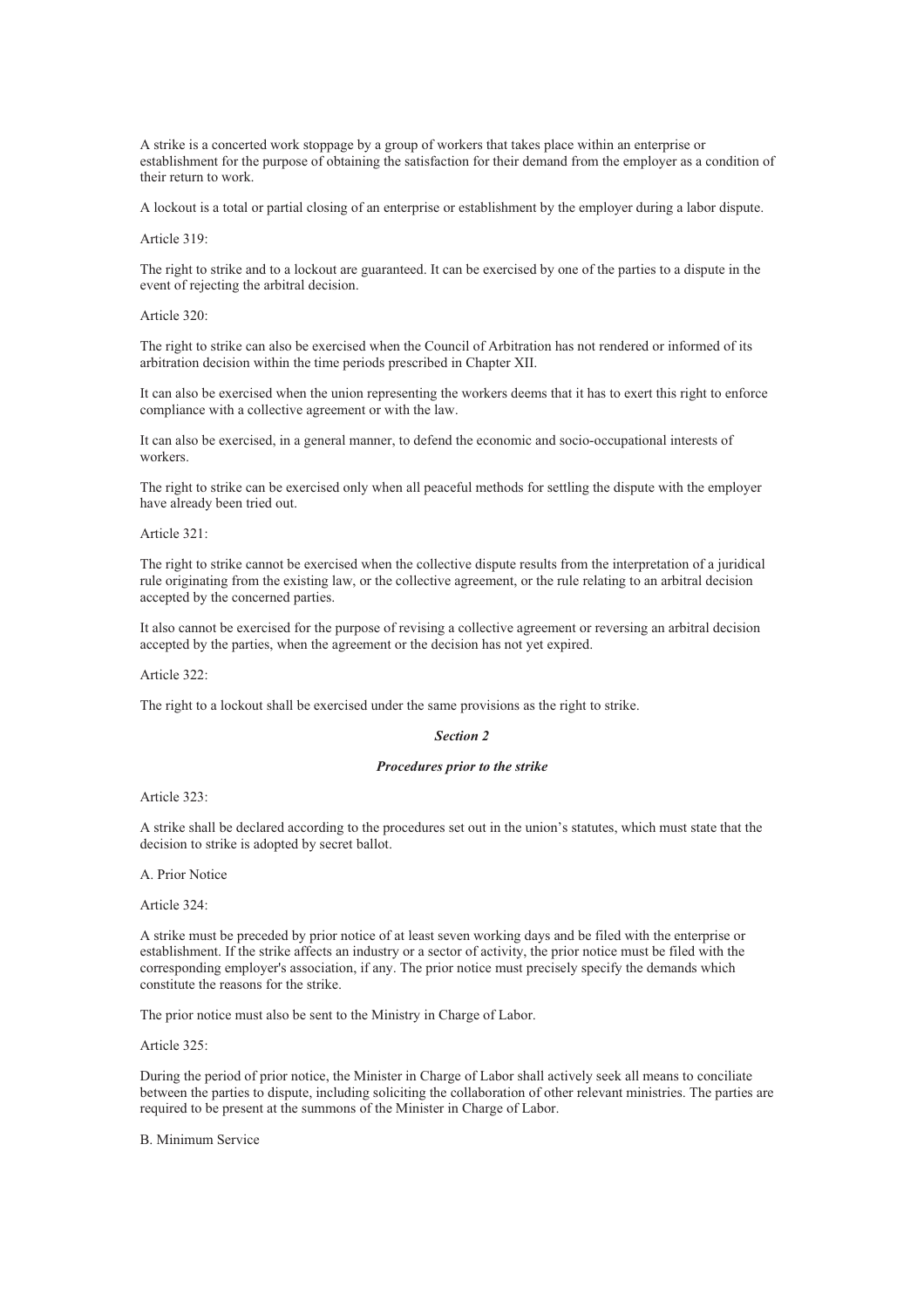Article 326:

During the period of prior notice, the parties to the dispute are required to attend the meeting in order to arrange the minimum service in the enterprise where the strike is taking place so that protection of the facility installations and equipment of the enterprise will be assured. If there is no agreement between the parties, the Ministry in Charge of Labor shall determine the minimum services in question.

A worker who is required to provide minimum service covered by this Article and who does not appear for such work is considered guilty of serious misconduct.

C. Essential Services

Article 327:

If the strike affects an essential service, namely an interruption of such a service would endanger or be harmful to the life, safety, or health of all or part of the population, the prior notice mentioned in Article 324 shall be extended to a minimum of fifteen working days.

#### Article 328:

During the period of such prior notice, the Minister in Charge of Labor shall determine the minimum essential service to be maintained so as not to endanger the life, health or safety of persons affected by the strike. The workers' union that has declared the strike shall be asked to give its views as to which services to be maintained.

A worker who is required to provide the minimum essential service covered by this Article and who does not appear for such work is considered guilty of serious misconduct.

Article 329:

The list of enterprises that provide essential services in the sense of Article 328 shall be established by a Prakas (ministerial order) of the Ministry in Charge of Labor. All disputes concerning the qualification for an essential service shall be settled by the Labor Court, or in the absence of a Labor Court, by a common court.

## *Section 3*

#### *Effects of a strike*

Article 330:

A strike must be peaceful. Committing violent acts during a strike is considered to be serious misconduct that could be punished, including work suspension or disciplinary layoff.

Article 331:

Freedom of work for non-strikers shall be protected against all form of coercion or threat.

Article 332:

A strike suspends the labor contract. During a strike, the allowance for work is not provided and the salary is not paid.

The worker shall be reinstated in his job at the end of the strike.

The mandate of workers' representatives shall not be suspended during the strike so that they can maintain contact with representatives of the employer.

Article 333:

The employer is prohibited from imposing any sanction on a worker because of his participation in a strike. Such sanction shall be nullified and the employer shall be punishable by a fine in the amount set in Article 369 of Chapter XVI.

#### Article 334:

During a strike, the employer is prohibited from recruiting new workers for a replacement for the strikers except to maintain minimum service provided for in Articles 326 and 328 if the workers who are required to provide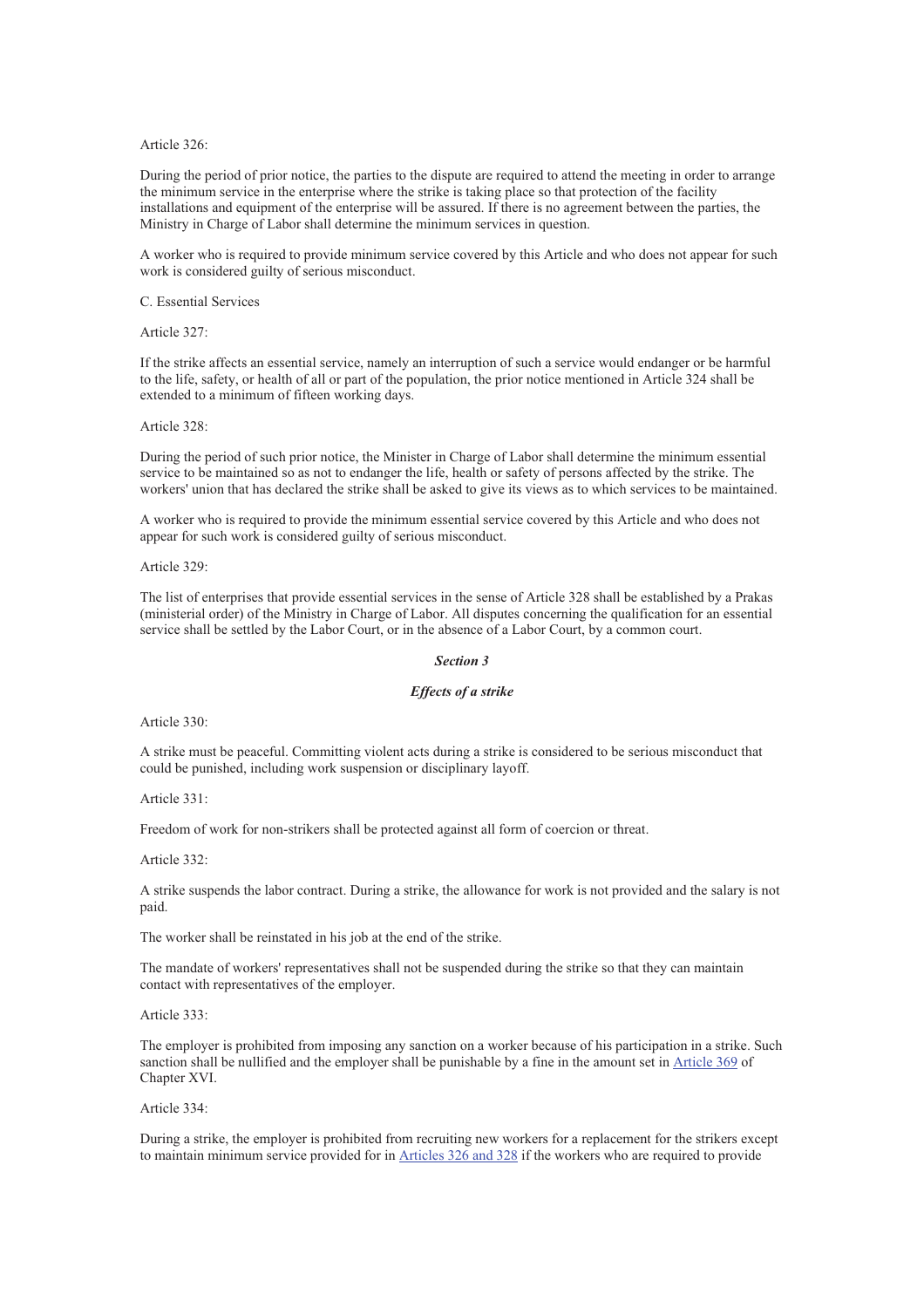such service do not appear for work. Any violation of this rule obligates the employer to pay the salaries of the striking workers for the duration of the strike.

Article 335:

A lockout undertaken in violation of these provisions obligates the employer to pay the workers for each day of work lost thereby.

### *Section 4*

## *Illegal strikes*

Article 336:

Illegal strikes are those that do not comply with the procedures set out in this Chapter.

Non-peaceful strikes are also illegal.

Article 337:

The Labor Courts or, in the absence of the Labor Courts, the common courts, have sole jurisdiction to determine the legality or illegality of a strike.

If the strike is declared illegal, the strikers must return to work within forty-eight hours from the time when this declaration is given out. A worker who, without valid reason, fails to return to work by the end of this period is considered guilty of serious misconduct.

# **CHAPTER XIV**

# **LABOUR ADMINISTRATION**

# *Section 1*

## *General provisions*

Article 338:

The Labor Administration is primarily responsible for preparing, implementing, coordinating, supervising, and evaluating national labor policy. Particularly within the realms of public administration, it is the tool for formulating and enforcing legislation in order for this policy to materialize.

The Labor Administration consistently studies the situation of employed, unemployed or under-employed persons in light of the national laws and practices regarding working conditions, employment and professional life. It pays attention to inadequacies and abuses in this area and puts forward a proposal and request a decision on method for remedy.

The Labor Administration offers its advisory service to employers and to workers, as well as to their respective organizations, in order to promote consultation and real cooperation between the authorities or public institutions and employers or workers, as well as between employers' and workers' organizations.

The Labor Administration responds to requests for technical assistance from employers and workers, as well as from their respective organizations.

The Labor Administration offers conciliatory services to employers and workers, as well as to their organizations, in order to help settle individual or collective disputes.

Article 339:

The Labor Administration must permanently maintain enough personnel, material, means of transportation, offices and premises to meet the needs of the service that is conveniently accessible to all interested persons.

Agents of the Labor Administration must be acquired with adequate training for carrying out their respective functions. Relevant measures are taken by Prakas (ministerial order) of the Ministry in Charge of Labor to ensure that permanent training is provided to these agents during their employment.

Article 340: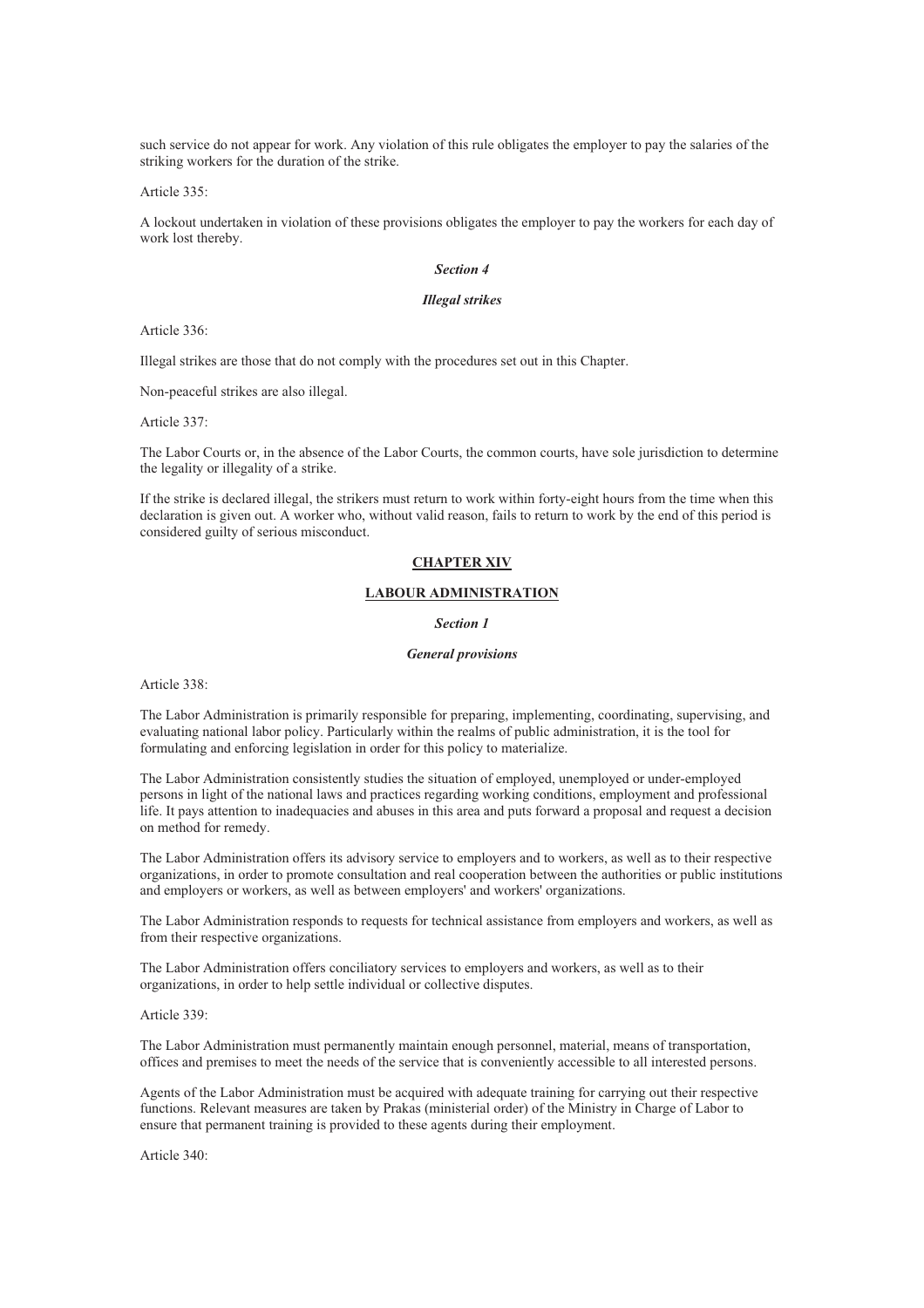The agents of the Labor Administration must have the sufficient qualifications to perform their assigned functions, have access to the necessary training in carrying out their functions and be free from all undue external influence.

All this personnel shall be granted with material means and financial resources required to effectively perform their statutory duties.

## Article 341:

The Ministry in Charge of Labor shall issue a Prakas to determine the structure of the Labor Administration and, for each service, specify:

- ! the roles and tasks incumbent on the responsible agents;
- ! the organization, relationship and coordination with the other services within the Labor Administration;
- ! layout of the service in order to best serve in provinces and municipalities in the country;
- ! work methods of the responsible agents.

## Article 342:

The special statutes and conditions of service for the various categories of personnel in the Labor Administration shall be determined by an Anukret (sub-decree).

### *Section 2*

# *Labor inspection*

### Article 343:

The tasks of the Labor Inspection are assumed by Labor Inspectors and by Labor Controllers.

Before their appointment, Labor Inspectors and Controllers must solemnly swear allegiance to fulfilling their duties and to not revealing, even after having left their post, any manufacturing or trade secrets or operating methods that they learned of during the course of their work.

### Article 344:

The Labor Inspection shall have the following missions:

a) to ensure enforcement of the present Labor Law and regulatory text that is provided for, as well as other laws and regulations that are not yet codified and that relate to the labor system;

b) to provide information and technical advice to employers and to workers on the effective ways of observing the legal provisions;

c) to bring to the attention of the competent authority any improprieties or abuses that are not specifically covered by the existing legal provisions;

d) to give advice on issues relating to the arrangement or restructuring of enterprises and organisms that have been authorized by the administrative authorities and covered by Article 1 of this law;

e) to monitor the enforcement of the legal provisions regarding the living conditions of workers and their families.

# Article 345:

Labor Inspectors and Controllers can ask for assistance from duly qualified experts and technicians from relevant ministries or outside, who are specialized in medicine, mechanics, electricity, chemistry and environment, in order to ensure enforcement of the legal provisions regarding the health and safety of workers in carrying out their duties, and to inquire about the effectiveness of the methods applied, the materials used, and the regulations on the health and safety of workers. This technical assistance shall be exerted under the monitoring of the Labor Inspector or the Labor Controller in cooperation with relevant ministries.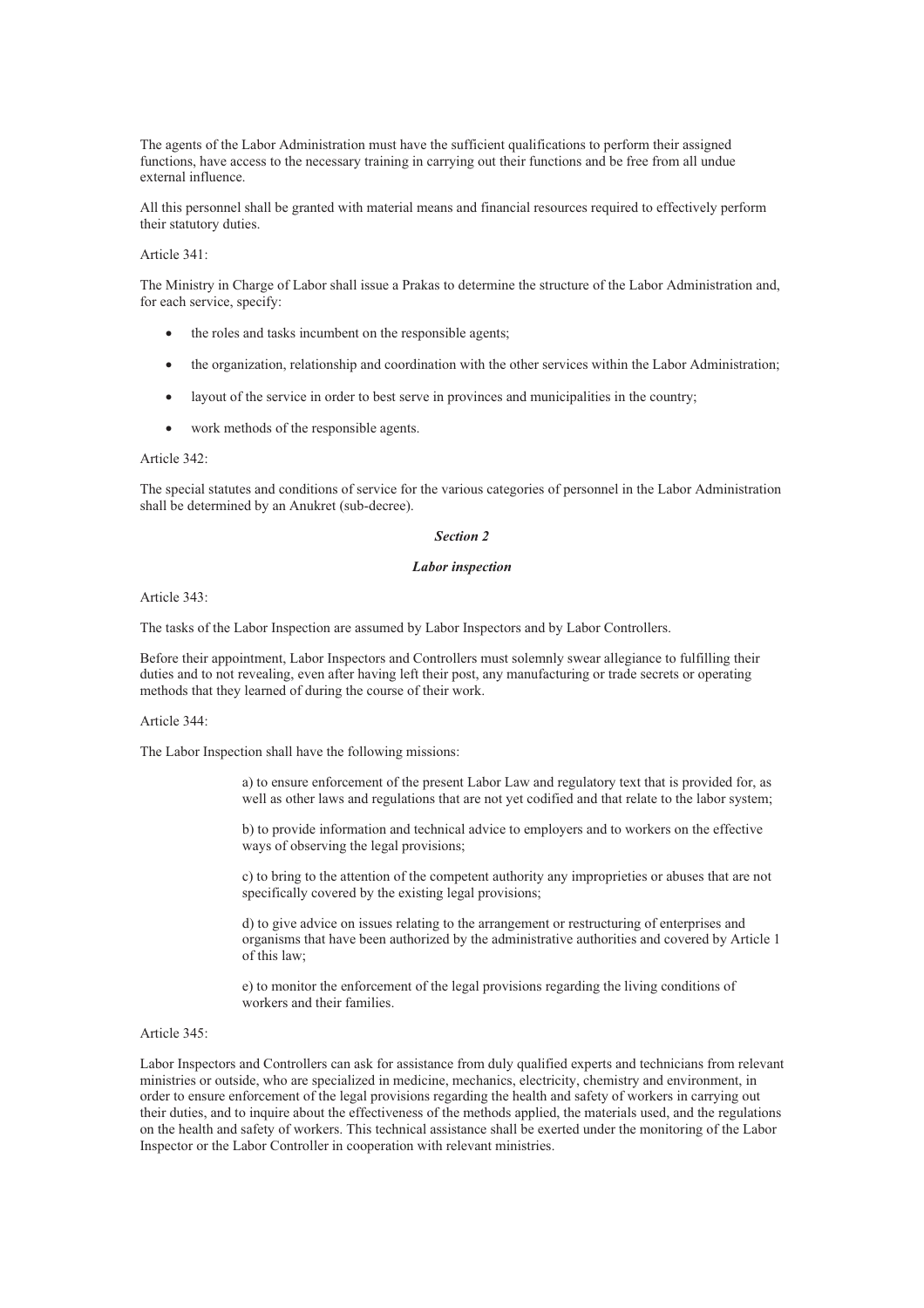The experts and technicians, who cooperate with the Labor Inspector or the Labor Controller in enforcing the legal provisions on the labor health and safety, must take an oath. They have the same powers granted the Labor Inspectors as per Articles 346 and 347 below.

The expenses incurred from this assistance shall be paid by the Ministry in Charge of Labor.

Article 346:

Labor Inspectors and Controllers possessing the proper identification are authorized:

a) to freely enter any enterprise within the jurisdiction of their inspection, without prior notification of the time, whether day or night;

b) to enter in the daytime workplaces that they could rationally assume to be subject to inspection of their Inspector's Office;

c) to conduct any examinations, inspections and investigations considered to be necessary to ensure that the provisions are effectively observed, and, in particular,

> · to question, either alone or in the presence of witnesses, the employer or the staff about any matter relating to the enforcement of the law;

> · to demand access to all books, ledgers, and documents that must be kept by the employer as prescribed by the legislation relating to working conditions so as to verify whether they (the papers) conform to the legislation; as well as to have the right to copy or take extracts from the books or ledgers;

> · to demand the posting of notices or papers that are required to be affixed by law;

· to take, for the purposes of analysis, samples of materials or substances used or mixtures provided that the employer or his representative is aware that the materials or substances were taken for this purpose.

During each inspection, the Labor Inspector or Controller must inform the employer or his representative of his presence, unless he thinks that doing so will prejudice the effectiveness of the inspection.

The Labor Inspector and Controller may need to be accompanied by one or more shop stewards during inspection.

Article 347:

In performing their duties, Labor Inspectors and Controllers have the power:

1) to make observations to the employer or his representative and to the workers;

2) to serve notice on the employer or his representative to observe the legislation within a certain time period;

3) to note with an official report the non-observance of certain legal provisions that must, until proved otherwise, be credited;

4) to order that immediate measures be taken when they have every reason to believe or conclude that there is an imminent and serious danger to the health or safety of the workers.

5. to inflict the fine on those guilty of violating the provisions of this law and any enforcementrelated text of these provisions.

Article 348:

Labor Inspectors, Labor Medical Inspectors and Labor Controllers cannot have any interest whatsoever in the enterprises within the jurisdiction of their inspection.

They must keep the source of any complaint, referred to them, about any default in the facility or a violation of the law strictly confidential and must not reveal to the employer or his representative that the inspection was the result of a complaint.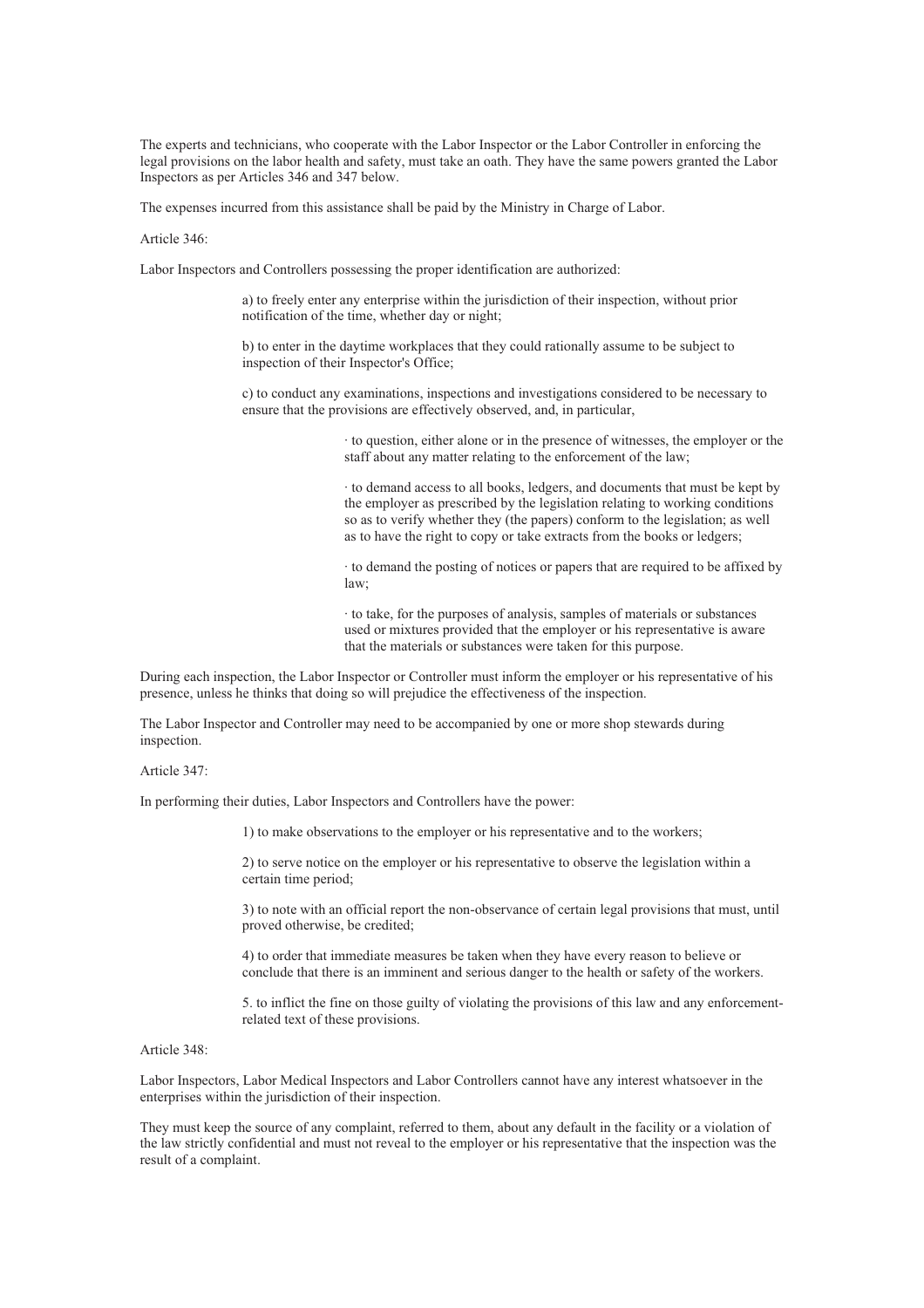# *Section 3*

#### *Labor medical inspection*

Article 349:

The Labor Medical Inspection permanently operates for the purpose of protecting the health of workers at the workplace. The tasks of this inspection are assigned to Labor Medical Inspectors who place great emphasis on the organization and operation of labor medical services.

The Labor Medical Inspectors work in conjunction with the Labor Inspectors and cooperate with them in enforcing regulations regarding the health of workers.

Article 350:

Within the framework of their mission, the provisions relating to the powers and obligations of Labor Inspectors provided for in Articles 343 - paragraph 2, 346 and 347 - points 1, 2, 3, 4 of this law, are also extended to the Labor Medical Inspectors.

# **CHAPTER XV**

# **THE LABOUR ADVISORY COMMITTEE**

Article 351:

A Labor Advisory Committee shall be formed under the Ministry in Charge of Labor.

It consists of:

- the Minister in Charge of Labor, or his representative, who is the Chairperson;
- a number of representatives of relevant ministries;
- ! the equal number of representatives from the workers' unions that are the most representative at the national level, and of representatives from the employers' organizations that are the most representative at the national level.

It elects two vice-chairpersons, one from among the workers' representatives and the other from among the employers' representatives.

Article 352:

The composition and functions of the Labor Advisory Committee shall be determined by an Anukret (subdecree).

## Article 353:

The Labor Advisory Committee must meet at least twice per year. However, it can be convoked at any time by the Minister in Charge of Labor at his own initiative or at the request of one of the vice-chairpersons.

The chairperson sets the agenda of each session of the Labor Advisory Committee in consultation with the vicechairpersons.

Article 354:

The Labor Advisory Committee shall have a permanent secretariat, which is under charge of the Ministry in Charge of Labor.

Article 355:

At the request of the Chairperson or of one of the vice-chairpersons, duly qualified officers or prominent figures who are competent primarily in the areas of economics, medicine, social or cultural matters can be invited to attend the meetings of the Labor Advisory Committee for consultations.

Article 356: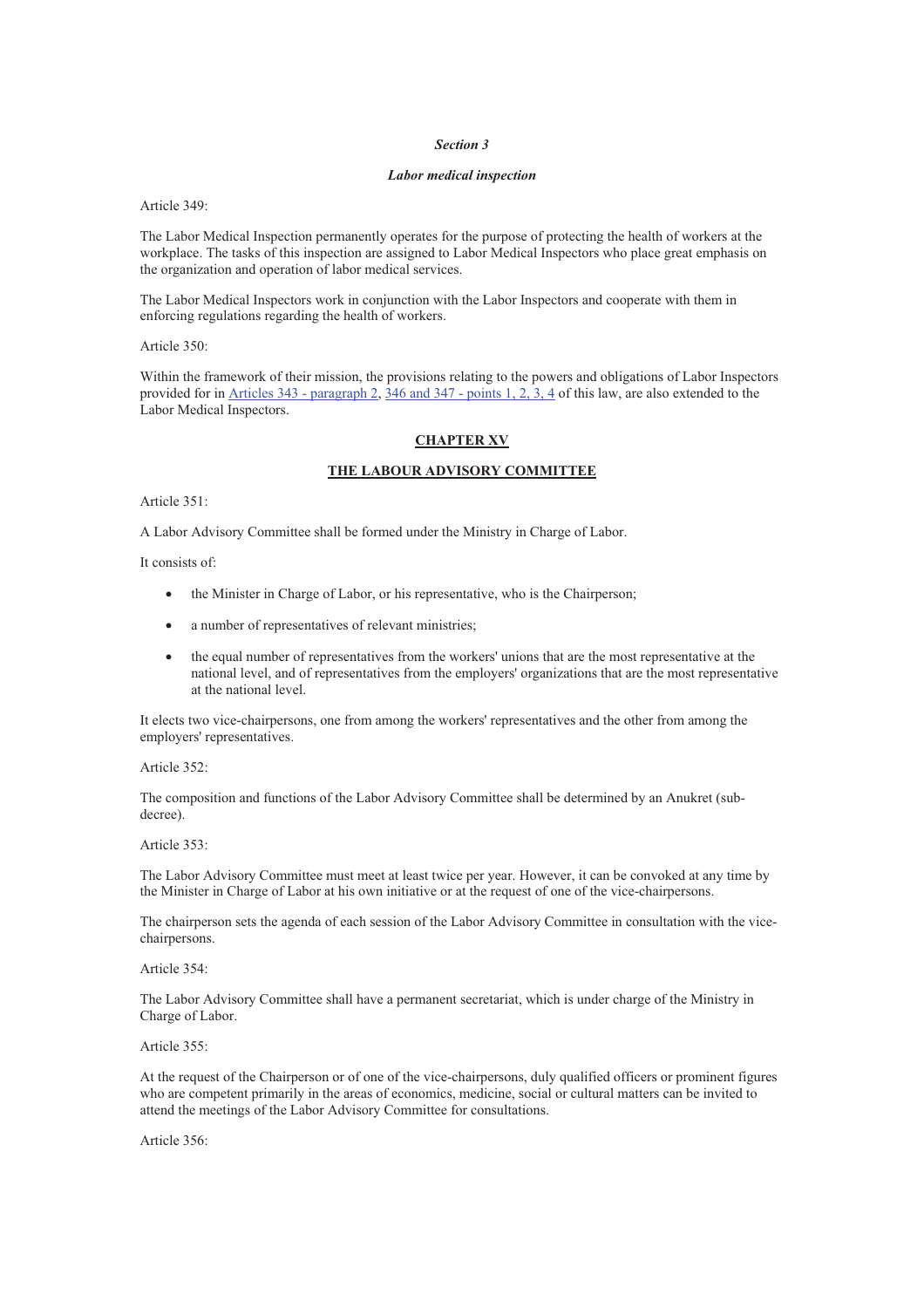The post of member of the Labor Advisory Committee is unpaid.

The employer whose worker is a member of the Labor Advisory Committee is required to give the worker the necessary time to attend the meetings.

This meeting period is paid as normal work time and considered as such for the calculation of seniority and the right to take leave.

The workers who are members of the Labor Advisory Committee are subject to the same protection granted by this law to union stewards and union leaders.

Article 357:

The Labor Advisory Committee has the mission primarily to study problems related to labor, the employment of workers, wages, vocational training, the mobility of labor force in the country, migrations, the improvement of the material and moral conditions of workers and the matter of labor health and safety.

The Labor Advisory Committee has the following duties:

- ! formulate recommendations on the guaranteed minimum wage;
- render advice beforehand in order to extend the scope of a collective agreement or, if there is no collective agreement, give advice eventually on any regulation concerning the conditions of employment in a given profession or in a certain sector of activity.

Article 358:

Participation of the Kingdom of Cambodia in activities of the International Labor Organization shall be in consultations with representatives of employers and workers who are members of the Labor Advisory Committee.

# **CHAPTER XVI**

## **PENALTIES**

Article 359:

Those guilty of violating the provisions of the articles in Chapter XVI of this law shall be fined or imprisoned or both.

Fines are imposed by the Labor Inspector and the Labor Controller.

Article 360:

Fines are set in multiples of the base daily wage. The base daily wage is the minimum wage set by a joint Prakas (ministerial order) of the Ministry in Charge of Labor and the Ministry of Justice.

Article 361:

Those guilty of violating the provisions of Articles 14, 20, 22, 24, 29, 30, 34, 37, 42, 43, 72, 112, 134, 187, 214, 222, 253, and 255 are liable to a fine of ten to thirty days of the base daily wage.

Article 362:

Employers who eliminate or suspend the weekly time off of their workers or who provide this time off under conditions contrary to the provisions of Section 4 of Chapter VI of the present Labor Law or Prakas instructing enforcement of this law are liable to a fine of ten to thirty days of base daily wage.

These penalties also apply to employers who suspend this time off without the necessary authorization, or who do not provide their workers with compensatory time off under the conditions laid in the aforesaid provisions.

Article 363:

Those guilty of violating the provisions of Articles 21, 28, 44, 45, 49, 50, 57, 59, 106, 139, 144, 162, 163, 164, 166, 167, 168, 169, 170, 179, 180 - paragraphs 1 and 2, 182 - paragraphs 2 and 3, 184, 194, 198, 200, 204, 205, 206, 210, 249, 296, and 306 are liable to a fine of thirty-one to sixty days of the base daily wage.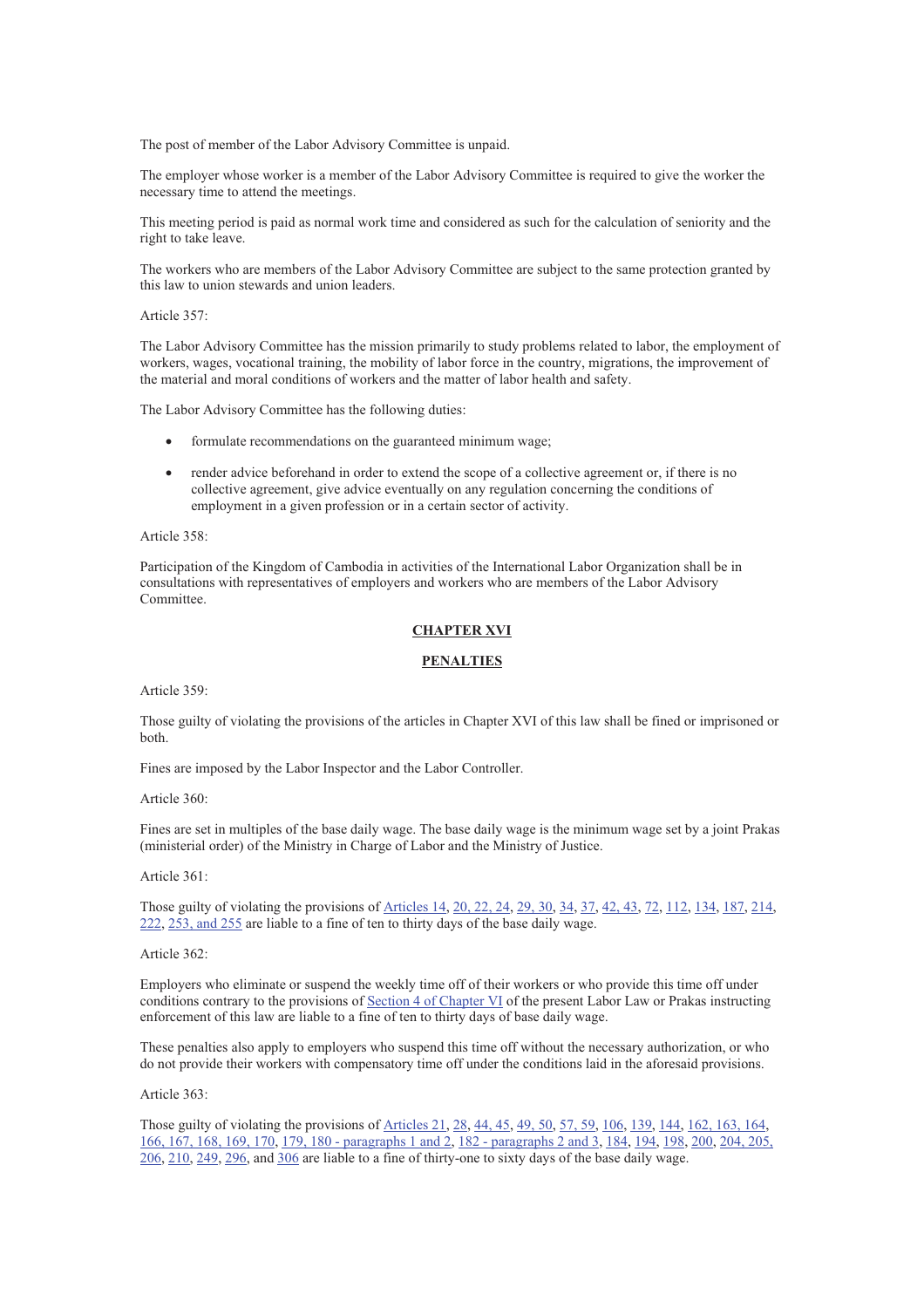### Article 364:

The employer who neglects or refuses to grant an employment certificate under the conditions laid in Article 93 is liable to a fine of thirty-one to sixty days of the base daily wage.

#### Article 365:

Without prejudice to any civil liability, those guilty of violating the provisions of Articles 113, 114, 115 and 116 are liable to a fine of thirty-one to sixty days of the base daily wage.

### Article 366:

Offsetting, installments, deductions from wages by the employer in violation of the rules imposed by Articles 127, 128 and 129 are liable to a fine of thirty-one to sixty days of the base daily wage.

#### Article 367:

Employers who employ staff under conditions contrary to the provisions of Articles 137, 138 - paragraph 2, 140 and 141 regarding hours of work or the Prakas instructing enforcement of these articles are liable to a fine of thirty-one to sixty days of the base daily wage.

## Article 368:

Employers who employ children less than eighteen years of age under conditions contrary to the provisions of Articles 173, 174, 175, 176, 177 and 178 of this law are liable to a fine of thirty-one to sixty days of the base daily wage.

#### Article 369:

Those guilty of violating the provisions of Articles 12, 15, 17, 18, 39, 46, 104, 126, 260, 264, 281, 292, 331, 333, 334 and 335 are liable to a fine of sixty-one to ninety days of base daily wage or to imprisonment of six days to one month.

### Article 370:

The employer who violates the provisions of Article 16 of this law is liable to a fine of sixty-one to ninety days of the base daily wage.

#### Article 371:

The employer who dismisses staff from work for one of the reasons laid in Article 95 - paragraphs 1 and 2, without informing the Labor Inspector, or who carries out this dismissal during the suspension period of dismissal imposed by the Minister in Charge of Labor in compliance with Article 95 - last paragraph, is liable to a fine of sixty-one to ninety days of base daily wage or to imprisonment of six days to one month.

#### Article 372:

Any person who hires or keeps in his service a foreigner, who does not possess the employment card authorizing him to carry out a paid job in the Kingdom of Cambodia, is liable to a fine of sixty-one to ninety days of the base daily wage or to imprisonment of six days to one month. In the event of a subsequent offence, such person is liable on conviction to imprisonment of one month to three months.

#### Article 373:

Those guilty of violating Articles 278, 279, and 280 are liable to a fine of sixty one to ninety days of the base daily wage and to imprisonment of six days to one month, or to one of the both penalties.

Anyone guilty of violating or attempting to breach the provisions of Section 1, Chapter XI, regarding the formation of trade unions and the freedom to join or to not join a union organization, in particular, Articles 266, 267 and 273 through pressure, threat or coercion, shall be subject to the same penalties.

## Article 374:

Those guilty of violating the rules concerning the minimum age are liable to a fine of thirty to one hundred twenty days of the base daily wage.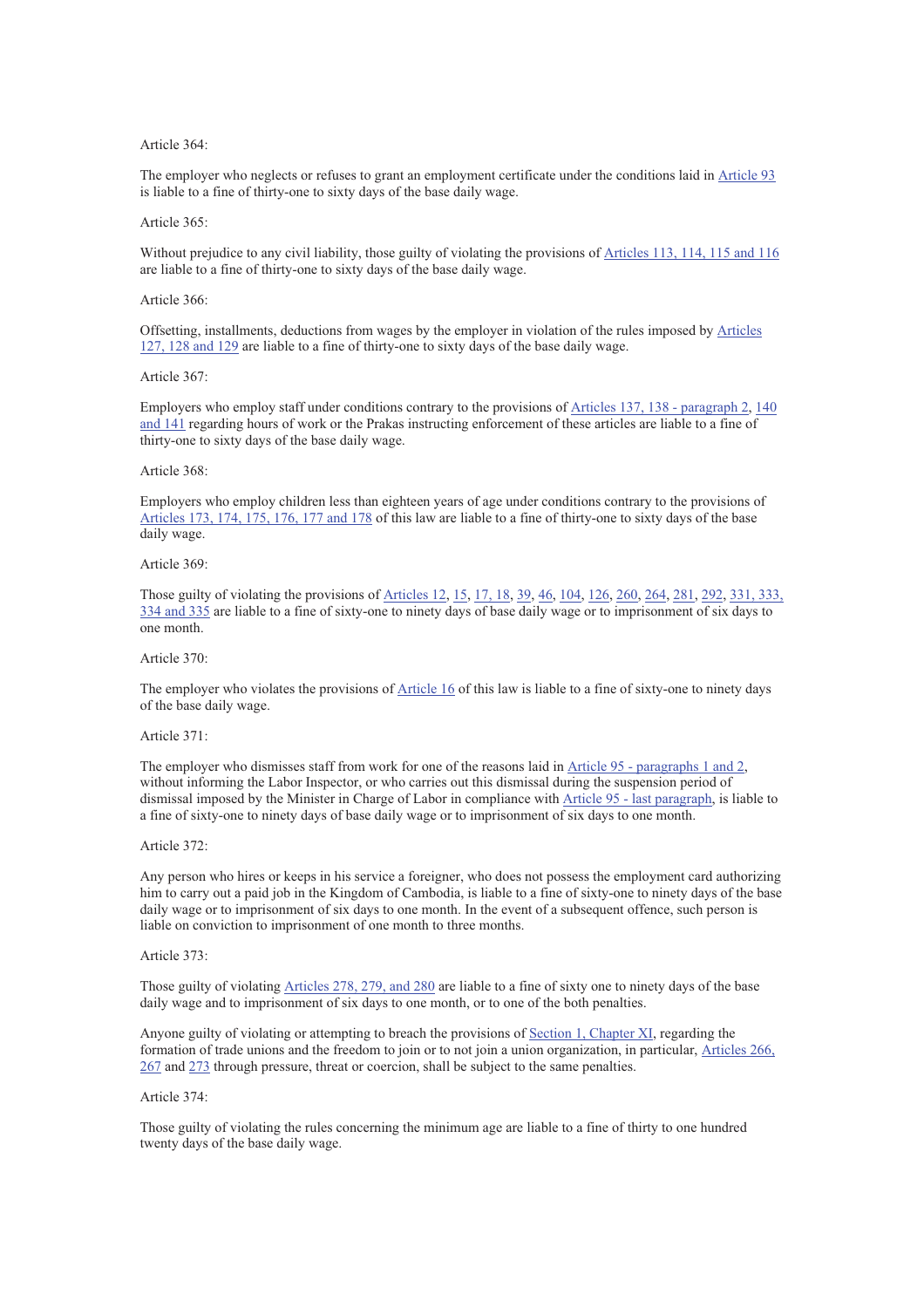## Article 375:

Company heads, directors, managers, or officers-in-charge who personally violated the provisions of Articles 229, 230 and 231 or the Prakas for enforcing these articles are liable to a fine of thirty to one hundred twenty days of the base daily wage.

#### Article 376:

Any person who commits the offences defined in the preceding article that are harmful to the health or safety of others, is liable to a fine of thirty to one hundred twenty days of the base daily wage.

The penalties laid in Articles 375 and 376 are independent of the provisions related to the compensation for work-related accidents and occupational illnesses that are the subject of Chapter IX of this law.

#### Article 377:

Those guilty of violating the provisions of articles 240, 241, 242, 243, 244, 245, 246 and 247 or violating the Prakas instructing application of labor health are liable to a fine of one hundred twenty days to three hundred sixty days of the base daily wage and to imprisonment of one to five years, or to only one of the both penalties.

#### Article 378:

The leaders or administrators of a professional organization or a union of professional organizations who induce these organizations to engage in activities extraneous to its exclusive objective, as defined in Article 266 of this law, are liable to a fine of sixty-one to ninety days of the base daily wage.

The dissolution of the professional organization or the union of professional organizations must be pronounced by the Labor Court in the event of those organizations committing the wrongdoing as stated in the preceding paragraph or in case of serious, repeated violation of the laws and regulations, particularly in the area of industrial relations.

#### Article 379:

Those guilty of violating Articles 268, 269 and 270 are liable to a fine of sixty-one to one hundred twenty days of the base daily wage.

# Article 380:

Anyone who undermines or attempts to undermine the free designation of a union steward or the independent or regular performance in his mandate, or who violates the provisions of Article 282 regarding the dismissal from work, reassignment, transfer of union stewards or former union stewards, shall be liable to a fine of sixty one to ninety days of the base daily wage and to imprisonment of six days to one month, or to only one of the both penalties.

#### Article 381:

Anyone who does not observe the provisions of Articles 283, 286, 287 and 291 and who undermines or attempts to undermine the free election of a shop steward or the regular performance of his functions, shall be liable to a fine of sixty one to ninety days of the base daily wage and to imprisonment of six days to one month, or to only one of the both penalties.

#### Article 382:

Anyone who prevents or attempts to prevent the Labor Inspectors or Controller as well as the Labor Medical Inspectors from carrying out their functions or from exercising their powers, is liable to a fine of one hundred twenty to three hundred sixty days of base daily wage or to imprisonment of one month to one year.

#### Article 383:

When there are several infractions, which are liable to the same penalty by virtue of this law, fines must be proportional to the number of infractions. However, the total amount fined cannot exceed five times the maximum rate of fines.

This rule applies particularly when several workers are employed under conditions contrary to this law.

Fines imposed in the event of subsequent offences are tripled.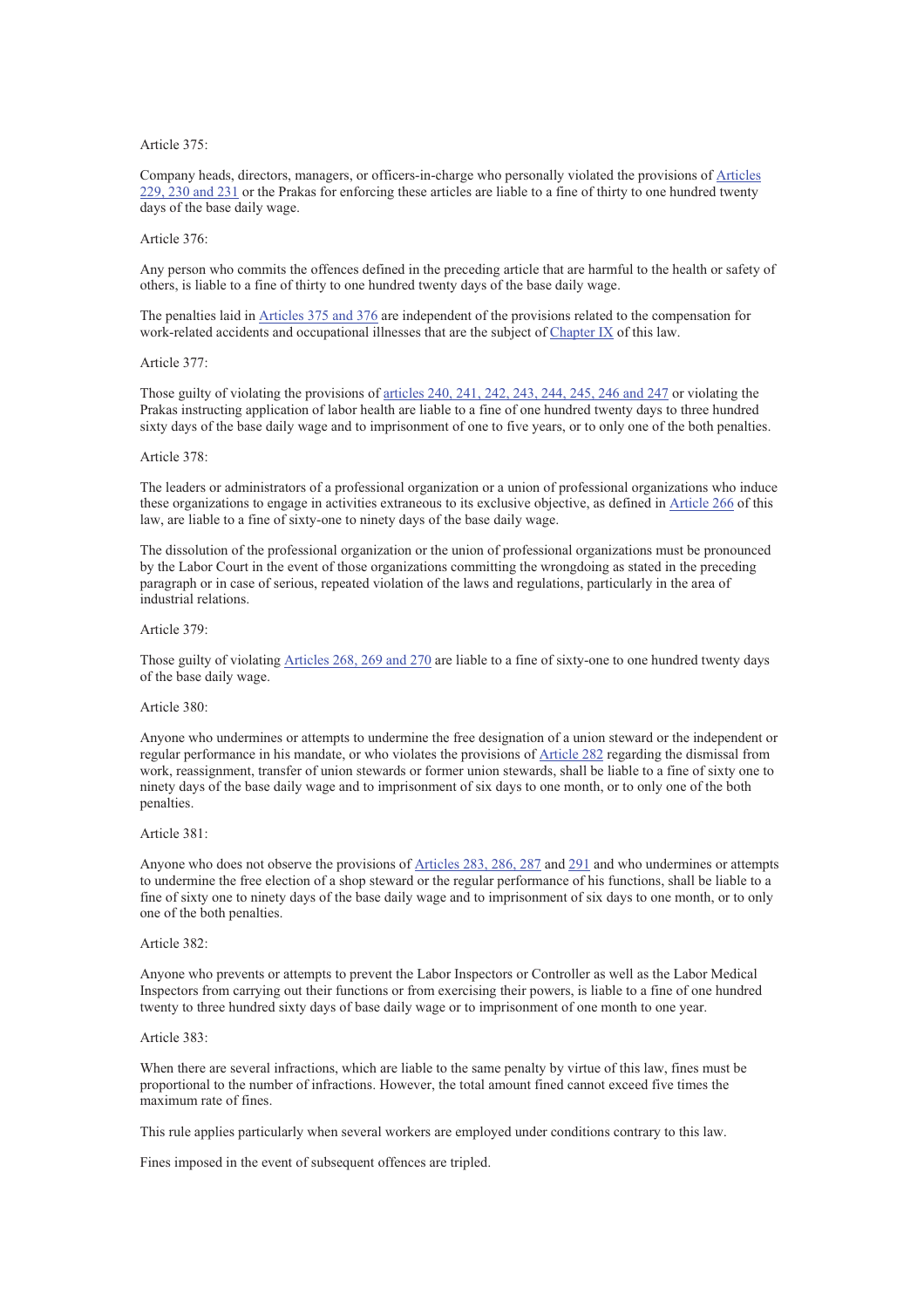Article 384:

Managers of enterprises shall be civilly liable for sentences rendered against their authorized representatives or officers-in-charge.

Article 385:

Any labor dispute covered by Chapter XII of this law that could not be settled through conciliation can be brought before the Labor Court.

Within its mission to settlement of this dispute, the Labor Court can take a number of the necessary measures as follows:

1 . Order the reinstatement of a dismissed worker, by retaining his former position and paying him a retroactive wage.

2. Nullify the results of a union election or the election of a shop steward.

3. Order an employer to negotiate with a union or to cooperate with a union steward or a shop steward.

4. Decide the payment for damages in favor of the party who won the case in the labor conflict.

Article 386:

Without prejudice to the disciplinary penalties laid in the Statute of Administrative Agents, Labor Inspectors and Controllers as well as Labor Medical Inspectors who reveal the secrets and production processes shall be punished by imprisonment for six days to one month, even though the revelation of the secrets took place after they have left their job.

# **CHAPTER XVII**

# **LABOUR COURTS**

Article 387:

Labor courts shall be created that have jurisdiction over the individual disputes occurring between workers and employers regarding the execution of the labor contract or the apprenticeship contract.

Article 388:

The organization and functioning of the Labor Courts shall be determined by law.

Article 389:

Pending the creation of the Labor Courts, disputes regarding the application of this law shall be referred to common courts.

# **CHAPTER XVIII**

# **TRANSITIONAL PROVISIONS**

Article 390:

The provisions of this law are lawfully applicable to current individual labor contracts. However, workers are entitled to continue enjoying benefits granted them by their present contract when these benefits are more favorable than those they would have under this law.

The provisions of this law cannot be a reason for terminating a contract.

Article 391:

Any clause in a current contract that does not conform to the provisions of this law must be modified within six months from the promulgation of this law.